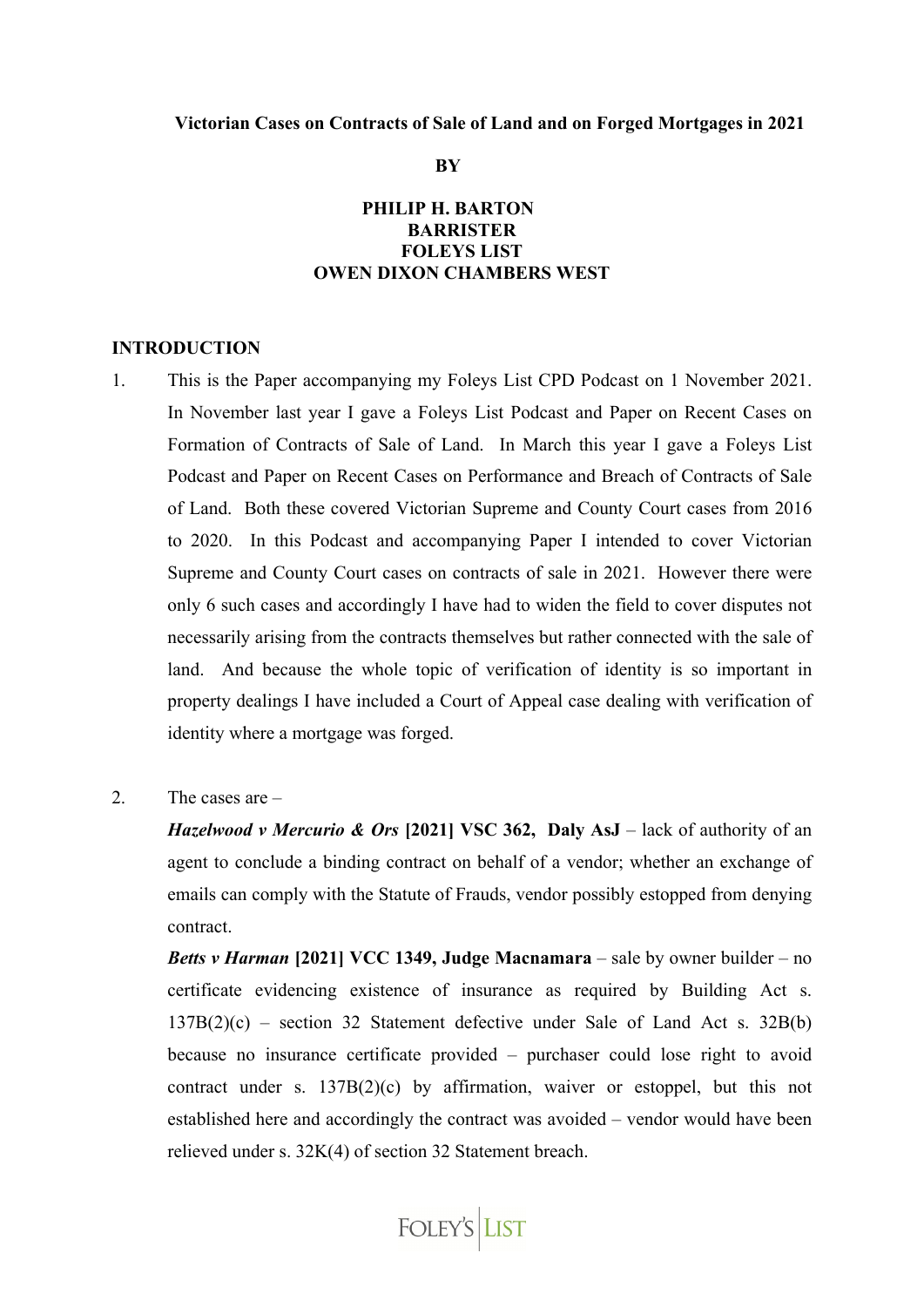*Definity Clinic v AMD Rifat* **[2021] VSC 325, Moore J** – contract conditional on issue of a particular town planning permit – condition not fulfilled.

*Pearl v Nannegari & Ors* **[2021] VSC 468, McDonald J** – contract subject to finance – purchaser not doing everything required to get finance and not giving notice of lack of finance within time – vendor not estopped from treating notice out of time – defective default notice by vendor but vendor entitled to accept purchaser's repudiation.

*K7 Developments Pty Ltd v Abbotsford Estates Pty Ltd* **[2021] VSC 422, Forbes J** – contract for sale of going concern – GST conditions in contract – time for completion agreed to be extended on certain conditions but question whether agreement applied where purchaser could complete in time – vendor not required to complete because purchaser not providing signed nomination form or Transfer – vendor giving notice of default when not entitled and notice defective – contract eventually settling – purchaser obtaining damages for vendor's breach re GST.

*Burger v Longboat Holdings Group2 Pty Ltd* **[2021] VSC 469, Matthews AsJ** – sale off-the-plan – purchaser's right to rescind because of amendment to plan of subdivision materially affecting lot sold.

*Atanasovski & Anor v Huu Loi Yarra Valley Pty Ltd & Ors* **[2021] VSC 594, Keogh J** – whether completion of mortgagee's sale should be enjoined at suit of purchaser from registered proprietor.

*Chen & Anor v Eumeralla Estate Pty Ltd and Ors* **[2021] VCC 453, Judge Macnamara** – joint venture to develop land to be purchased – plaintiffs advance monies towards purchase – purchase never completed – defendants use monies advanced by plaintiffs to buy other land owned by a defendant – accessorial breach of trust - tracing.

*C* & *F* Nominees Mortgage Securities Ltd v Karbotli & Another [2021] VSCA 134, **Kyrou, McLeish and Sifris JJA** – forged mortgage – whether mortgagee took reasonable steps under Transfer of Land Act (TLA) s. 87A to verify authority and identity of mortgagor – mortgagee not entitled to compensation under TLA s. 110.

#### **3.** *Hazelwood v Mercurio & Ors* **[2021] VSC 362. Daly AsJ.**

The facts were –

• The plaintiff vendor gave an Exclusive Sale Authority to an agent (whose employee was Campbell) to market an apartment and two separately titled car

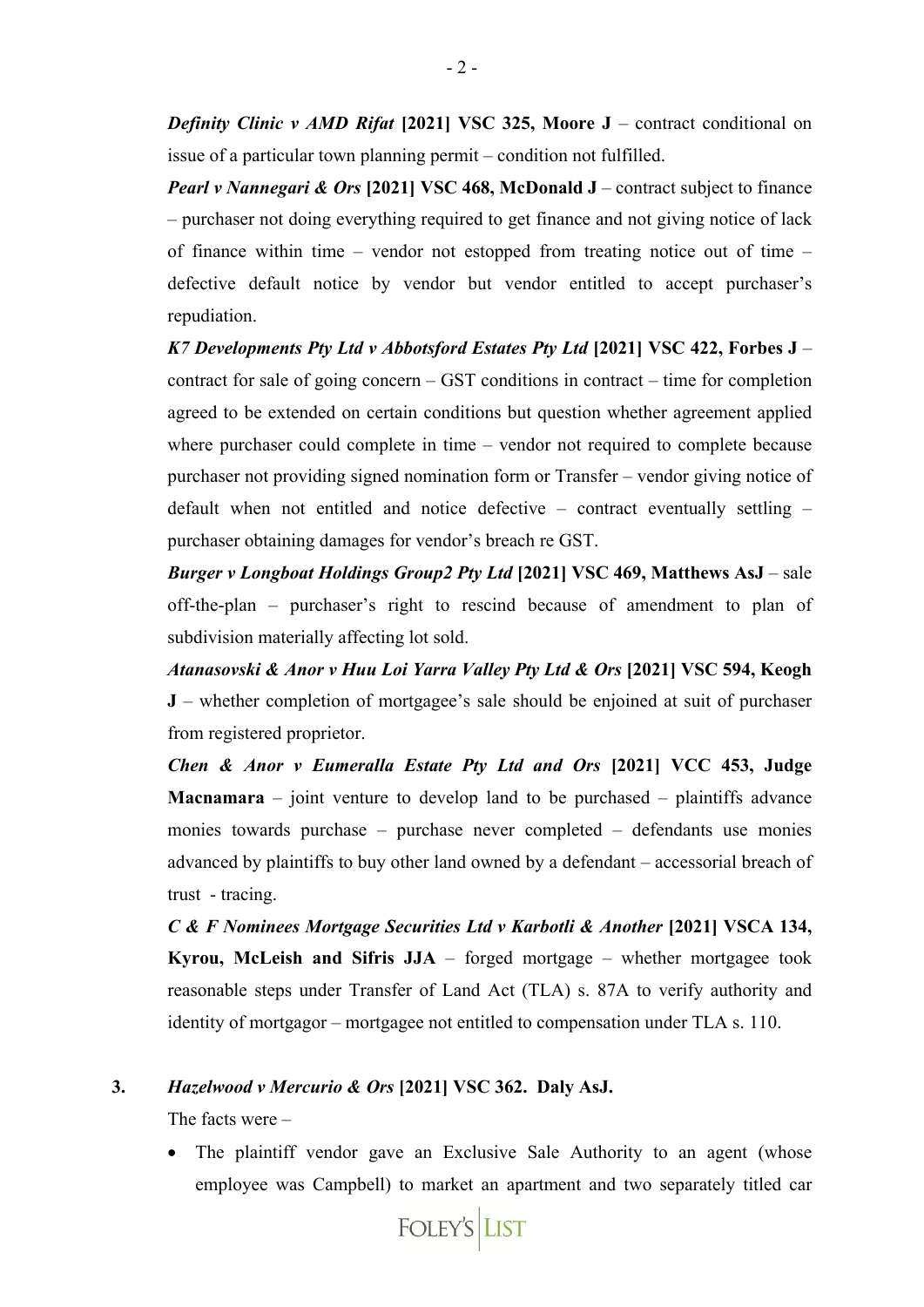parking spaces in the Melbourne CBD. The Authority provided that the agent would advertise, market and sell the property and that "sold" meant (in normal circumstances) "the result of obtaining a binding offer". Clause 13 also authorised the agent to –

- instruct a legal practitioner or conveyancer to prepare a section 32 statement, contract of sale, agree the content of either document, and advise and agree on other amendments or additions to either document;
- fill-up a standard form contract or contract to record the sale as permitted by statute;
- negotiate and, with the vendor's approval, agree and record, or have a legal practitioner or conveyancer record, the final terms of, and obtain signatures to, the contract;
- attend to contract exchange; receive the price and certain advice or notices; and make public certain information.
- The defendants deposed that on about 11 February 2021 they made an unconditional offer to purchase the apartment and one car space for \$750,000, with settlement within seven days. Campbell deposed that the defendants imposed a very short deadline on the offer and that he conveyed it to the vendor.
- The defendants deposed that on 16 February Campbell said that he had found a purchaser for the other space and that the vendor had accepted their offer. Campbell disputed this, deposing that although he could not remember his exact words he had no intention of conveying that a sale had been completed until signing of a written agreement.
- The vendor deposed that Campbell told her that he had located a potential purchaser of the apartment and one car space and another purchaser of the second space, and that she instructed him to amend the documents accordingly.
- On 18 February Campbell emailed the defendants: stating that if they could "confirm the below points for me" he would start the paperwork. The points were: whether they had a conveyancer, but if not he could send them a list; their full names and address; price \$750,000 with a 10% deposit; as to time for settlement; solicitors' details. The email concluded: "New paperwork is getting drawn up at our end so nothing for you to do at this stage".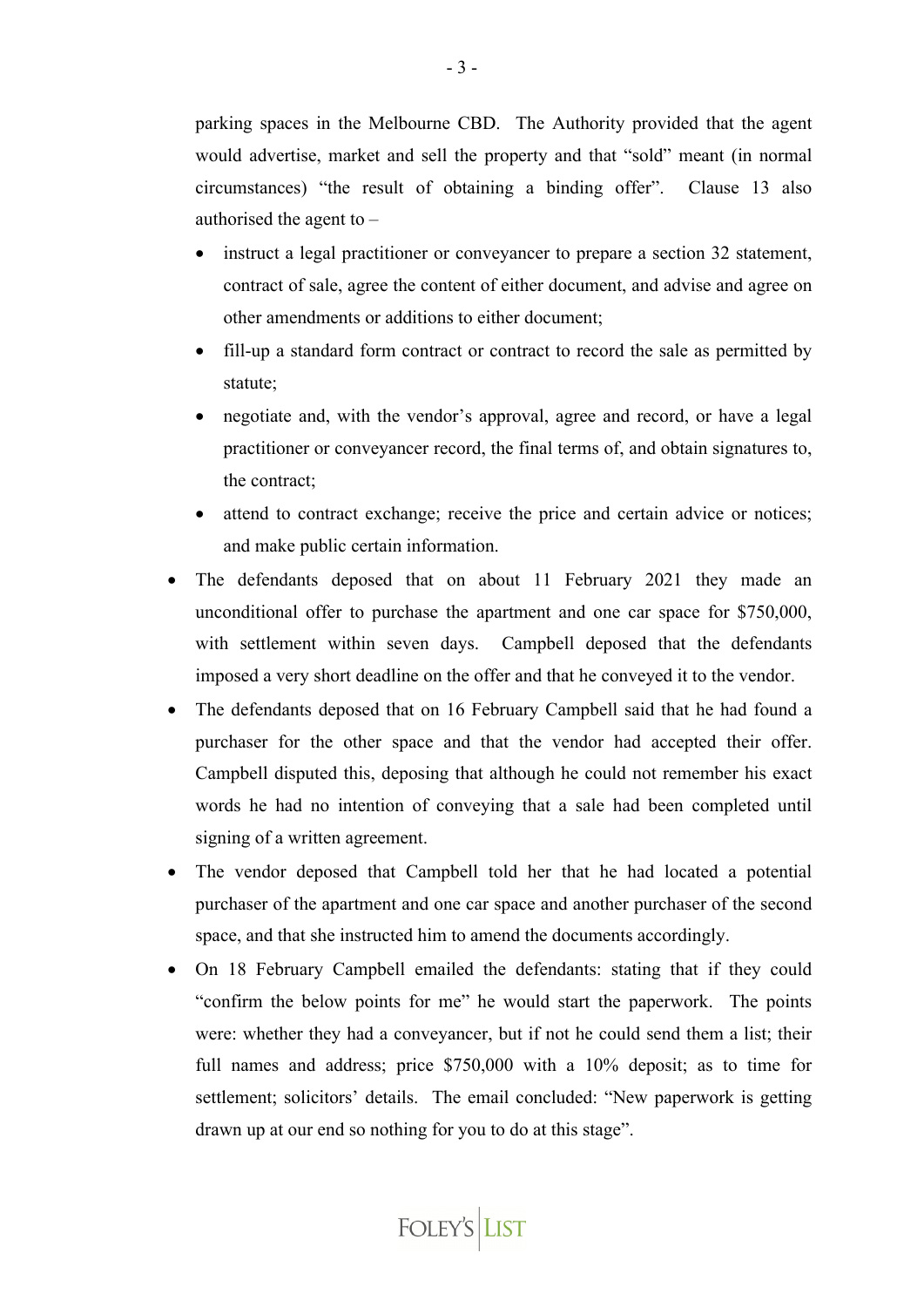- The defendants provided full names, address, lawyer's details, and stated that settlement would be on 12 March.
- On 24 February Campbell emailed an unsigned section 32 statement and contract. His email stated that he had just received these documents and not yet reviewed them "so let me know any questions you have and I'll work through them". The unsigned contract named the vendor, referred to the apartment and to particulars of title of one space, but omitted purchasers' names, price and settlement date. When a defendant queried this Campbell replied that he had "just hit send as soon as I received and so you could have your people quickly review it before signing".
- On being informed by Campbell that someone else had purchased the apartment and both spaces the defendants on 2 March caveated on the grounds of a "part performed oral agreement" with the plaintiff. On 4 March the vendor signed this contract to sell to a third party. The vendor issued a notice under the TLA s. 89A, leading to the caveators issuing a proceeding with a Statement of Claim. The vendor issued this proceeding under s. 90(3). Campbell deposed that on average more than ten apartments in the building would be marketed and sold in any year.

The Victorian Statute of Frauds provision, contained in the Instruments Act s. 126, provides that -

"An action must not be brought to charge a person … upon a contract for the sale … of an interest in land unless the agreement on which the action is brought, or a memorandum or note of the agreement, is in writing signed by the person to be charged or by a person lawfully authorised in writing by that person to sign such an agreement, memorandum or note".

In their Statement of Claim the caveators alleged, in the alternative to breach of contract, that the vendor represented that she would sell the apartment to them, such that she was estopped from resiling from that representation.

#### **4. Daly AsJ held –**

- 1. Accepting, for present purposes at least, that –
- to comply with s. 126 a contract of sale need not be contained in a single, selfcontained document; [33]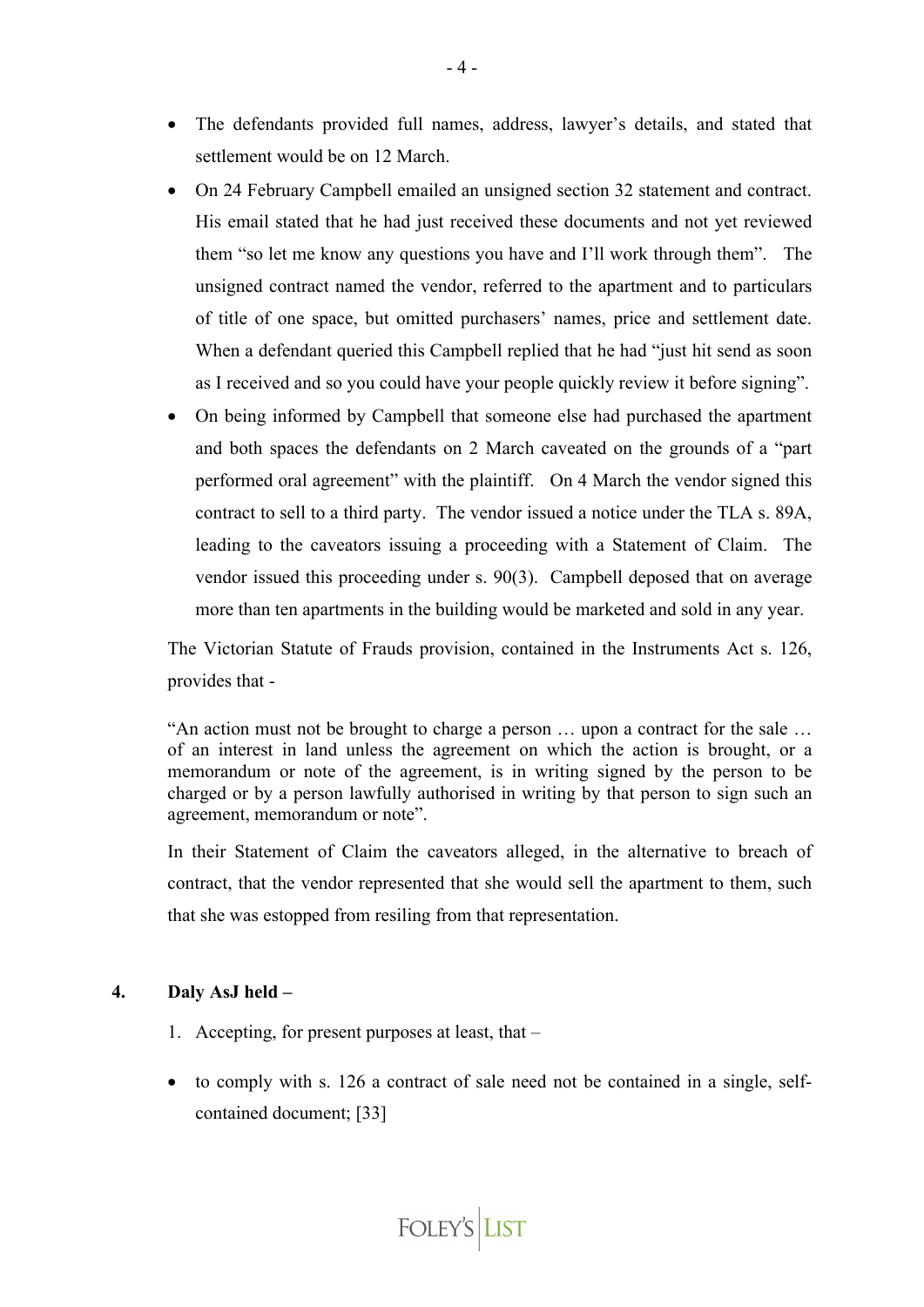- a sender of an email, by identifying themselves as the sender, can be considered to have "signed" the email; [33]
- section 126 should be construed as to accommodate "accepted contemporary business practices"; [34]

nonetheless, the vendor had not signed anything. The only signatory was Campbell, who was authorised to market the apartment but not to enter a contract on behalf of the vendor. In the Authority there was a material difference between the definition of "sell" and the phrase "endeavour to sell". More importantly, cl. 13 did not authorise the agent to sign any contract on behalf of the vendor, but contemplated personal execution by the vendor and purchaser. [35]-[39]

- 2. What was stated in the foregoing holding was based on the non-existence of a document in which the vendor not only confirmed her acceptance of the caveators' offer but also expressly authorised the agent to execute the contract on her behalf. If such a document existed, it should have been disclosed by the vendor in accordance with s. 26 of the Civil Procedure Act headed "Overarching obligation to disclose existence of documents". [46]
- 3. The English decision in *Golden Ocean Group Ltd v Salgaocar Mining Industries PVT Ltd* as to whether an exchange of emails between parties to a negotiation can constitute an agreement in writing for the purpose of the Statute of Frauds, was distinguishable. There was a material difference between English and Victorian legislation. [40]-[44]
- 4. If it had been necessary to consider the balance of convenience, this would have favoured the caveators because:
	- notwithstanding Campbell's evidence that the sale of properties equivalent to the apartment was not rare, this apartment was particularly suitable to the caveators' needs;
	- while the vendor not unreasonably considered that, absent an executed contract, she was free to deal with the apartment, and was now exposed to claims by the new purchaser, she entered this contract knowing that the caveators asserted that

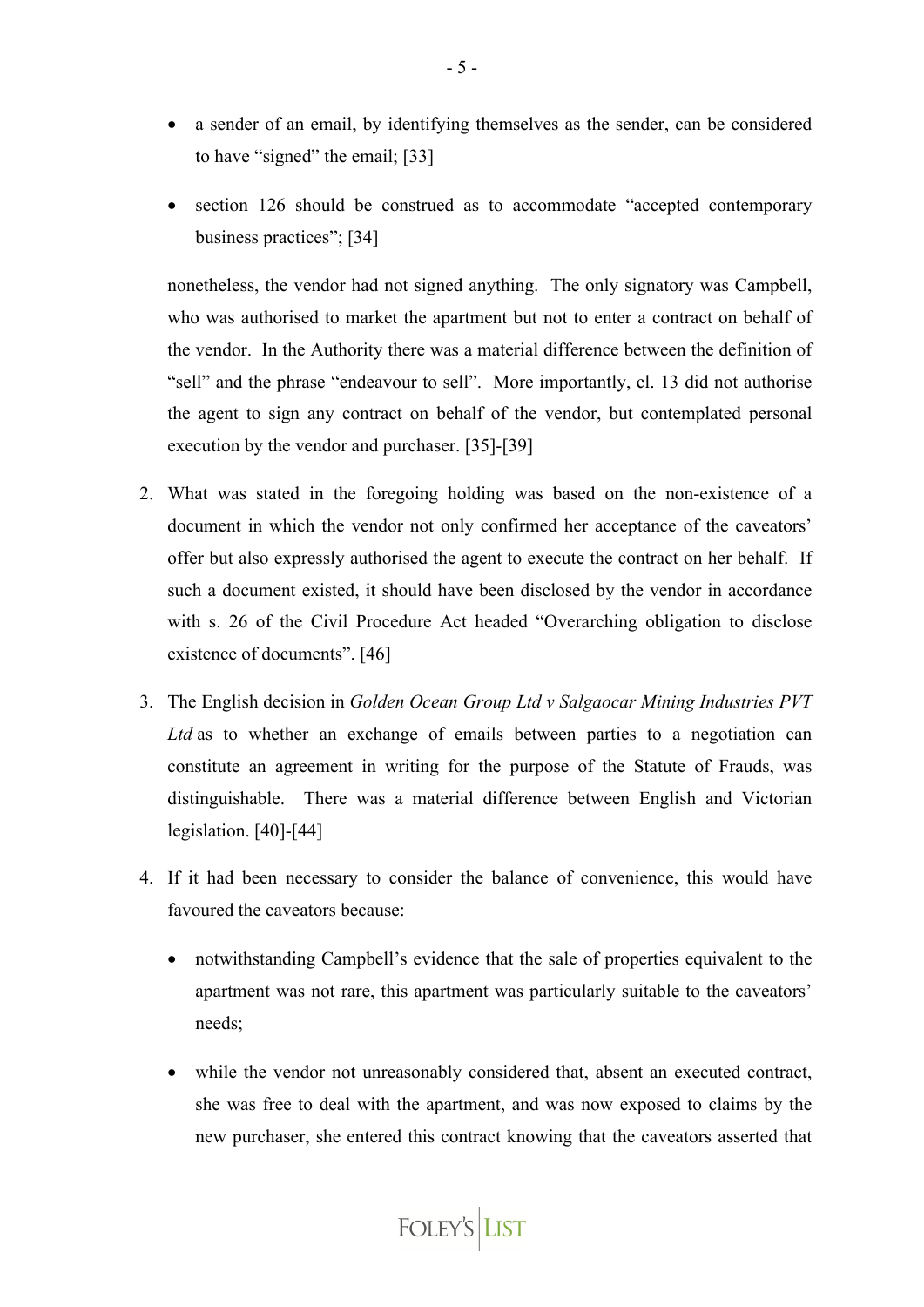they had a contract with her and so she assumed the risk of this being established. [47]

5. The caveators had not argued that their estoppel claim created an immediate equitable interest supporting a caveat. However this estoppel claim might found injunctive relief. Accordingly the order for removal of the caveat would be stayed for 7 days to enable the caveators to apply for an injunction as they may be advised. [24], [48] – [50]

### 5. *Betts v Harman* **[2021] VCC 1349, Judge Macnamara.**

The Building Act 1993 s. 137B(2) provided in substance that an owner-builder must not enter a contract of sale within 6 years and 6 months after the date of issue of the occupancy permit unless: (a) a report from a prescribed building practitioner, obtained not more than 6 months before the contract of sale, was given to the intending purchaser; (b) the person was covered by the required insurance (if any); (c) the person had given the purchaser a certificate evidencing the existence of that insurance; and (d) in the case of a contract for the sale of a home, the contract set out the warranties implied into the contract by s. 137C. Section 137B(3) provided that a contract contravening s. 137B(2) was not void by reason only of the contravention but was voidable at the option of the purchaser at any time before completion of the contract. By contrast s. 137C(3) provided that an agreement or instrument that purported to restrict or remove the right of a person to take proceedings for a breach of any of the warranties listed in s. 137(1) was void to the extent that it applied to a breach other than a breach that was known or ought reasonably to have been known to the person to exist at the time the agreement or instrument was executed.

The Sale of Land Act s. 32B(b) provided that a section 32 Statement must, if there was a residence on the land constructed within the preceding 6 years and s. 137B of the Building Act applied, contain particulars of any required insurance under that Act applying to that residence. Under s. 32J(1) this information could be provided in an attached certificate, notice, or other document issued by a relevant authority. Under s. 32J(2), if the information required under s. 32B was contained in a policy of insurance the vendor may attach a copy of the policy or an extract of the policy. Section 32K(2) gave the right to rescind for breach of s. 32. Under s. 32K(4) the purchaser may not rescind if the court was satisfied that: (a) the vendor has acted honestly and

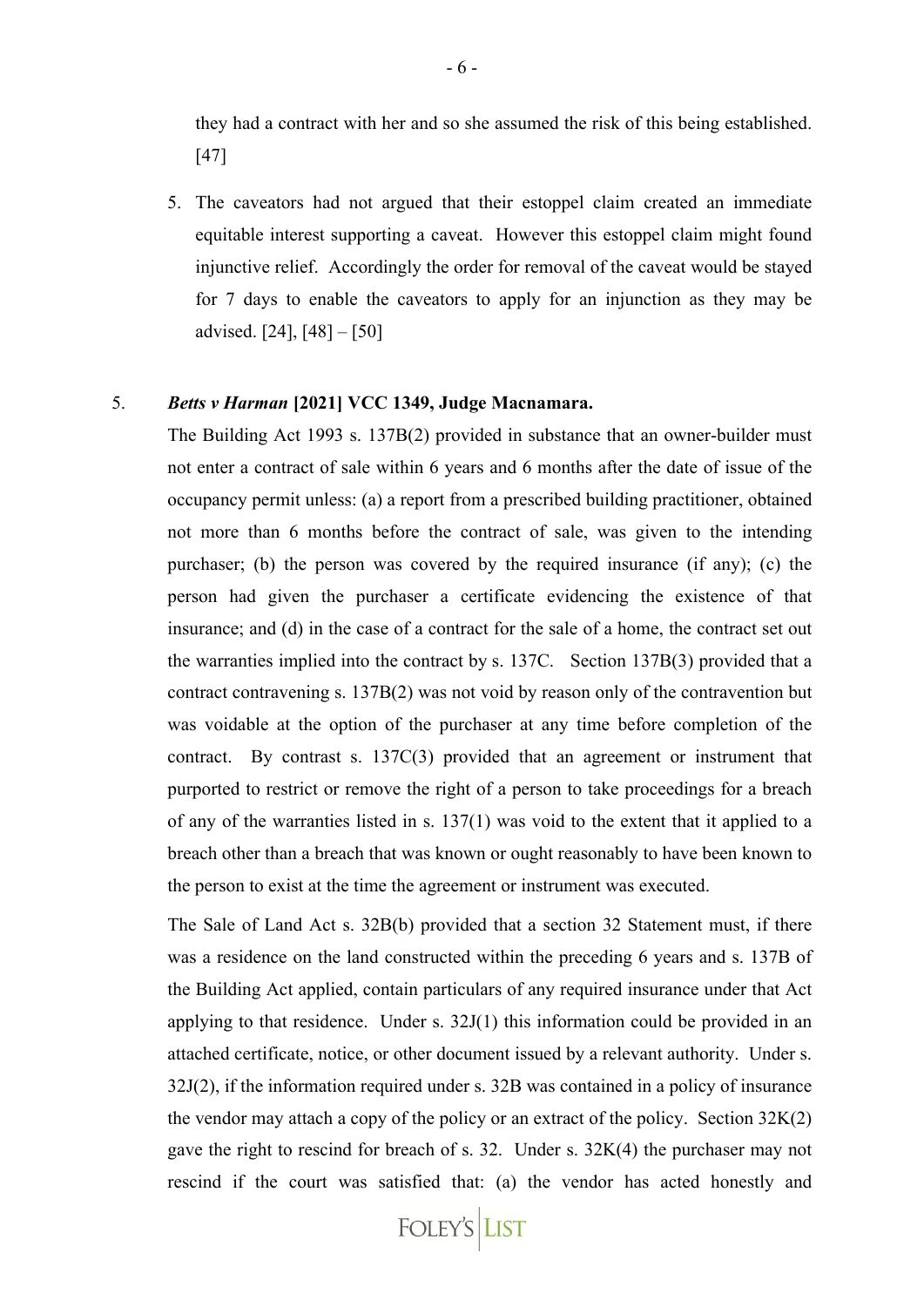reasonably and ought fairly to be excused for the contravention; and (b) the purchaser is substantially in as good a position as if all the relevant provisions of this Division had been complied with.

The facts were –

- The defendant Mrs Harman was the registered proprietor of land. She had obtained a building permit for the construction of a dwelling and garage. She was shown as the "builder". In 2015 an occupancy certificate was issued for the dwelling.
- On 2 April 2019 she entered into a contract to sell the land to the plaintiff (Betts) for \$5.5 million with a 10% deposit and the balance at settlement on 12 December 2019.
- General Condition 8 provided that the vendor warranted that the vendor would provide at settlement details of any current building warranty insurance in the vendors possession relating to the property if requested in writing to do so at least 21 days before settlement.
- Contemporaneously with the execution of the contract the parties signed the section 32 Statement. This disclosed that there had been an HIA Owner Builder insurance policy, the period of insurance being 15 November 2012 for a year, issued in the name of Phil Harman, the husband of the vendor. No insurance policy as required by s. 137B existed, and accordingly neither it nor any relative extract or certificate, was annexed. The section 32 Statement also included the report envisaged by s. 137B(2)(a) noting certain defects.
- On 4 April 2019 the purchaser's conveyancer requested, as per General Condition 8, supply of any current builder warranty insurance before or at settlement.
- On 8 April the vendor's conveyancer forwarded the Statement under s. 27 of the Sale of Land Act. At that time a building inspector engaged by the purchaser advised her that she should request from the owner-builder "Home Building Warranty Insurance with specific reference to building contractor and this project".

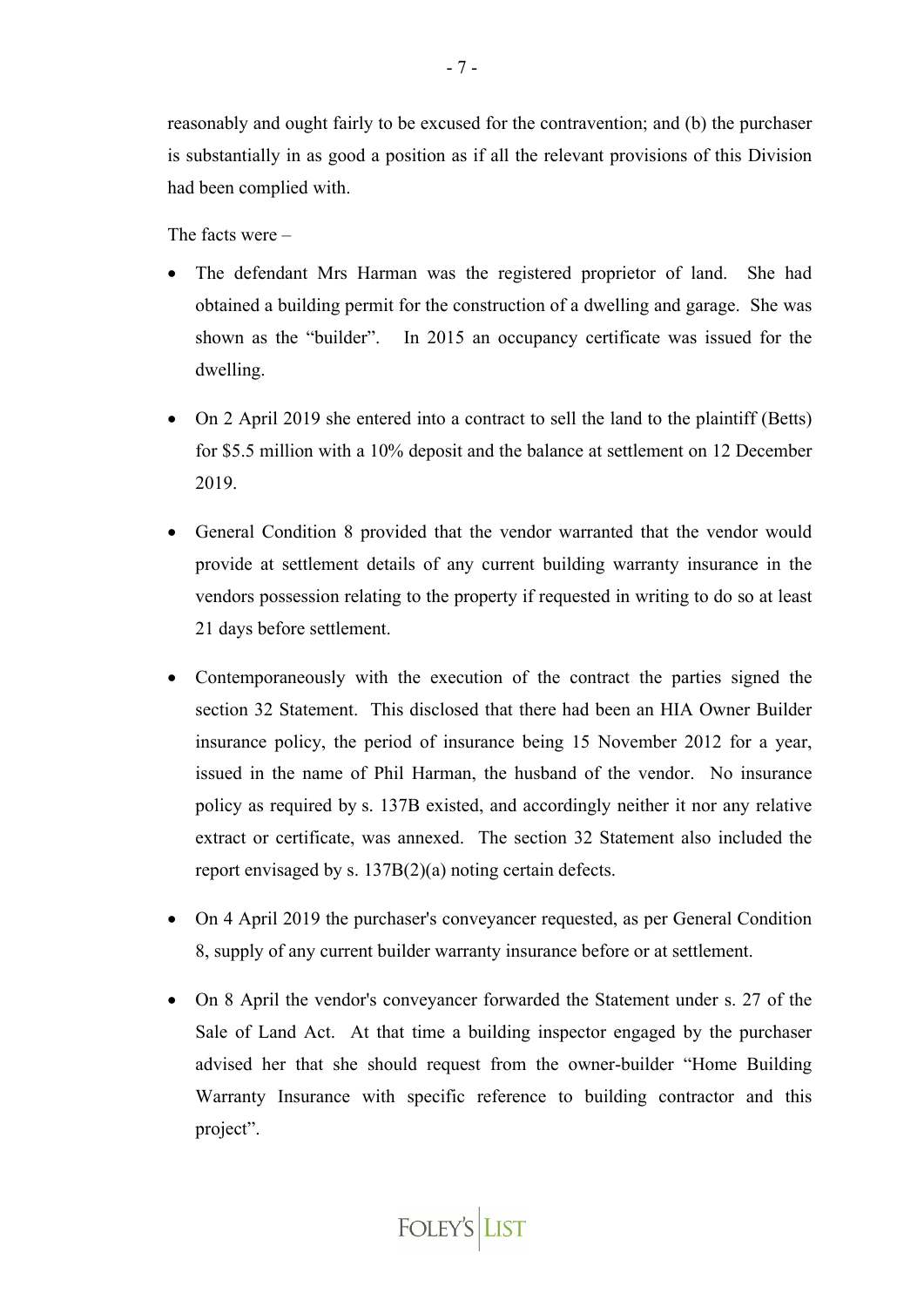- On 10 April the vendor's conveyancer forwarded another s. 27 Statement, which was subsequently signed and returned.
- On 15 April Mr Harman emailed the purchaser stating inter alia "Home Building Warranty insurance for construction – included in  $s32$ " and that he would carry out certain cosmetic work.
- At some time between 15 April and mid May Mr Harman became aware that what had been furnished in the s. 32 Statement was not the home warranty insurance which had been sought by Betts' conveyancer. He was told that the first step necessary to obtain the insurance was a fresh building inspection report. On 14 October Mr Harman obtained the further report under s. 137B(2)(a) which was generally to the same effect as the earlier report.
- Shortly thereafter a Certificate of Insurance, Owner-Builder was issued in the name of the vendor. The insurance was said to be in compliance with "the Ministerial Order for Domestic Building Insurance issued under the Building Act s. 135" (which extended to loss and damage occurring up to the period of six years after completion of the building, apparently departing from s. 137B(7) which appear to prescribe a period of six years and six months). The insurance was said to exclude the defects noted in the report of 14 October. The insurance certificate was forwarded to the purchaser's conveyancer on 24 October.
- The purchaser gave evidence that the matters raised in the building report obtained by her had been dealt with. A PEXA settlement was fixed for 11am on 12 December. The purchaser sought an extension of settlement to arrange finance. The vendor refused. On 13 December the vendor issued a rescission notice.
- By 18 December the purchaser had obtained the advice of a solicitor and counsel that she could not escape from the contract. However, on 19 December a solicitor advised the purchaser that there may be a defect with the owner builder insurance certificate attached to the s. 32 Statement and sought instructions to make further inquiries. On 20 December the purchaser elected to avoid the contract under s. 137B(2) of the Building Act, stating also that the section 32 Statement was defective.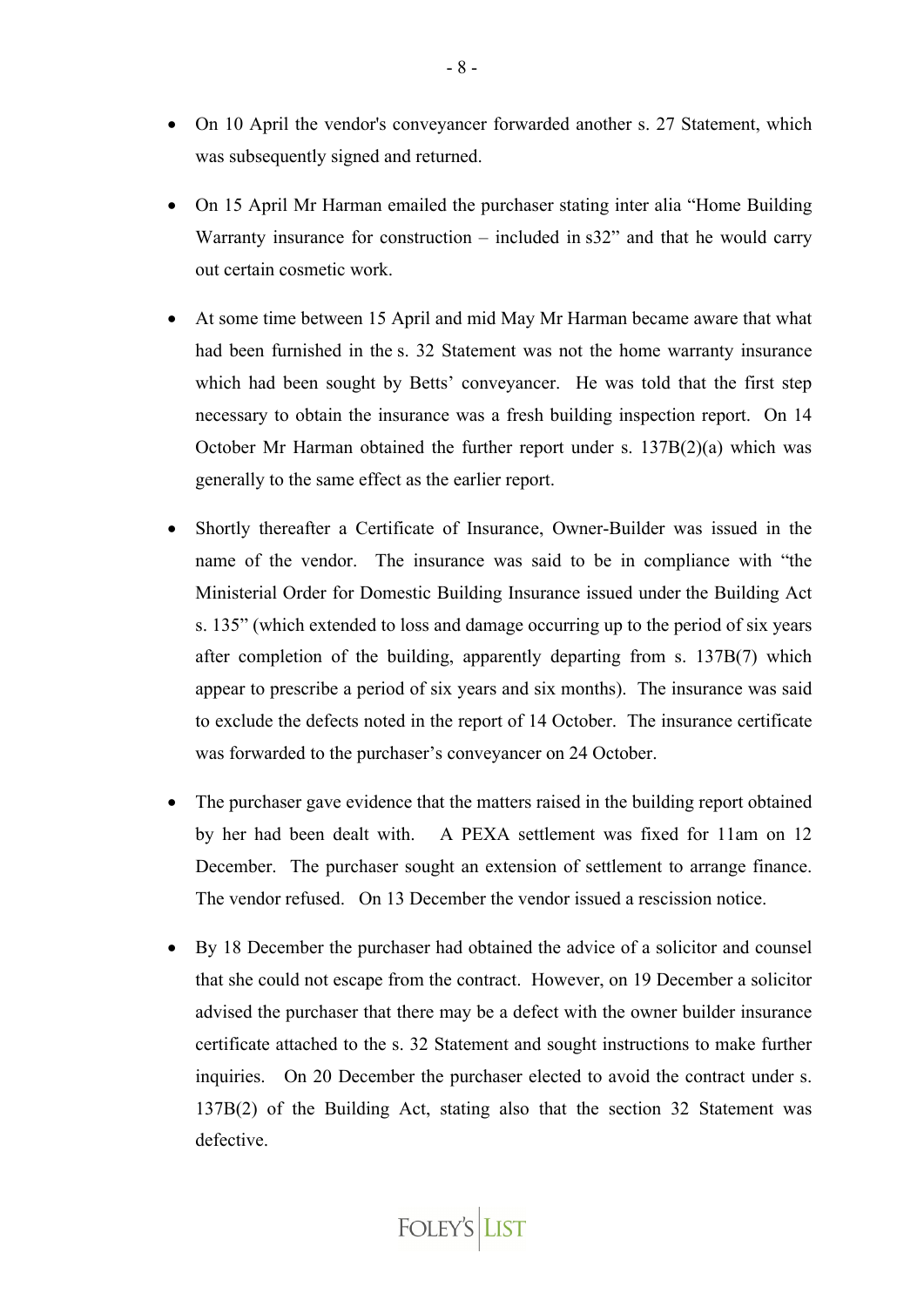The purchaser sued alleging breach of s. 137B(2) of the Building Act and s. 32B(b) of the Sale of Land Act. The vendor denied these allegations but argued that if there was a breach of s. 32 she was entitled to be excused.

#### 6. **Judge Macnamara gave judgment for the purchaser, holding –**

- 1. Under the occupancy permit issued on 30 January 2015, the "prescribed period" referred to in s. 137B had not elapsed at the date of the contract. Accordingly the vendor breached s. 137B(2) and, subject to considerations of waiver, estoppel, election or "contracting out", s. 137B(3) entitled the purchaser to avoid the contract. [62]
- 2. As it was open to a purchaser in the circumstances described in s. 137B(3) to complete or not complete a contravening contract at his or her option, the Parliamentary intention was not to protect such a person from himself or herself. Accordingly s. 137B did not override doctrines such as waiver, estoppel, and election. By contrast, in cases where it had been held that, relative to similar though by no means identical entitlements to avoid land purchase contracts, such overriding had occurred, the relevant court had regarded it as significant that the statute included a "no contracting out" provision. There was no such provision in s. 137B (though there was in s. 137C). [63], [90]-[93]
- 3. The purchaser had not elected to affirm the contract. At all material times she was aware of the factual matters which gave her the right to avoid the contract pursuant to s. 137B(3). However she only personally knew of the legal basis for the right to avoid the contract, as distinct from what might be imputed to her, in the period of  $19 - 20$  December when she purported to exercise it. As to the argument that her conveyancer was well aware of s. 137B, the letter of 4 April in which the conveyancer requested supply of any current builder warranty insurance before or at settlement, indicated no more than general awareness that warranty insurance needed to be dealt with as part of the transaction, not an awareness that, in the events that occurred, the purchaser had a right to avoid the contract.  $Accordingly -$ 
	- (a) if knowledge of the legal right, as distinct from the factual basis, for the purchaser's right of avoidance was required before the purchaser was put to

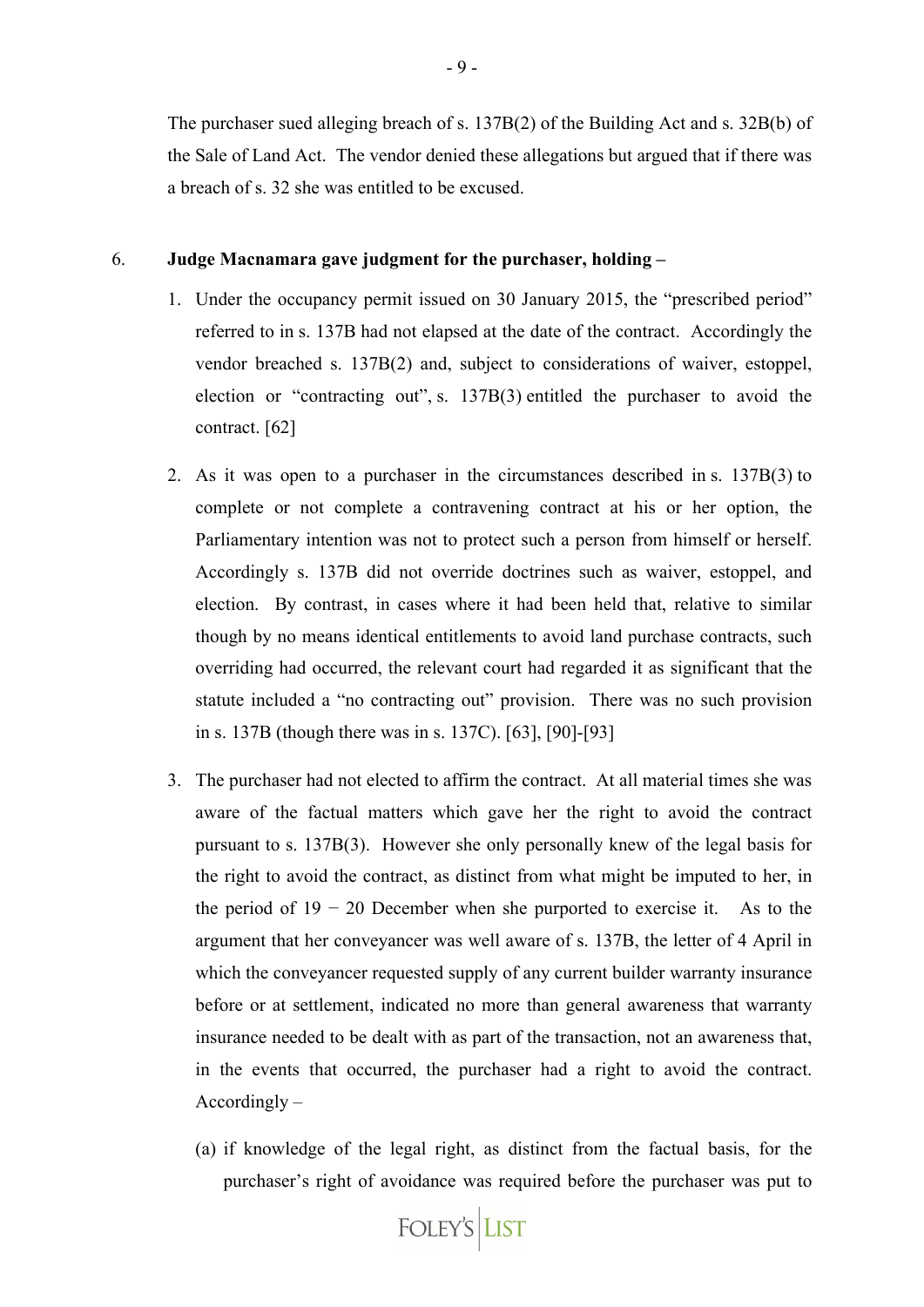her election, the purchaser elected to avoid the purchase contract forthwith upon becoming aware of the factual basis and her legal right of avoidance, and no election to affirm occurred;

- (b) if the true view was that knowledge of the factual basis sufficed to put a purchaser to election in these circumstances, an effective election may be made on the basis of knowledge of the underlying facts as existed here without knowledge of the legal right to rescind only if the acknowledgment of the continuing effect of the contact entailed acts adverse to the other party such as demanding the payment of money, taking possession of property, and so forth. Merely continuing upon the assumption that the contract remained in force was insufficient to put a party to election in the absence of knowledge of the legal right so to do. Turning to the present case, therefore, the purchaser knew of the underlying facts since they derived from the contract and s32 Statement. She elected to avoid the contract forthwith upon becoming aware of her legal right so to do. The question therefore as to whether there has been an effective election or not depended upon the nature of Ms Betts' activities relative to the contract from its formation when she became aware of the underlying facts giving the right to avoid until the letter of avoidance from her solicitor. Although her conveyancers did call for production of insurance documentation, and she did insist upon an inspection of the premises and obtained a building report, what she did, whilst acknowledging the continued existence of the contract, did not constitute adverse steps in the relevant sense. [94], ]101]-[103], [121], [122]
- 4. For the same considerations as applied to affirmation, the purchaser had not waived her rights. Merely to call for the warranty insurance material to be produced at or prior to settlement was too indirect and indefinite to constitute a waiver. [94], [124]
- 5. The purchaser was also not estopped from relying on non-compliance with s. 137B. Apart from normal steps taken in the performance of the contract and preparation for settlement the only steps that could be regarded as specifically directed to the issue of warranty insurance were the inclusion of General Condition 8 in the contract of sale, the letter of 4 April requesting warranty

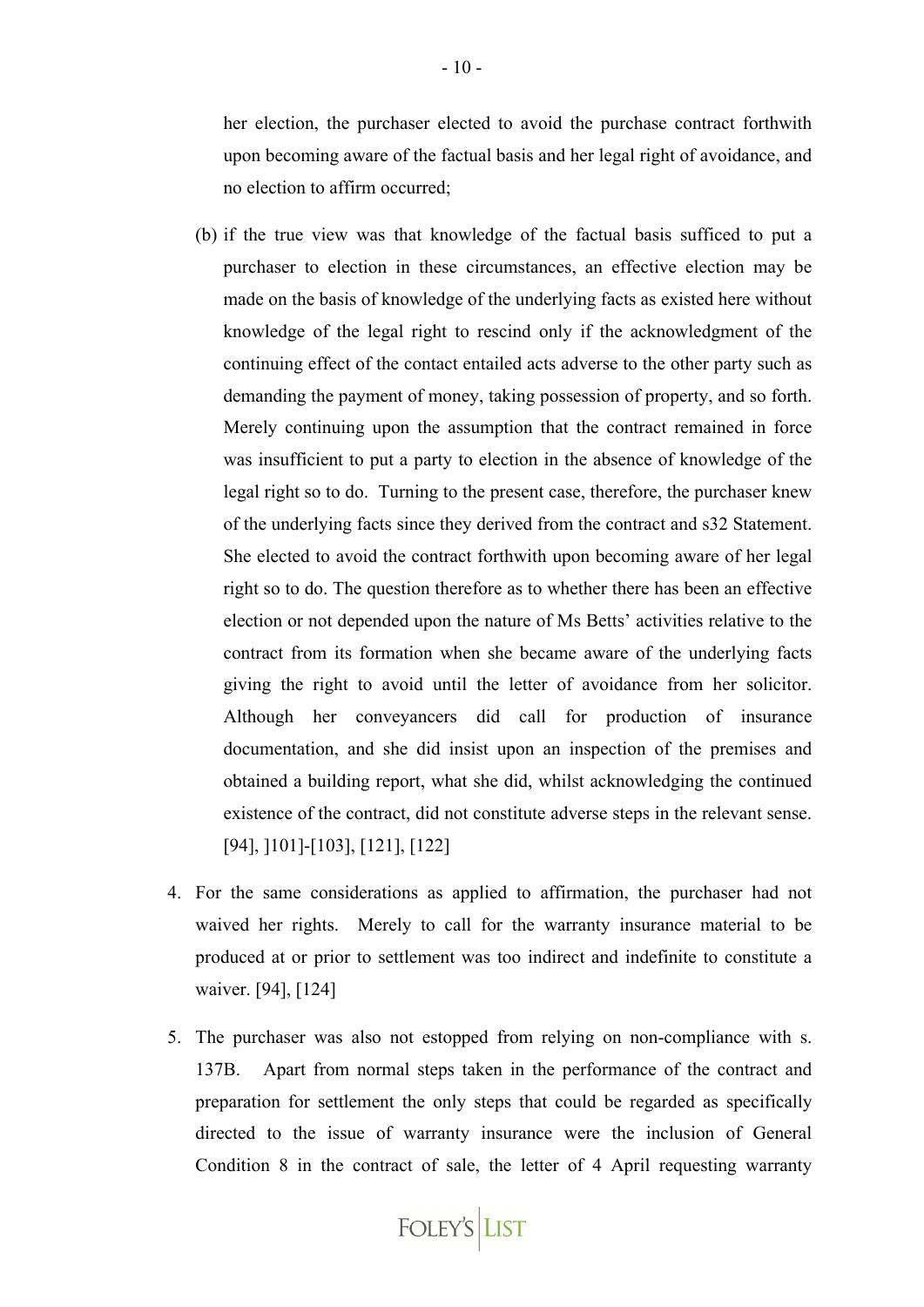insurance "to be supplied prior to or at settlement", and the provision on 24 October of the insurance. However, the acts relevant to creating an estoppel were those taken by the person relying upon the allegedly estopping representation, ie inducing the person to act to his or her detriment. None of the foregoing matters rose to the level of detriment. It was not shown that the actions of the purchaser or perhaps more accurately inactions, in failing until perhaps after the 11th hour to raise the issue of s. 137B – caused the vendor to act to her detriment, at least in a manner which would create the injustice necessary to engage the doctrine of estoppel. [94], [126], [127], [131]

- 6. The court rejected the argument that the purchaser agreed to extend time for the provision of insurance up to and including settlement, whether by reason of General Condition 8 or otherwise. General Condition 8 was referable to the more typical situation where a dwelling house was constructed by a registered builder. Alternatively, if the general condition covered both situations, it still was not an agreement to dispense with the civil consequences of contravention of s. 137B. The same observation of lack of specificity may be made with respect to the conveyancers' letter of 2 April 2019. [133], [134], [137], [138]
- 7. The right of termination under s. 137B(3) was absolute and unconditional. Accordingly the purchaser was not precluded from exercising her statutory right to avoid and/or rescind because was in default of settling the contract on the due date. [152], [158], [159]
- 8. The vendor would have been relieved under s. 32K(4) from her contravention of s.  $32B(b) -$ 
	- (a) As to "honestly" the court accepted that Mr Harman, who "took the lead" in this transaction, was ignorant of the statutory requirement but was eventually made aware of it by the conveyancer;
	- (b) "Reasonableness" was an objective standard. Parliament must be taken to have assumed that the contravention, in itself, could not be sufficient to exclude the possibility that the contravenor had acted reasonably. Ignorance of particular legal rules did not in itself exclude a finding of reasonableness on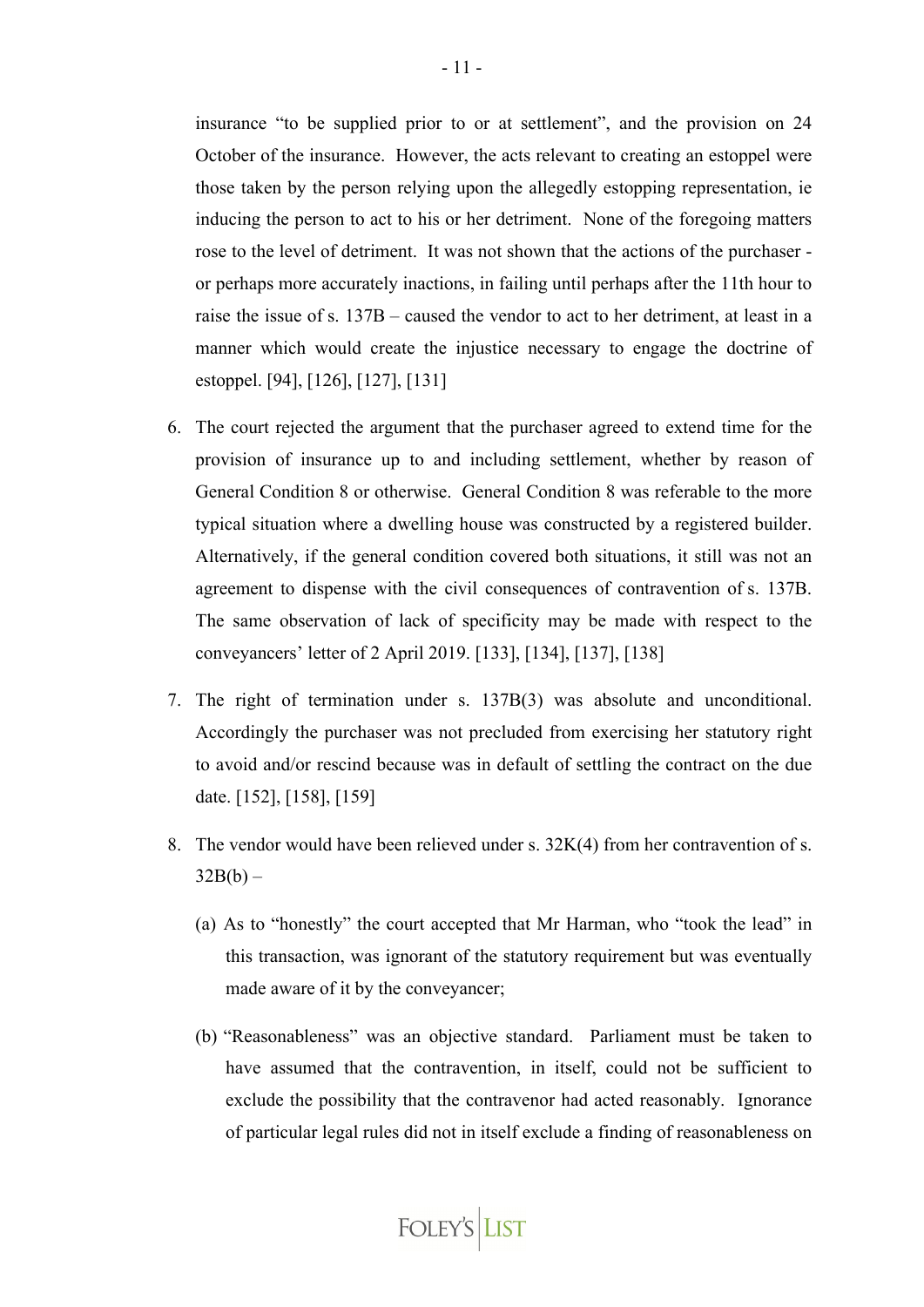the part of the vendor, and she also relied on a conveyancer to prepare the s. 32 Statement;

(c) The purchaser was also now in as good a position as she would have been if the legislative requirements. The insurance cover became callable only if the owner-builder "dies, becomes insolvent or disappears", none of which applied here. The policy extended to loss and damage occurring up to the period of six years after the completion date of the building. The occupancy certificate was issued 30 January 2015. Therefore, the October 2019 policy of insurance had expired before the trial commenced without evidence of any major defect (Clause 37 of the Ministerial Order permitted the policy to exclude liability for fair wear and tear and maintenance issues). Accordingly the insurance was, aside from legalities, in practical terms a "non event". [141], [143]-[151]

#### 7. *Definity Clinic v AMD Rifat* **[2021] VSC 325 Moore J.**

Under a Planning Scheme the permitted use of a property for sale was as a café. The directors of the plaintiff, respectively a cosmetic surgeon and medical practitioner, were interested in purchasing it to operate a cosmetic surgery, including to undertake liposuction, and in which they would both work. They made this known to the vendor and that they required a change of use from café to medical.

The plaintiff entered a contract to purchase the property from the defendant on 27 October 2017. A special condition provided -

"This contract is subject to and conditional upon vendor obtaining a medical permit for the premises for two (2) practioners [sic]…."

The vendor applied to the Council to amend the planning permit to permit the use of the property 'for the purpose of a Medical Centre comprising two practitioners', with certain hours and car spaces. A director of the plaintiff subsequently provided information, which was passed on the responsible authority, that the medical centre was to be a day procedure unit.

In due course the Council issued a notice of decision which gave effect to a change of use of the property from café to medical centre with an amendment to the existing permit condition to provide as follows:

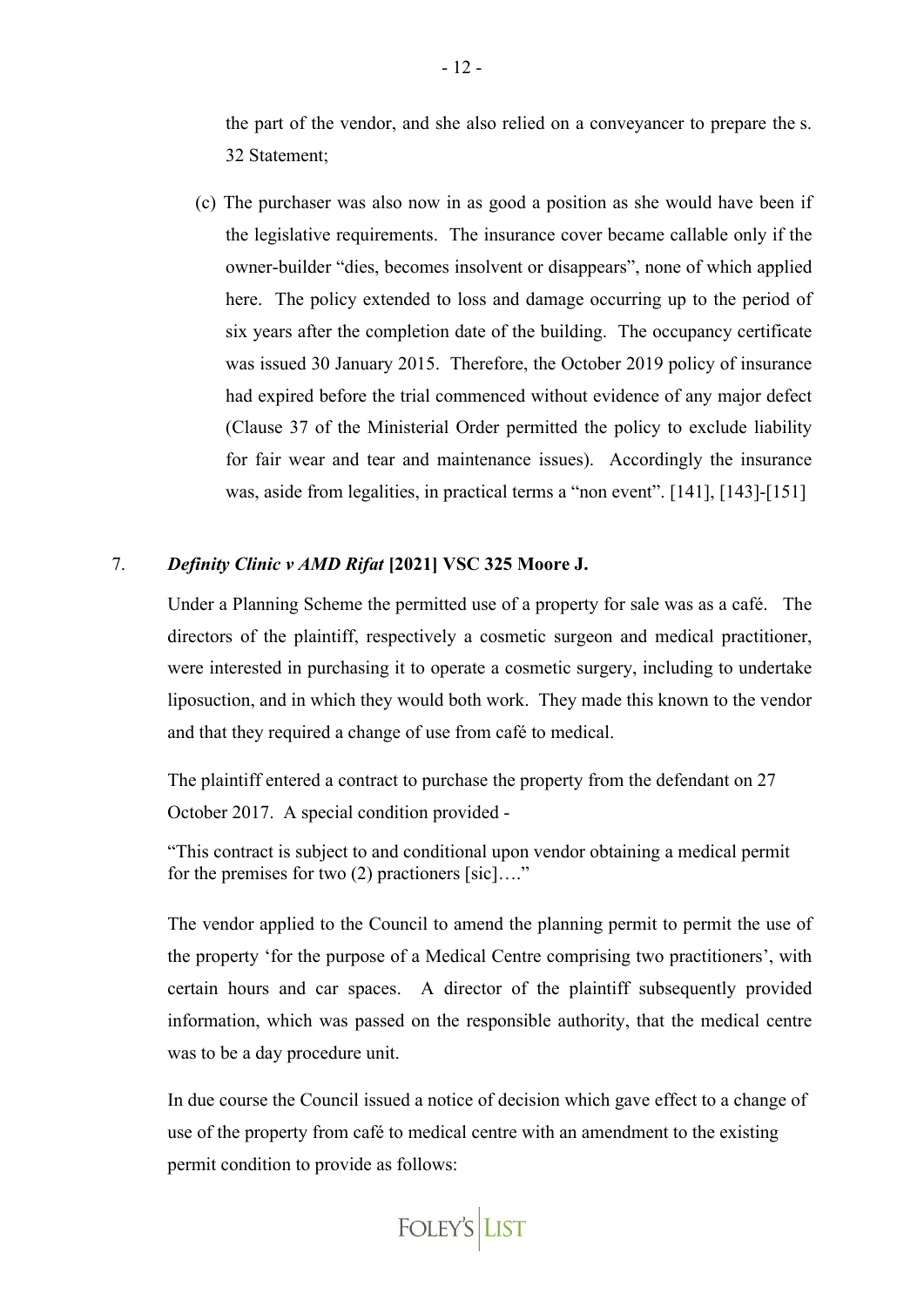"The Medical Centre … must have no more than two (2) people providing health services within the premises, with a maximum of six (6) patients attending the Medical Centre each day. …."

The purchaser advised the vendor that, while the desired amendment had been for two practitioners, two people providing health services was different in that two medical practitioners would require assistance from other staff to provide health services. A director of the purchaser was subsequently told by the Council that the requirements associated with a day procedure centre meant that the planning permit application should have been for a private hospital, rather than for a medical centre.

The parties were in dispute about whether this permit satisfied the special condition.

# 8. **Moore J. held that the requirements of the special condition were not satisfied, for the following reasons –**

- 1. The words 'medical permit' and 'two practitioners' were ambiguous. The word 'practitioner' lacked a fixed or certain meaning. Neither this special condition nor the remainder of the text of the contract assisted in determining whether the 'practitioners' were of a medical, or some other, background or qualification. [113]
- 2. The existence of ambiguity may permit consideration of the surrounding circumstances in determining the proper construction of the condition. As the remainder of the text provided no assistance, recourse to events, circumstances and things external to the contract were necessary to determine this proper construction. The argument that there were no objective background facts which could properly be taken into account in construction, because neither party knew anything about the type of permit that would be required to conduct a cosmetic surgery practice, was invalid because: it focused too narrowly on the word 'permit' in the expression 'medical permit for ... two (2) practitioners' and ignored the ambiguity inherent in the word 'practitioners'; both parties understood that the 'permit' was something issued by the Council yet no generic or uniform 'medical permit' existed; it wrongly equated knowledge in respect of a particular matter with intention – the reality that the parties did not know the specific type of planning permit required for a cosmetic surgery practice at the property did not

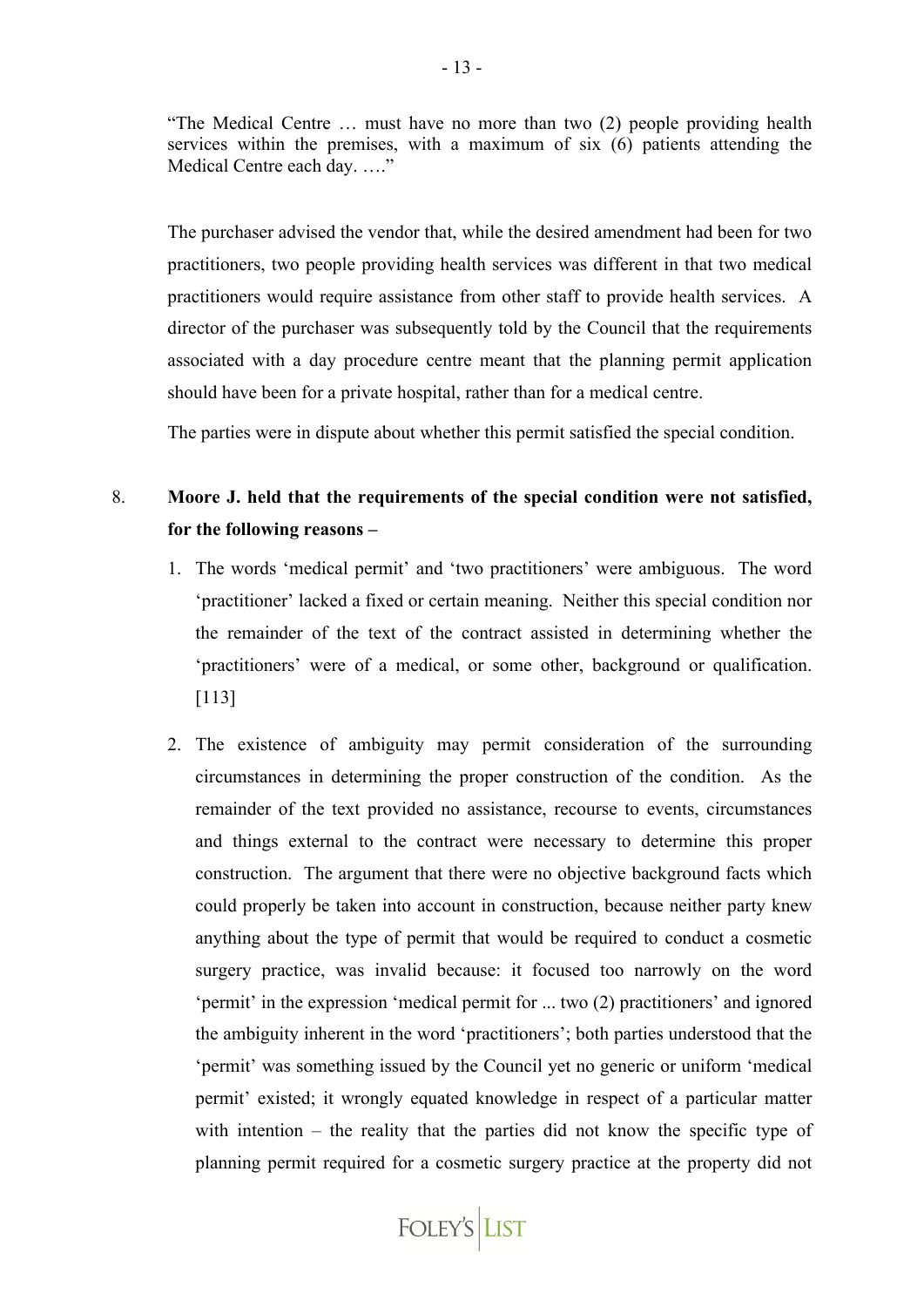necessarily preclude consideration of the surrounding circumstances as illuminating an objectively ascertainable common intention as to the purpose of the condition. [114]-[118]

- 3. The relevant factual framework known to the parties within which the contract came into existence and which bore upon construction was not based on evidence the receipt of which breached the parol evidence rule. The facts were: the defendant had developed the property, which had a permitted use as a café, but had been unsuccessful in selling it; the directors of the plaintiff were interested in purchase to operate a cosmetic surgery, including to undertake liposuction from it, at which they would both work; being the owner, only the defendant had authority to deal with Council in relation to changing permitted use, and its director expressed confidence that the medical permit that could be obtained would be fit for their intended use. [119]-[120]
- 4. Accordingly the purpose of the condition was to protect the purchaser if it could not use the property in the manner in which it intended, namely, for the provision of cosmetic medical services, including liposuction, by its two medical practitioners. [121]
- 5. The vendor's submission that a 'medical permit' was, in effect, any planning permit which allowed a medical use, could not be reconciled with these surrounding circumstances. The construction of 'medical permit' in the condition as requiring a planning permit that would enable the property to be used for medical services of the type and scope that the purchaser wished to provide from the property was conducive of a commercial result, ie the sale would proceed at the agreed price; the construction of the condition advanced by the purchaser bore no significant commercial risk because if a permit for a medical use was obtained, but was one which would not enable the property to be used for the purchaser's intended purpose, the vendor would retain a property with enhanced value. [122]- [123]
- 9. *Pearl v Nannegari & Ors* **[2021] VSC 468 McDonald J.**  The facts were -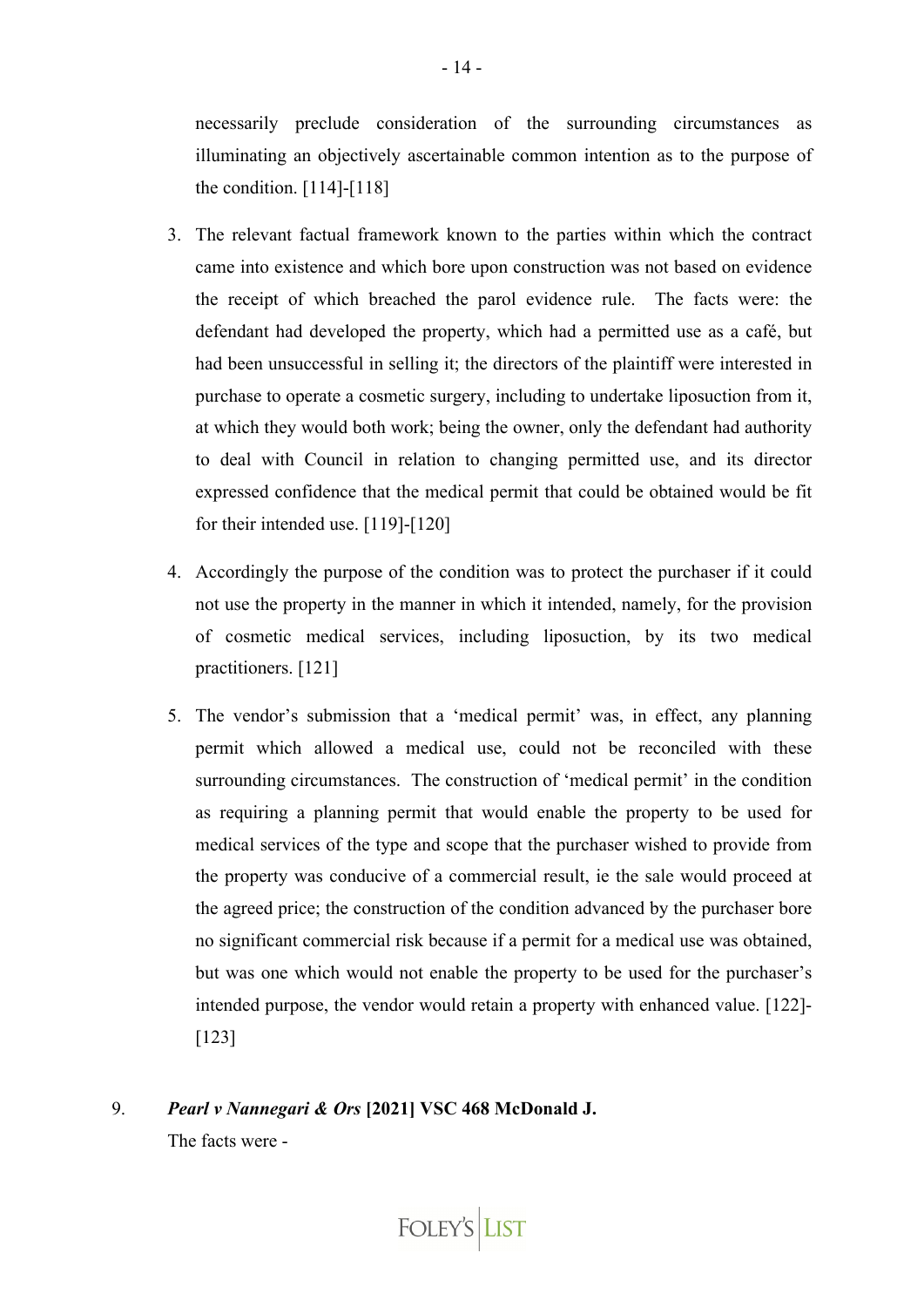- On 26 March 2020 the plaintiff as vendor and the first defendant as purchaser entered into a contract of sale for \$1,680,000 with a 10% deposit of which \$10,000 was paid, the balance of the deposit being due 'once finance [was] approved'. The contract also included a subject to finance clause. HSBC was nominated as the 'Lender' for a loan of \$1,500,000 with a finance approval date of 10 April 2020. Settlement was due on 12 June 2020.
- General condition 14, headed "Loan" provided:

14.1 If the particulars of sale specify that this contract is subject to a loan being approved, this contract is subject to the lender approving the loan on the security of the property by the approval date or any later date allowed by the vendor.

14.2 The purchaser may end the contract if the loan is not approved by the approval date, but only if the purchaser:

(a) …

(b) did everything reasonably required to obtain approval of the loan; and

(c) serves written notice ending the contract on the vendor within 2 clear business days after the approval date or any later date allowed by the vendor; and

 $(d)$  ....

Special condition 31 and general condition 16 made time of the essence.

• The general conditions also included -

27. DEFAULT NOTICE

27.1 A party is not entitled to exercise any rights arising from the other party's default, other than the right to receive interest and the right to sue for money owing, until the other party is given and fails to comply with a written default notice.

27.2 The default notice must:

(a) specify the particulars of the default; and

(b) state that it is the offended party's intention to exercise the rights arising from the default unless, within 14 days of the notice being given—

(i) the default notice is remedied; and

(ii) the reasonable costs incurred as a result of the default and any interest payable are paid.

#### 28. DEFAULT NOT REMEDIED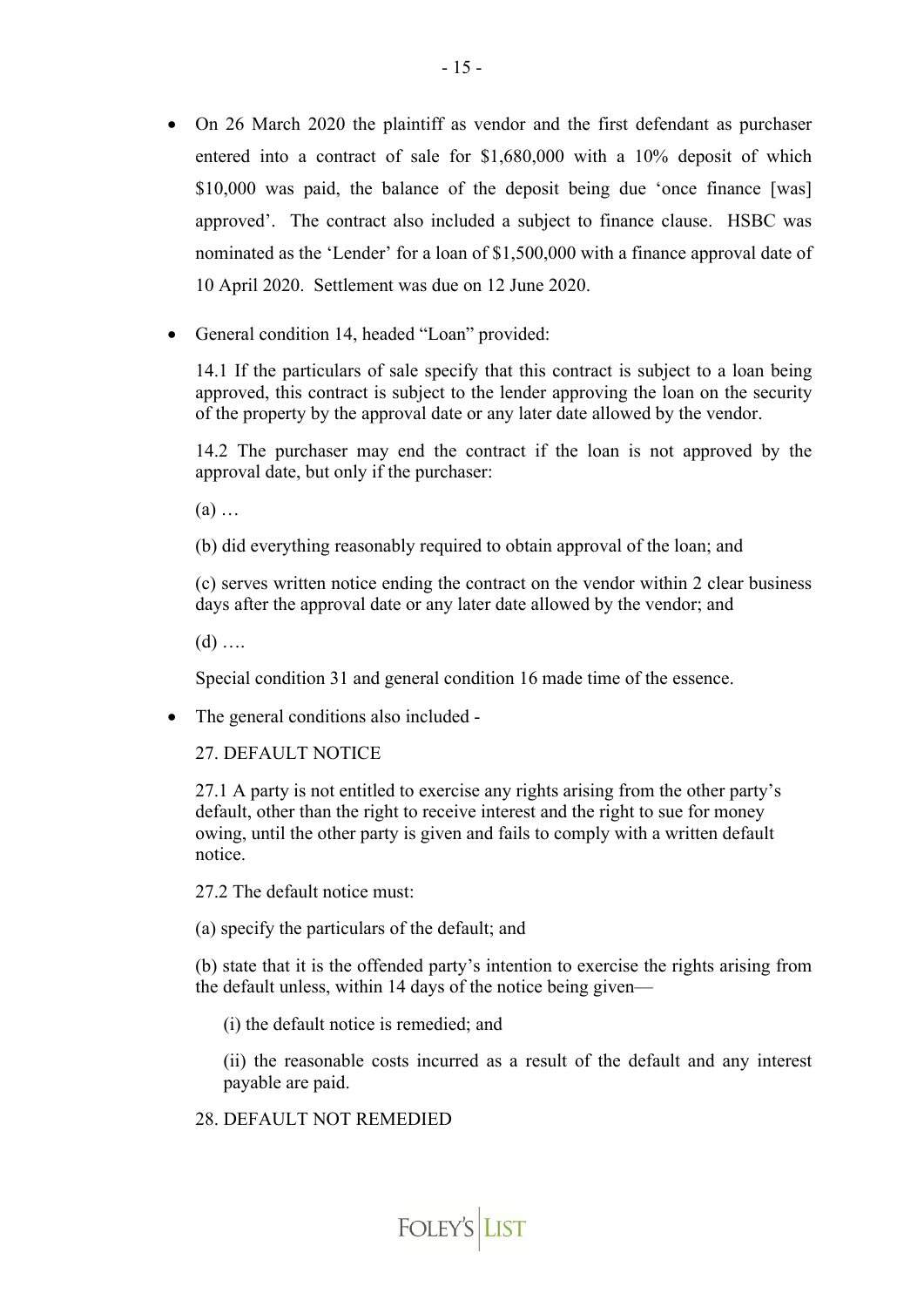28.1 All unpaid money under the contract becomes immediately payable to the vendor if the default has been made by the purchaser and is not remedied and the costs and interest are not paid.

28.2 The contract immediately ends if:

(a) the default notice also states that unless the default is remedied and the reasonable costs and interest are paid, the contract will be ended in accordance with this general condition; and

(b) the default is not remedied and the reasonable costs and interest are not paid by the end of the period of the default notice.

...<sup>"</sup>

- No loan application was made to HSBC. The parties subsequently extended the time for finance to be obtained to 20 April 2020. On 20 April an extension to 27 April was sought. On 21 April the vendor's solicitors requested a letter from the bank detailing 'the steps undertaken so far to obtain finance approval, where the finance approval is at, if there is anything outstanding and when realistically it is expected to be obtained'. The conveyancer forwarded an email from One1Zero Finance which indicated that there was a delay in seeking finance and that a decision from ME Bank was pending.
- The purchaser intended to nominate the second to fourth defendants are purchasers. Evidence was tendered which suggested that these defendants had been advised on 21 April that ME Bank had rejected their loan applications. On 22 April 2020, the defendants' finance broker informed the plaintiff's solicitors that the loan applications were still under consideration and that an outcome was expected by 4 May 2020. On 23 April the plaintiff's solicitors responded that the material provided was insufficient and made a further request for a bank letter. On 24 April the purchaser stated that a decision would likely be reached the following Monday. On 27 April the conveyancer forwarded an email from One1Zero Finance referring to ongoing delays in the finance approval process.
- On 28 April the conveyancer emailed attaching a sale of real estate nomination form signed by the second to fourth defendants, with letters from ME Bank addressed to these defendants declining their loan applications. This email stated that the contract had been brought to an end, requested that the \$10,000 deposit be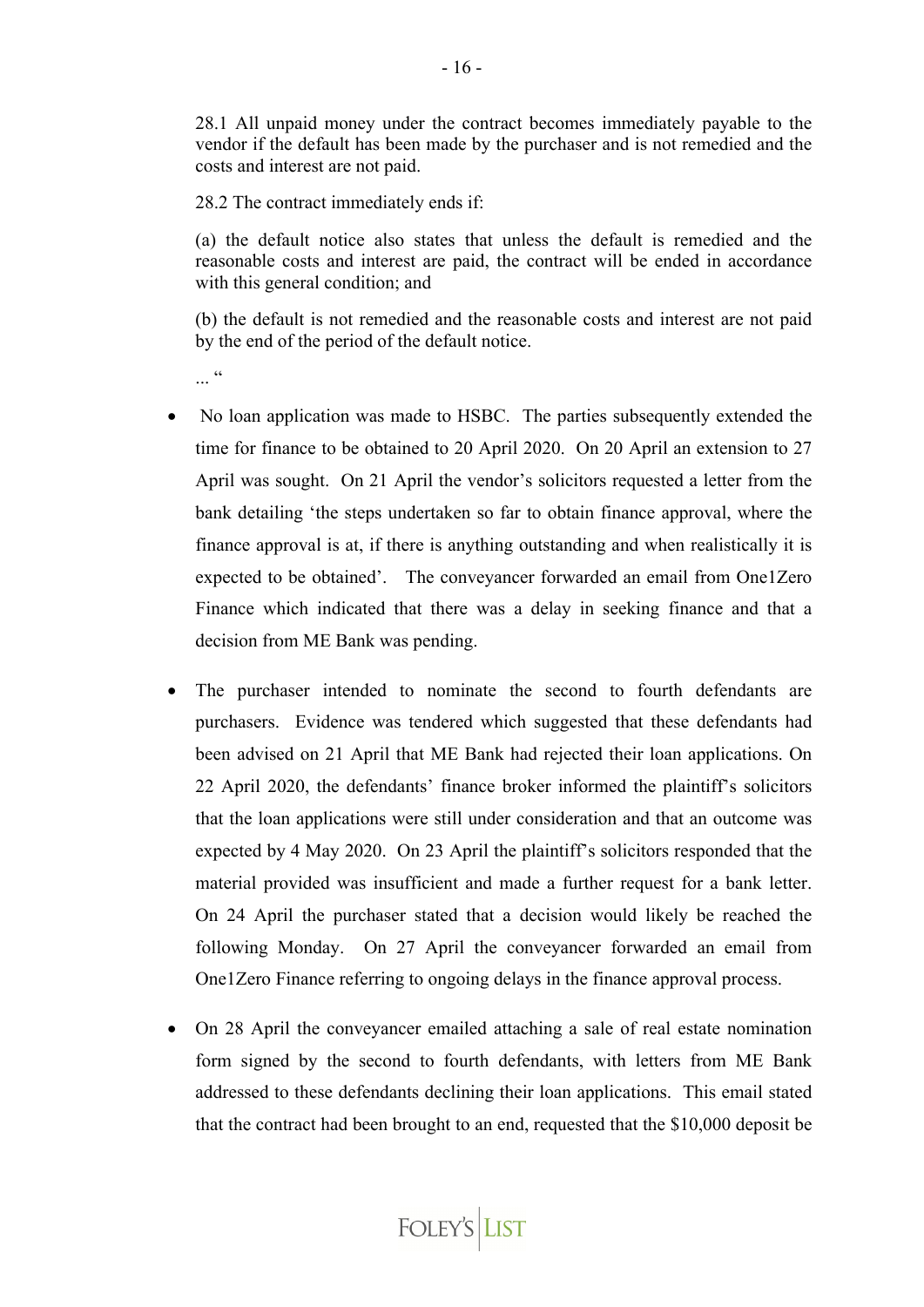refunded, and foreshadowed lodgment of a caveat. A caveat was lodged on 20 May.

- On 4 May the vendor's solicitors served a default notice. It stated that the purchasers were in default particularised as: '[t]he Purchaser failed to pay the balance of the deposit by the Due Date or at all'. The notice also stated that 'the Vendor intend[ed] to exercise his rights unless the default [was] remedied within 14 days of the service of this notice'. The notice did not refer to general condition 28.
- By emails dated 19 May the vendor's solicitors asserted that the contract was terminated pursuant to the default notice and reserved all rights. On 20 May they again asserted this ground of termination but stated that in any event the plaintiff accepted the first defendant's repudiation of the contract.
- The plaintiff resold the property for \$20,000 less than the price in its contract with the first defendant.

The plaintiff vendor orders under the Property Law Act (PLA) s. 49(1). Section 49 provided -

(1) A vendor or purchaser of any interest in land, or their representatives respectively, may apply to the Court, in respect of any requisitions or objections, or any claim for compensation, or any other question arising out of or connected with the contract (not being a question affecting the existence or validity of the contract), and the Court may make such order upon the application as to the Court may appear just, ...

(2) Where the Court refuses to grant specific performance of a contract, or in any action for the return of a deposit, the Court may, if it thinks fit, order the repayment of any deposit

## **10. McDonald J held –**

1. The contract was not terminated by the email dated 28 April 2020. The notice required under cl.  $14(2)(c)$  was out of time by six days. Further, the failure to apply to HSBC for the loan amounted to non-compliance with the obligation to do everything reasonably required and so rendered the contract unconditional as to finance. Strict compliance was required with general condition 14.2. [11]-[13]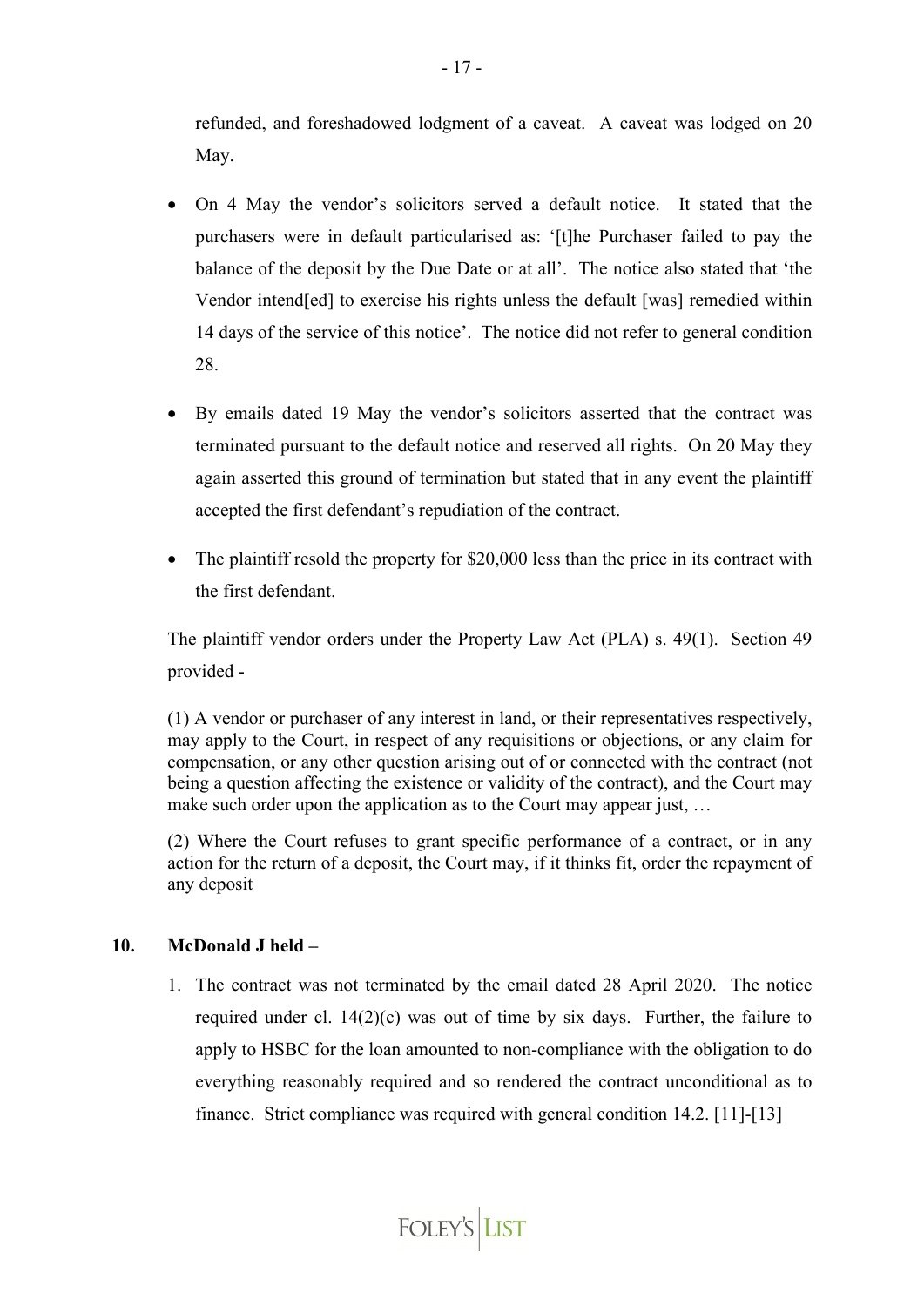- 2. The vendor was not estopped from treating that email as being out of time for the purpose of ending the contract. A representation must be clear before it can found an estoppel, and the party acting in reliance on the representation must be in a position of material disadvantage if the departure from the representation is permitted. There was no clear representation that the finance date would be extended. The evidence regarding the date on which the defendants and their mortgage broker were advised of the rejections of their various loan applications was also unsatisfactory. [19]-[21]
- 3. However, even if there had been an estoppel to the effect that that notice of 28 April was not out of time, it did not follow that that email would have been effective to terminate the contract. The requirement under cl 14.2(b) that the purchaser do everything reasonably required to obtain loan approval was a discrete obligation, with which the defendants did not comply. [21]
- 4. The default notice dated 4 May 2020 satisfied the requirements of general condition 27.1 in that it specified the particulars of the default and the plaintiff's intention to exercise rights arising from the default unless it was remedied within 14 days. However, the notice was defective because it failed to include the additional matters referred to in general condition 28.2, ie it did not refer back to this sub-clause of the contract. [26]-[29]
- 5. The contract was terminated by the vendor's acceptance on 20 May of the first defendant's repudiation of the contract. As at 28 April he had manifested an intention not to be bound by the contract by conducting himself inconsistently with the contract remaining on foot, namely by: the purported notice of termination dated 28 April; the request to return the \$10,000 deposit; the foreshadowing of a caveat. The fact that the emails of 19 and 20 May relied upon the defective default notice was irrelevant. [31]-[35]
- 6. The contract became unconditional because of the failure of the purchaser to comply with General Condition 14. There would accordingly be an order for retention of the part of the deposit already paid and for payment of the balance of the deposit as a debt. The first defendant would not be relieved from this outcome under s. 49: purchasers must do more than establish that forfeiture of the deposit would result in a financial 'windfall' to the vendor. The first defendant had failed

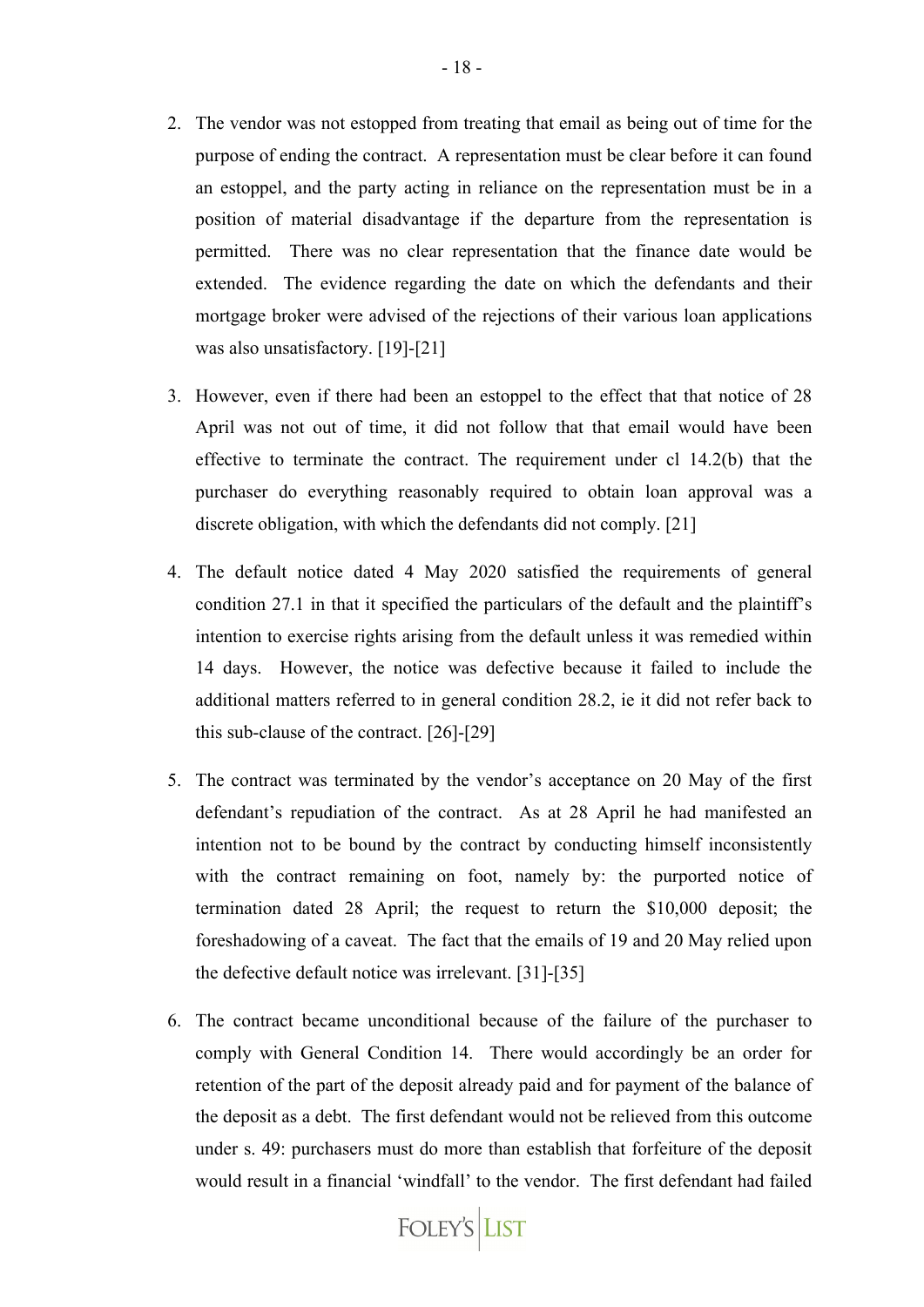to establish grounds justifying a departure from holding him to his bargain. [44]- [47]

# 11. *K7 Developments Pty Ltd v Abbotsford Estates Pty Ltd* **[2021] VSC 422. Forbes J.**

Section 38.325 of the A New Tax System (Goods and Services Tax) Act 1999 (GST Act) provides that:

(1) The supply of a going concern is GST-free if … (b) the recipient is registered or required to be registered; and (c) the supplier and the recipient have agreed in writing that the supply is of a going concern.

(2) A supply of a going concern is a supply under an arrangement under which: (a) The supplier supplies to the recipient all of the things necessary for the continued operation of the enterprise; and (b) The supplier carries on or will carry on, the enterprise until the day of the supply ….

The facts were –

• On 15 June 2017 the defendant entered a contract to sell to the plaintiff a property in Abbotsford subject to four tenancy agreements with settlement on 15 March 2018. The contract specified that the property was to be supplied at settlement as a 'Going Concern' and the price was 'plus GST'. The relevant enterprise under s. 38.325(2) was the commercial leasing of the property. The Special Conditions prevailed over the General Conditions to the extent of any inconsistency. General Condition 13 provided -

## **GST**

13.1 The purchaser does not have to pay the vendor any GST payable by the vendor in respect of a taxable supply made under this contract in addition to the price unless the particulars of sale specify that the price is 'plus GST'. However the purchaser must pay to the vendor any GST payable by the vendor:

...

(c) if the particulars of sale specify that the supply made under this contract is of a going concern and the supply (or part of it) does not satisfy the requirements of section 38-325 of the *GST Act*.

13.2 The purchaser must pay to the vendor any GST payable by the vendor in respect of a taxable supply made under this contract in addition to the price if the particulars of sale specify that the price is 'plus GST'.

13.3 If the purchaser is liable to pay GST, the purchaser is not required to make payment until provided with a tax invoice, …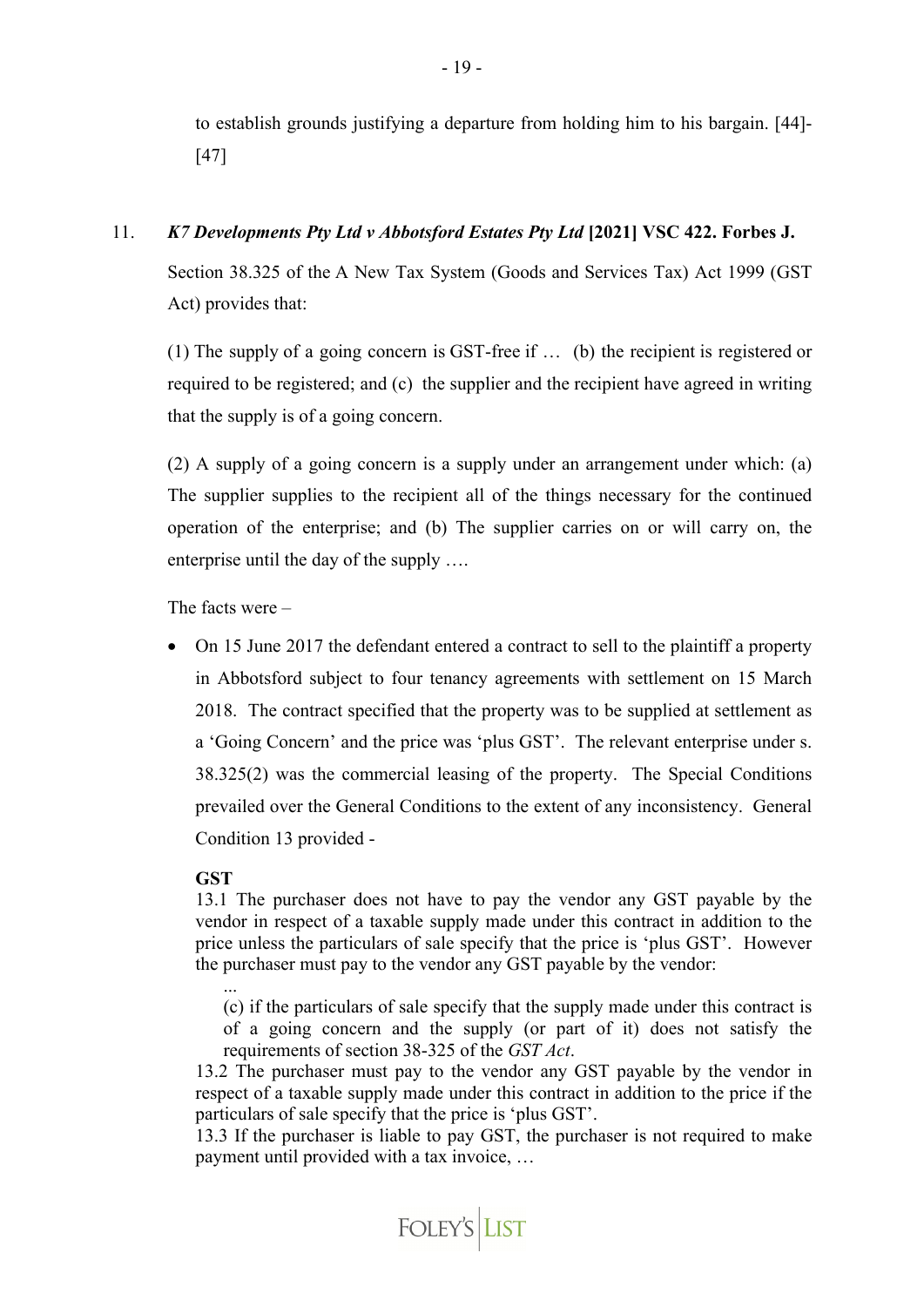...

13.5 If the particulars of sale specify that the supply made under this contract is a 'going concern':

(a) the parties agree that this contract is for the supply of a going concern; and (b) the purchaser warrants that the purchaser is, or prior to settlement will be, registered for GST; and

(c) the vendor warrants that the vendor will carry on the going concern until the date of supply.

- The Special Conditions included that: any nominee transferee be nominated no later than 14 days prior to settlement (21); the purchaser prepare and deliver a Transfer to the vendor at least 10 business days before the due date for settlement  $(22.1).$
- Special Condition 31 provided -

**GST**

...

## **(e) Tax Invoice**

If a Taxable Supply is made or varied under this Contract in respect to which GST is payable, the supplier must provide the recipient of the supply a valid Tax Invoice as the case may be at or before the time of payment or variation.

... **(g) Going Concern**

If the Particulars of Sale specify that the supply made under this contract is Supply of a Going Concern then the following shall apply:

- i.The Purchaser has concluded that the supply made under this Contract is a Supply of a Going Concern.
- ii.The Vendor provides no warranty that the supply made under this Contract will constitute the Supply of a Going Concern.
- iii.The Purchaser warrants that it is, and will be at Settlement, registered for GST within the meaning of the GST Act.
- iv.If after the date of this Contract the Vendor, acting reasonably, determines for any reason that only part of the supply constitutes a Supply of a Going Concern and that GST is payable in respect of a Taxable Supply under this Contract, then this Special Condition of this Contract shall apply and the Purchaser must pay to the Vendor an amount equal to the GST and any interest and/or penalties that the Vendor is required to pay to the Australian Taxation Office in respect of the Taxable Supply. In such a case the Vendor must notify the Purchaser in writing that the Vendor is required to pay the Australian Taxation Office specifying the GST and any interest and/or penalties payable in respect of the Taxable Supply and the Purchaser must forthwith pay to the Vendor the amount of any GST and any interest and/or penalties as notified to it within 14 days after receipt of the Vendor's notice. ….
- The section 32 documentation referred to four tenancy plans as being attached but did not attach them.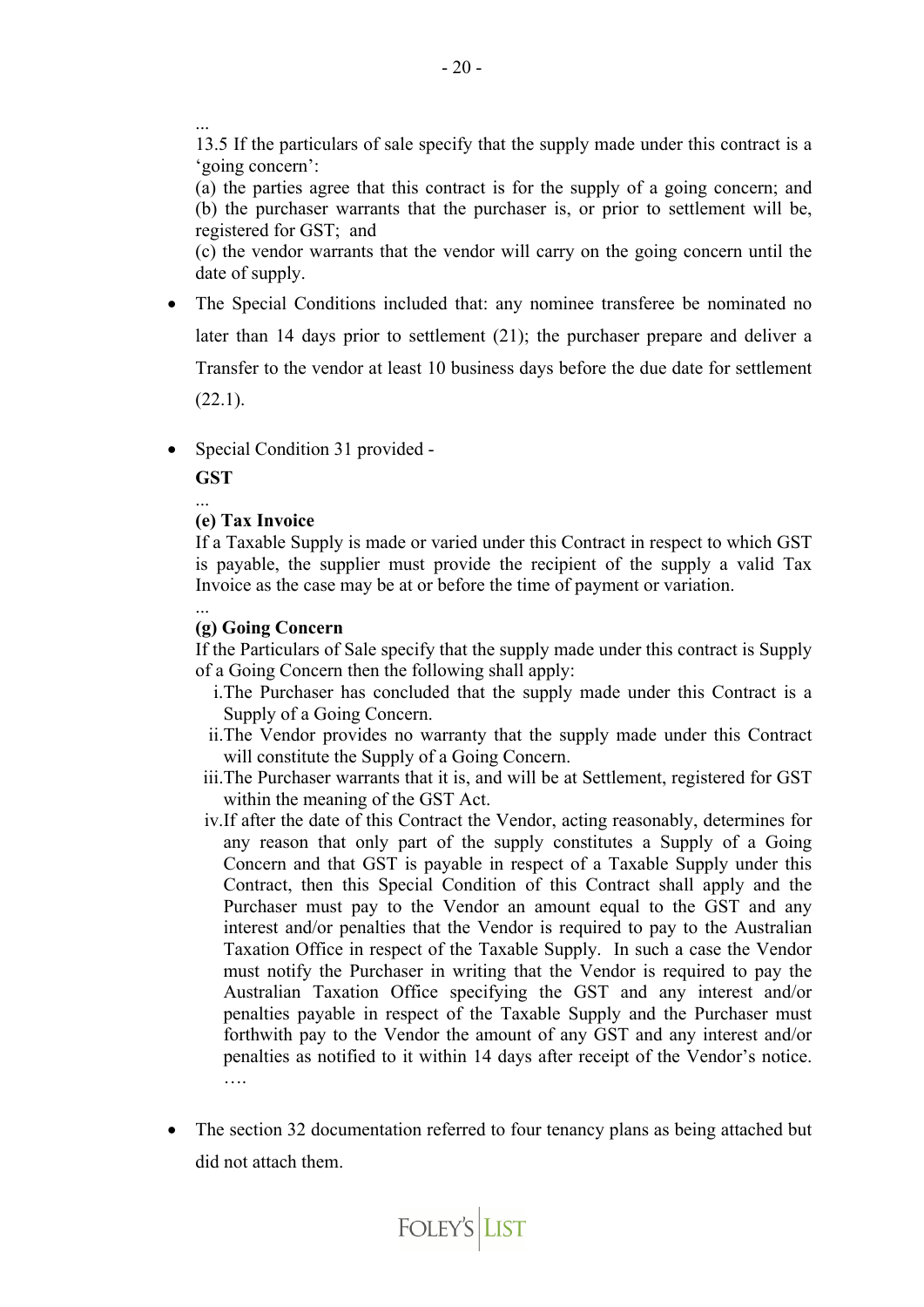- On 17 November 2017 the purchaser requested a two month extension for settlement due to possible delay in obtaining funds.
- On 15 January 2018 the parties agreed (extension agreement) that: settlement may occur after 15 March up until 15 May 2018 upon 14 days' notice by the purchaser (condition 1); the purchaser pay interest at 16% compounding monthly from 15 March to the actual date of settlement; as to provision of further documents to the vendor and costs.
- On 5 March the purchaser stated that it could now settle on the original settlement date of 15 March. That day its solicitor provided an unsigned nomination form and an unsigned instrument of Transfer. Because these were unsigned they did not comply with the contract.
- The parties then entered into dispute about whether the extension agreement applied but on 15 March agreed to a new settlement date of 20 March.
- On 16 March the purchaser's solicitor requested plans for the four leases (not attached to the s. 32 Statement). They and no explanation of their whereabouts was ever provided.
- On 19 March the vendor notified the purchaser that two of the tenants had vacated, one in September 2017 and the other on 28 February 2018. The vendor provided no information about reletting. Rather, it simply noted that part of the supply was now subject to GST (because it was no longer entirely one of a going concern) for which the purchaser was liable.
- After the date of the sale a camera had been affixed to the top of the property by a construction company operating at a nearby site. On 19 March the purchaser notified the vendor that it had identified this camera and requested that the vendor disclose any lease or licence relating to the camera before settlement. The vendor provided no such disclosure but stated that it was arranging for the camera to be removed as soon as practicable. On 21 March the vendor requested that the construction company remove the camera.
- On 26 March the vendor proposed entering into a related party monthly lease for the vacant portion of the property. Between 26 and 28 March: the vendor

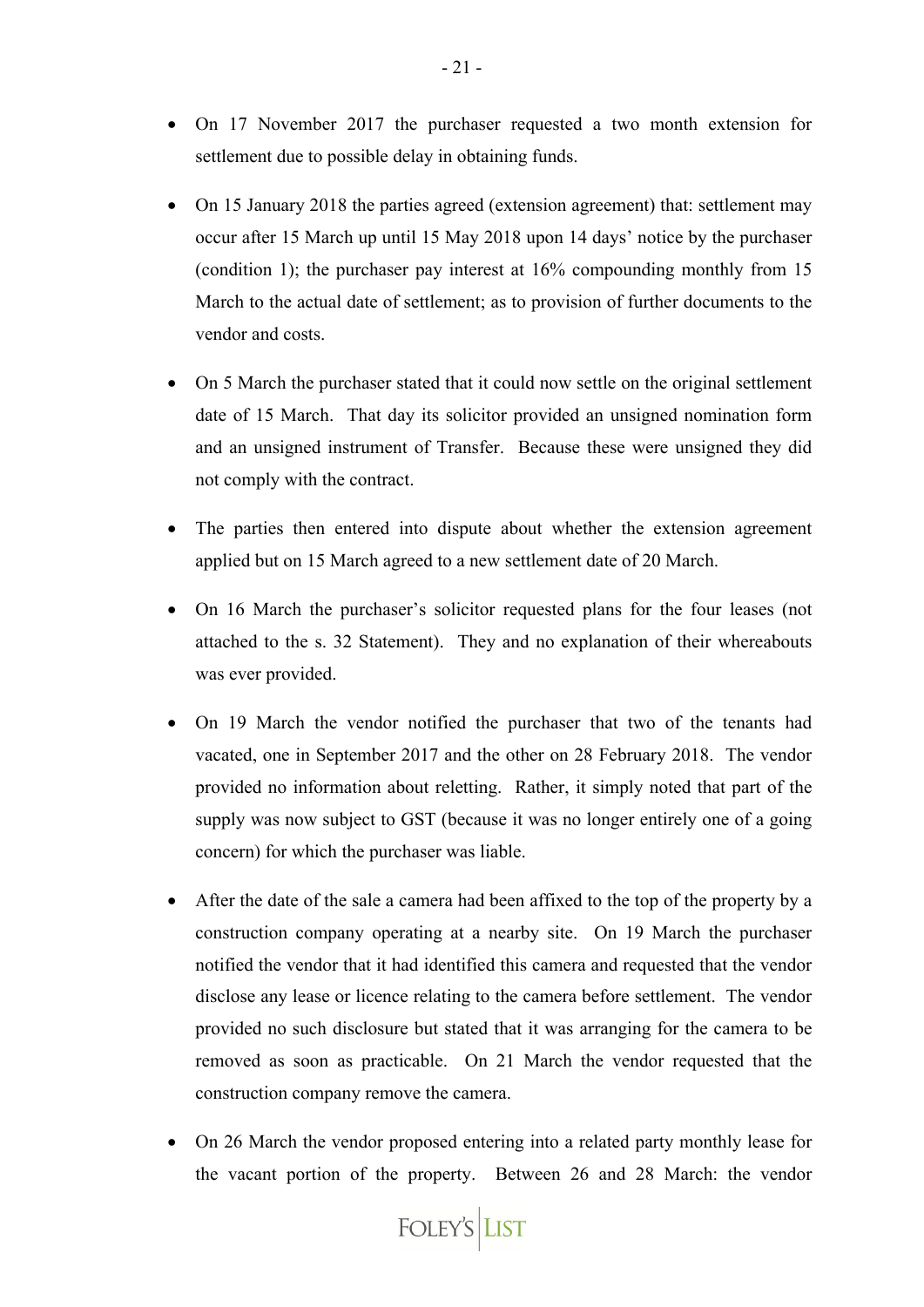proposed settlement on 28 or 29 March, without proposing how to resolve outstanding issues and without providing outstanding documentation; the purchaser cited ongoing concerns about the potentially substantial GST liability, the viability for GST purposes of the proposed related party lease, and the camera.

- The construction company stated that it would enter into a licence agreement with the purchaser. On 5 April the purchaser agreed to this course. On 9 April the construction company sent a proposed licence agreement to the vendor for signature, which the vendor did not sign.
- On 5 April the vendor's solicitors reiterated that, in reliance on Special Condition  $31(g)(ii)$ , any GST liability lay with the purchaser. That email said, amongst other things:

In the event a lease is not in existence... for the premises prior to settlement, our client acting reasonably determines that only part of the supply will constitute a Supply of a Going Concern and in our client's reasonable determination, GST will be payable in respect to the untenanted premises.

This email also gave notice under SC  $31(g)(iv)$  that the vendor "requires an amount equivalent to the GST liability to be paid by the purchaser in addition to the purchase price at settlement".

- After the vendor was uncontactable for some weeks the purchaser on 23 April offered to complete the purchase on certain conditions concerning the related party lease, amendment of the contract, and camera. There being no response, the purchaser on 14 May withdrew this offer and proposed a meeting to resolve outstanding settlement issues. On 15 May the vendor stated that it would strictly enforce the contract, particularly in relation to the purchaser's alleged obligation to pay GST. Neither party proposed settlement by 15 May in accordance with the extension agreement.
- On 12 June 2018 the vendor issued a Notice of Default under General Condition 27. The notice included –

"Due Date: 15 March 2018 (original settlement date) and 15 May 2018 (extended settlement date pursuant to Purchaser's request agreed by Vendor subject to conditions as set out in the correspondence exchanged between B2B Lawyers and Katsu Lawyers from 11 January 2018 to 15 January 2018)."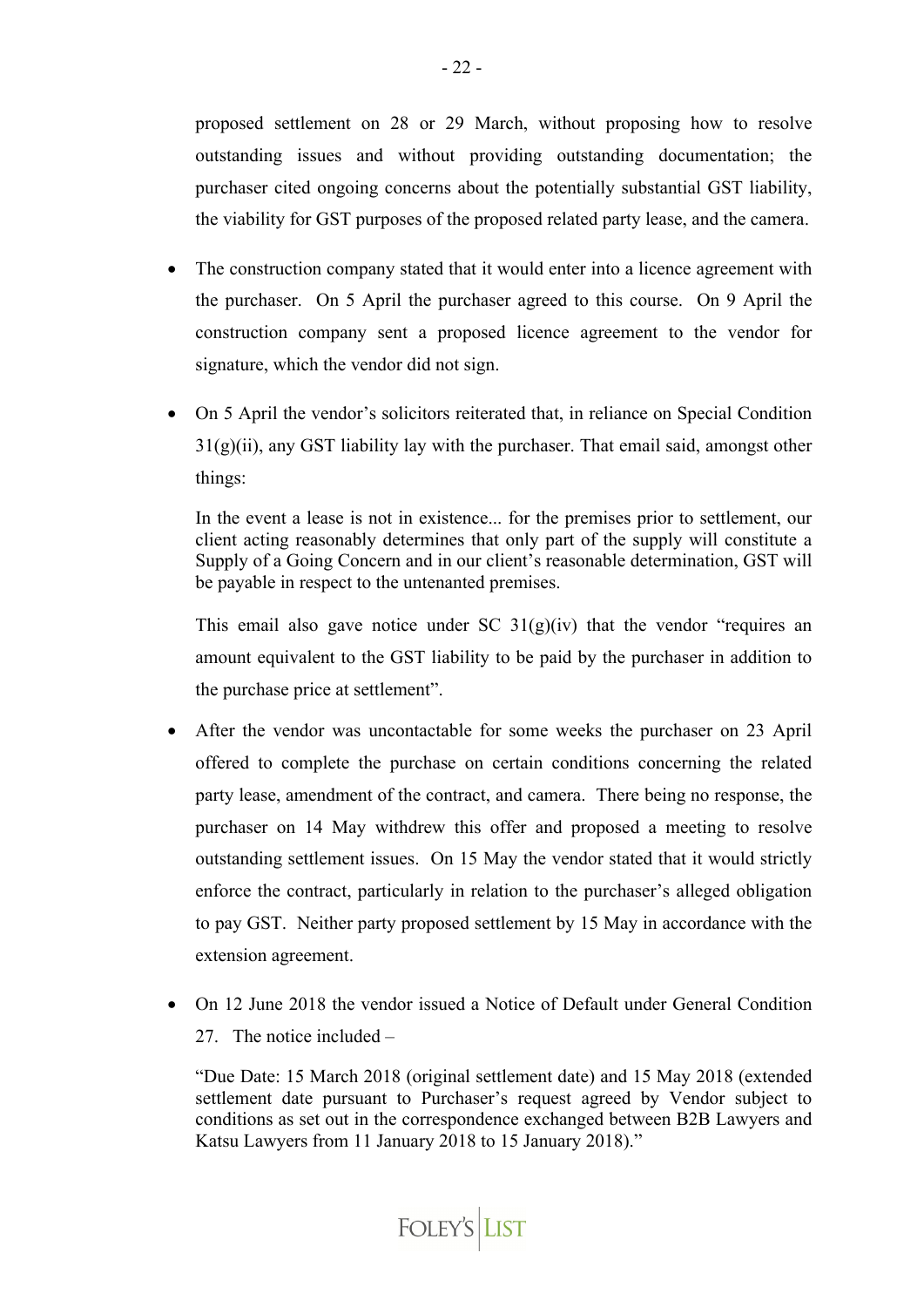Item 6 described "Conditions agreed by the Purchaser relating to the 15 May 2018 extended settlement date" and set out the five conditions of the extension agreement.

The Particulars of Default alleged: failure to pay all monies owed by the Due Date including but not limited to the balance of the price, GST of \$96,912.00 payable on the non-tenanted area, accrued interest at 16% per annum compounding monthly from 16 March 2018 to 12 June 2018 totalling \$254,952.81 and continuing, adjusted apportionable outgoings, and any legal expenses owed by the purchaser; failure to procure further documents referred to in the extension agreement; and failure to pay an invoice of the vendor's solicitors being legal costs incurred by vendor in relation to the settlement extension.

The Default Notice was the first time the vendor had quantified the GST allegedly payable on the non-tenanted area of the property.

- On 19 June the purchaser disputed this alleged default and the validity of the notice but offered to settle the sale on 25 June 2018 including payment of: the balance of the purchase price, the claimed GST amount of \$96,912.00 (made under protest), penalty interest of \$14,301.37 (covering the period from 16 March 2018 to 20 March 2018), legal costs associated with preparing documentation for the extension agreement and the usual adjustments of property outgoings.
- On expiry of the default notice the vendor asserted that the contract was terminated. On 8 August it offered settlement on particular terms. On 24 August the purchaser sued for specific performance. It had also caveated.
- On 5 September and on 26 September the vendor and purchaser respectively proposed settlement on particular terms. On 2 October the vendor purported to accept the purchaser's offer. However no settlement occurred because the parties disagreed on whether settlement was to occur 30 days from the date of acceptance or 30 days from the execution of a formal agreement.
- Correspondence followed in which the parties continued to disagree about liability for GST. In December 2018 the vendor counterclaimed for loss arising from the delayed settlement and steps to resell the property.

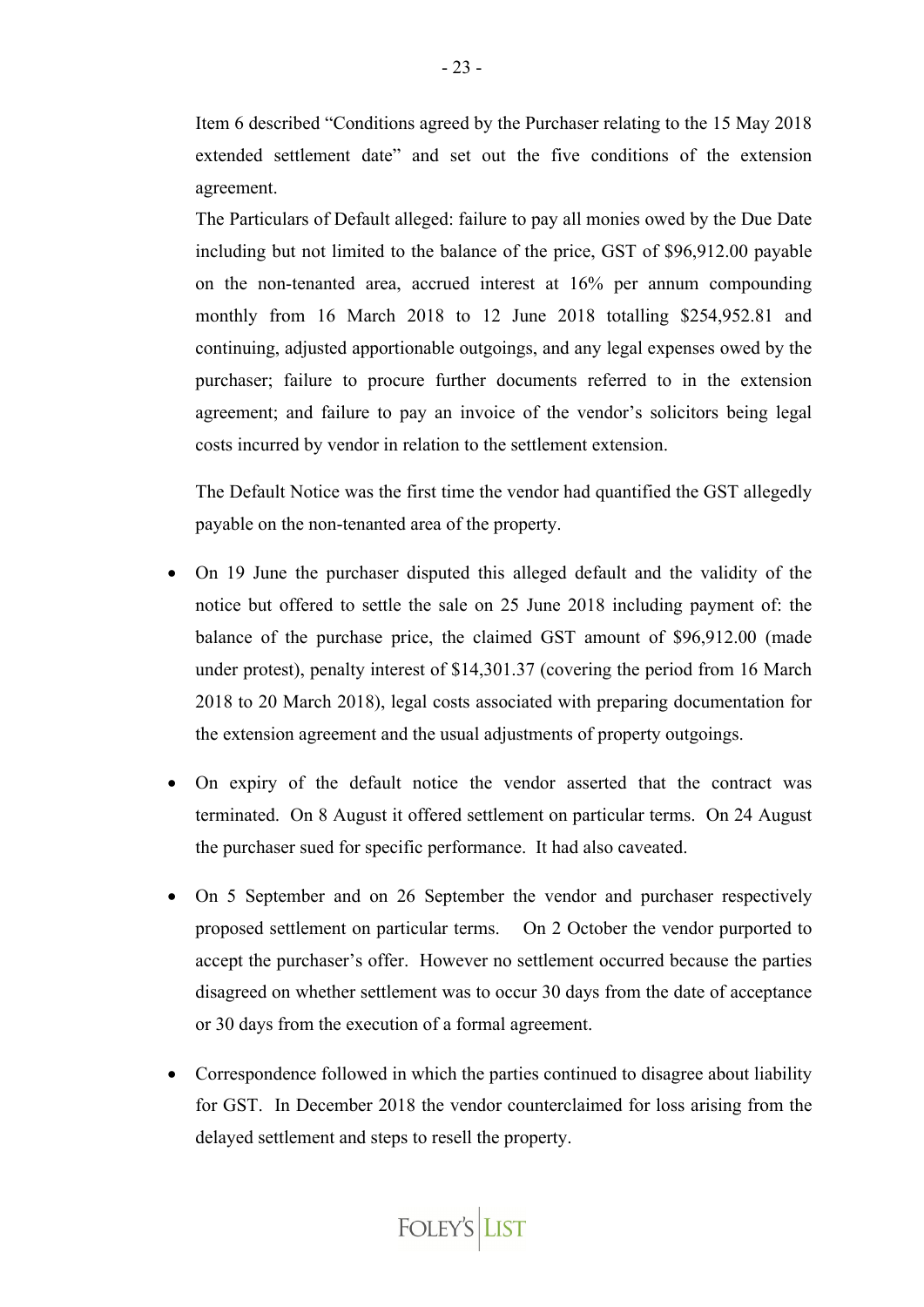- On 29 January 2019 the vendor entered into a contract of sale with a new purchaser (which eventually did not proceed).
- The purchaser's loan facility had expired in January 2019. In March 2019 it reapplied for the loan facility and this was reapproved on 29 April.
- On 20 March 2019 the plaintiff made an open offer to settle the contract on 20 May 2019 for the original purchase price, with it paying GST subject to timely calculations and provision of a tax invoice, and with its Proceeding remaining on foot to determine damages, interest, costs and any GST liability. The vendor agreed to this in principle and after further negotiations settlement was fixed for 6 May 2019. Settlement occurred that day. The tax invoice for GST purposes was provided at settlement.

#### 12. **Forbes J. held –**

- 1. The extension agreement was not a stand-alone document but was to be read in conjunction with the contract. It provided for specific circumstances by which the parties agreed to a flexible alternative settlement date within a two-month window. It did not change any of the existing contractual conditions, including the condition that settlement would occur on 15 March 2018. It applied only if the purchaser nominated a date for settlement after 15 March and on or before 15 May 2018. [88]-[90], [92]
- 2. On 5 March 2018, when the purchaser notified that it was in a position to settle on the original settlement date, there was no need to have recourse to the extension agreement. However, the purchaser was in default under the original contract by its late provision of the Transfer and nomination form. The vendor was entitled (without recourse to the extension agreement) to insist on adherence to the special condition that any nominee transferee be nominated no later than 14 days before settlement. [91], [92], [110]
- 3. General Condition 13.5(c) and Special Condition 31(g)(ii) were not inconsistent. Special Condition 31 and General Condition 13 should be interpreted harmoniously if possible. By Special Condition  $31(g)(i)$  the purchaser reached its own conclusion as to whether the enterprise to be supplied was in fact that of a

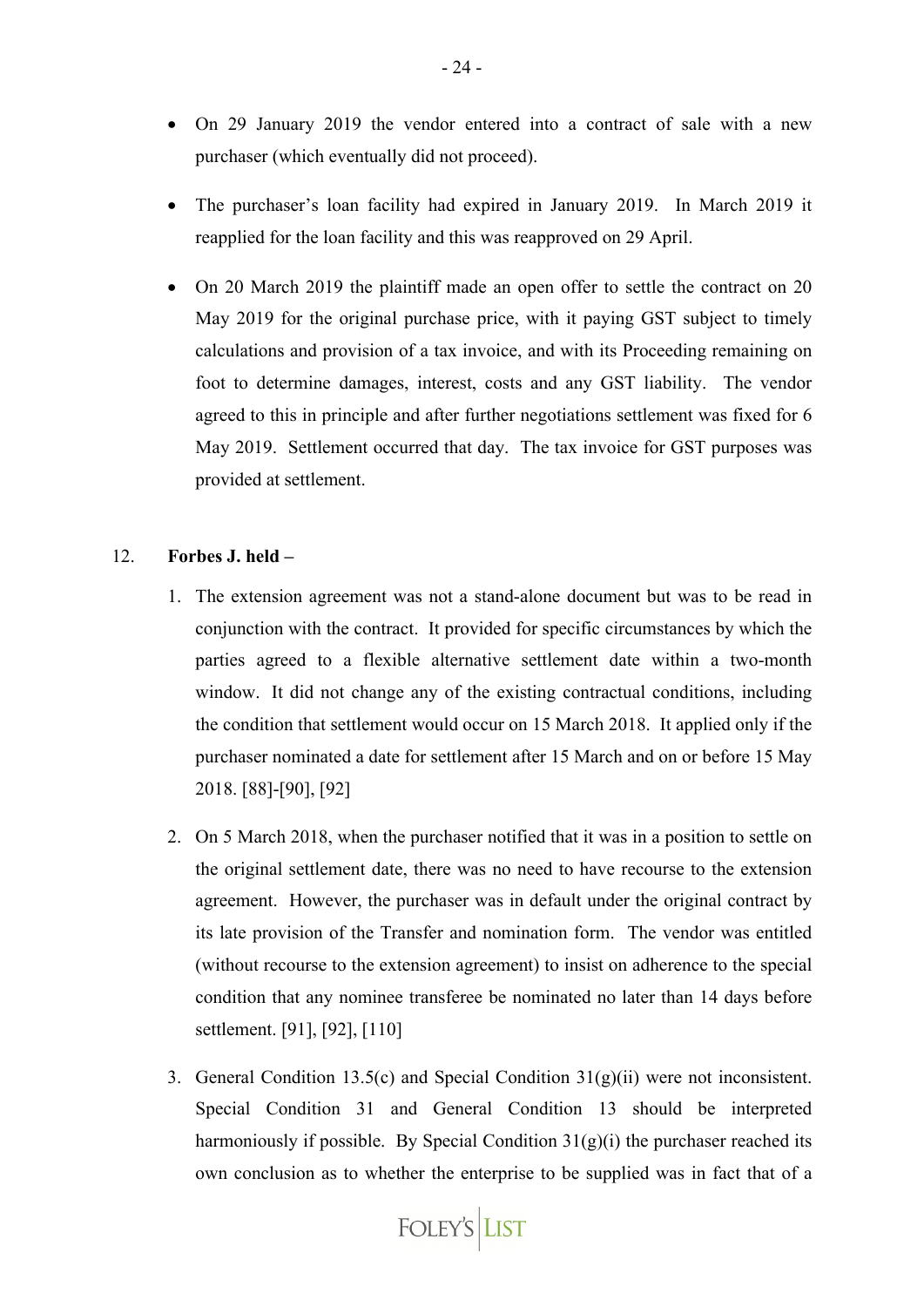going concern. It could only do so at the time of signing the contract. That Special Condition did not have prospective application. The warranty to carry on the enterprise until the date of supply (in General Condition  $13.5(c)$ ) was consistent not giving any warranty that as to whether the nature of the enterprise met the definition and description ie that the supply would constitute the supply of a going concern (Special Condition 31(g)(ii)). Special Condition 31(g)(iv) protected a vendor, acting reasonably to meet its warranty to carry on the enterprise until the date of supply, who nevertheless determined that part of the enterprise to be supplied can no longer be described as that of a going concern and therefore the exemption from GST is no longer applicable. It was not read so widely as to permit a vendor to decide unilaterally to cease operation of the enterprise it had warranted to continue. The requirement in that special condition

to act reasonably incorporated the action of undertaking the enterprise not solely

notifying the purchaser. [103]-[107], [109]

- 4. A party was only entitled to issue a Notice of Default if it was ready, willing and able to proceed to completion in accordance with the contract. As at 12 June 2018, the date of the notice, the vendor was in breach of contract in not taking any steps to comply with the warranty that it would carry on the going concern until the date of supply, ie following vacation by tenants. The purchaser had funds to settle the contract and was not seeking to delay settlement. [116]-[119]
- 5. Had the vendor been entitled to issue the Default Notice, in order for it to be valid it must be unambiguous and clear in its essential features to a reasonable reader in the position of the purchaser with knowledge of the transaction. It was not valid because –
	- (a) as to the two due dates nominated, ie the original settlement date of 15 March and the extended settlement date of 15 May: the purchaser could settle on 15 March but the vendor could not; the notice failed to mention 20 March 2018 being the settlement date agreed on 15 March; on both 20 March and 15 May the vendor had not yet provided to the purchaser certain information, including about the changed tenancy situation and its GST implications;
	- (b) it identified particulars of default only by reference to a default in performance of obligations undifferentiated by each "due date";

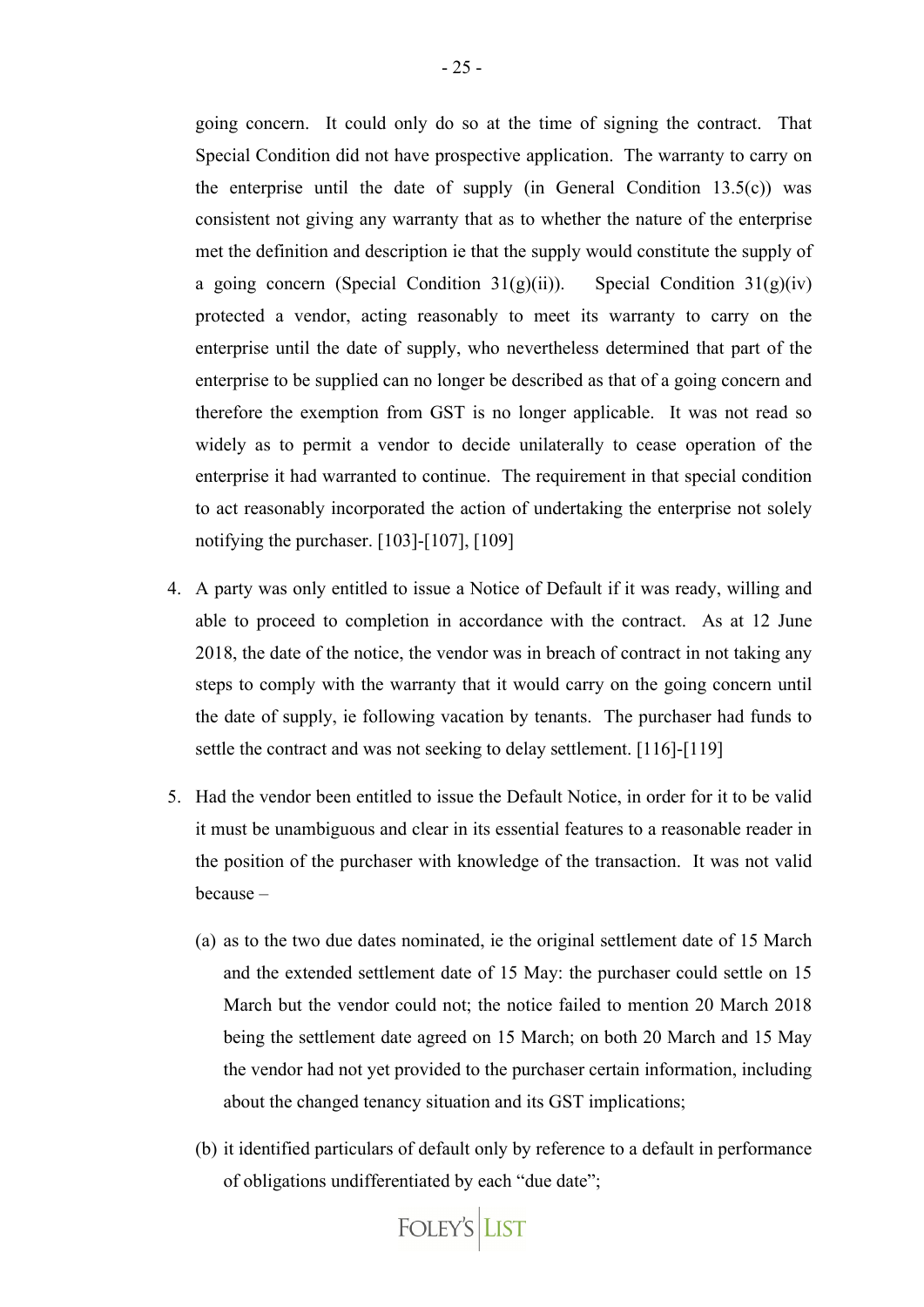- (c) the absence of any differentiation between the asserted default applicable as at 15 March from the default applicable as at 15 May, and the silence in relation to the agreed 20 March settlement were sufficiently ambiguous in essential features to render the notice invalid. [121]-[123]
- 6. The purchaser was not in default of its contractual obligations when the Default Notice was issued or at any time other than between 15 and 20 March 2018. Accordingly the contract continued in force until settled on 6 May 2019. [127], [159]
- 7. The vendor's counterclaim asserted that it had suffered loss and damage due to delay by the purchaser from 15 March 2018 until settlement on 6 May 2019 because the purchaser was not at all times ready, willing and able to settle the contract. This counterclaim was dismissed because the purchaser was at all times ready, willing and able, in particular –
	- (a) any lack of funds to settle was only temporary and a long time before settlement was due;
	- (b) the argument that the purchaser delayed settlement by failing to provide a statement of adjustments, confirm payment of GST or request an invoice for GST prior to 20 March 2018 was invalid. The statement of adjustments required information from the vendor as to rental payments, requested on 5 March 2018 and not provided until 18 September 2018. GST payment had only been identified on 19 March 2018 without quantification or detail of lease areas upon which to calculate a likely amount. [126], [129]-[132], [134], [135], [137]
- 8. The purchaser's claims for loss and damage were dealt with as follows
	- (a) As the liability for GST that arose stemmed from the vendor's failure to take steps to maintain part of the property as a commercially leased going concern, any GST liability sounded as damages for that breach. The amount actually paid, \$96,911.98 was recoverable. (If however the purchaser had been liable to pay GST the evidence called by the purchaser from a building surveyor that GST on the untenanted area, properly calculated was \$40,969.39. This was

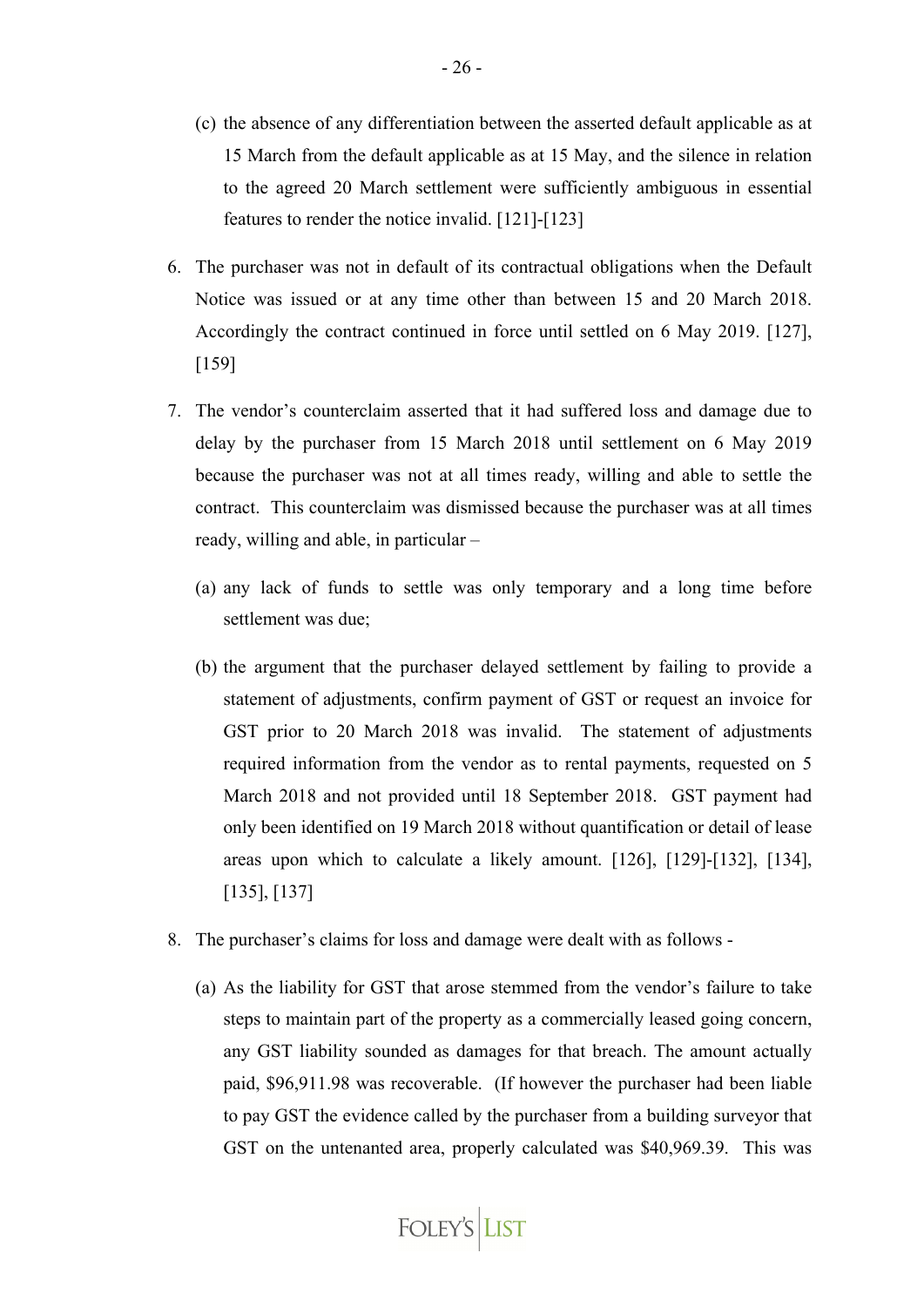not opinion evidence but simply factual evidence as to measurements taken by him of what he understood to be the lettable area).

(b) The claim for a second arrangement fee paid to a financier and the financier's legal fees was dismissed because they were not incurred by the purchaser but by the nominee but in any event would not have been recoverable as the loan cancellation was more directed at protecting the purchaser's good relationship with its lender and were not required by the lender because of any lapse of time. [138]-[140], [145], [146], [150]-[152], [155], [156]

# 13. *Burger & Ors v Longboat Holdings Group2 Pty Ltd* **[2021] VSC 469, Matthews AsJ.**

Section 9AC of the Sale of Land Act provided -

- (1) If after an off-the-plan contract has been entered into and before the registration of the relevant plan of subdivision an amendment to the plan is required by the Registrar or requested by the vendor, the vendor shall within 14 days ... advise the purchaser in writing of the proposed amendment.
- (2) The purchaser may rescind an off-the-plan contract within 14 days after being advised by the vendor ... of an amendment to the plan of subdivision which will materially affect the lot to which the contract relates.

On such rescission the purchaser was entitled, under s. 9AF(1)(b), to return of the deposit. Any agreement under which a person purported to waive any right the person may have under the Act to avoid a contract was void (s. 14).

The facts were –

- The defendant was the owner and developer of land in West Footscray subject to an unregistered plan of subdivision. The plan went through a number of versions. Version 4 dated 22 November 2017 included Lots 30 and 46 which were twobedroom apartments.
- In early 2018 persons surnamed Taupenas and Velasquez purchased Lot 46 offthe-plan with a car park and persons surnamed Burger purchased Lot 30 off-theplan with a right to use a specific allocated car-stacker space. The purchasers paid deposits.
- Both s. 32 Statements contained Plan Version 4. Both contracts contained Special Condition 7 which included –

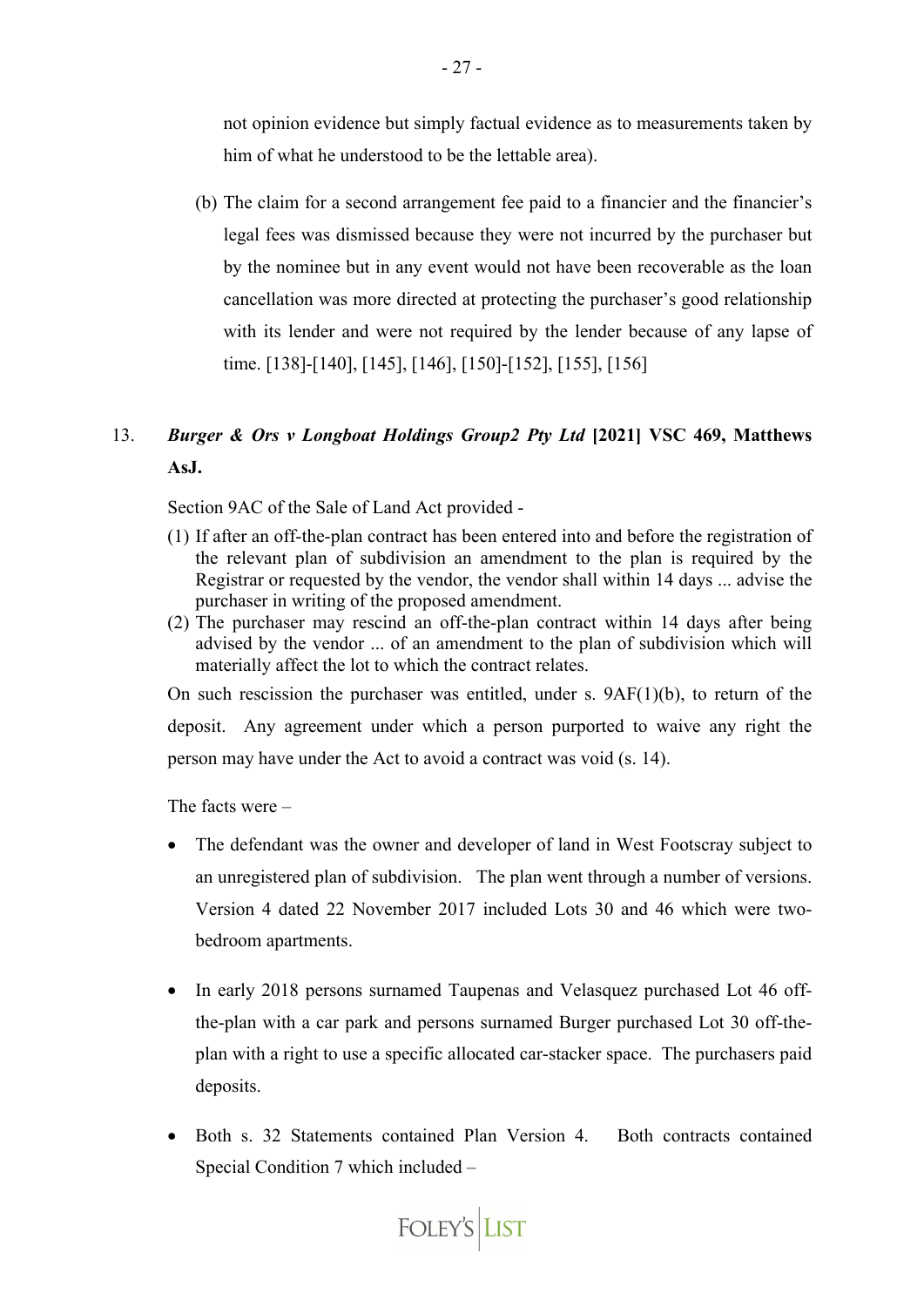7.4 Minor variations to Plan

(a) Subject to the Sale of Land Act 1962 (Vic), the vendor may make minor variations to the Plan and the purchaser must not … terminate … this contract because of any variation made in accordance with this special condition. The vendor must promptly inform the purchaser in writing of the variation.

(b) Without limiting special condition 7.4(a), the vendor may:

(i) make such minor variations to the Plan as are necessary to comply with a requirement of any Government Authority or the Registrar of Titles;

(ii) alter the … size … any of the lots …; and

…

7.5 Other variations to Plan

If any variation to the Plan (other than a minor variation under special condition 7.4) is proposed or is necessary to comply with a requirement of any Government Authority or the Registrar of Titles:

(a) the vendor must promptly inform the purchaser in writing of the variation;

(b) …

- (c) the purchaser may, within 10 Business Days after being informed by the vendor of the variation, but only if the variation will materially affect the property, by giving written notice to the vendor, terminate this contract, in which case the deposit must be refunded …
- 7.6 Purchaser's acknowledgment

The purchaser acknowledges and agrees that an amendment made to the Plan which alters the area of the property by 5% or less will not be regarded as an amendment which materially affects the property.

• Plan Version 4 designated Lot 46 as a Type A apartment. Its contract contained Special Condition 31 which provided:

The Vendor and purchaser agree that the purchase of … (Lot 46) is subject to a change to the subdivision from a 'Type A' apartment to a 'Type G1' apartment … Should the change of subdivision not be finalised … then the purchaser has the right to end this contract and all monies in full will be refunded to the purchaser within 7 days of being notified.

• On 15 February 2018 the defendant provided the purchasers of Lot 46 with a plan version of that date being Plan Version 7. On 21 July 2018 the defendant provided the purchasers of Lot 30 with Plan Version 5 dated 12 February 2018. (As there was no material difference between these Plan Versions, the court used Plan Version 7 for the purposes of comparison with a later plan).

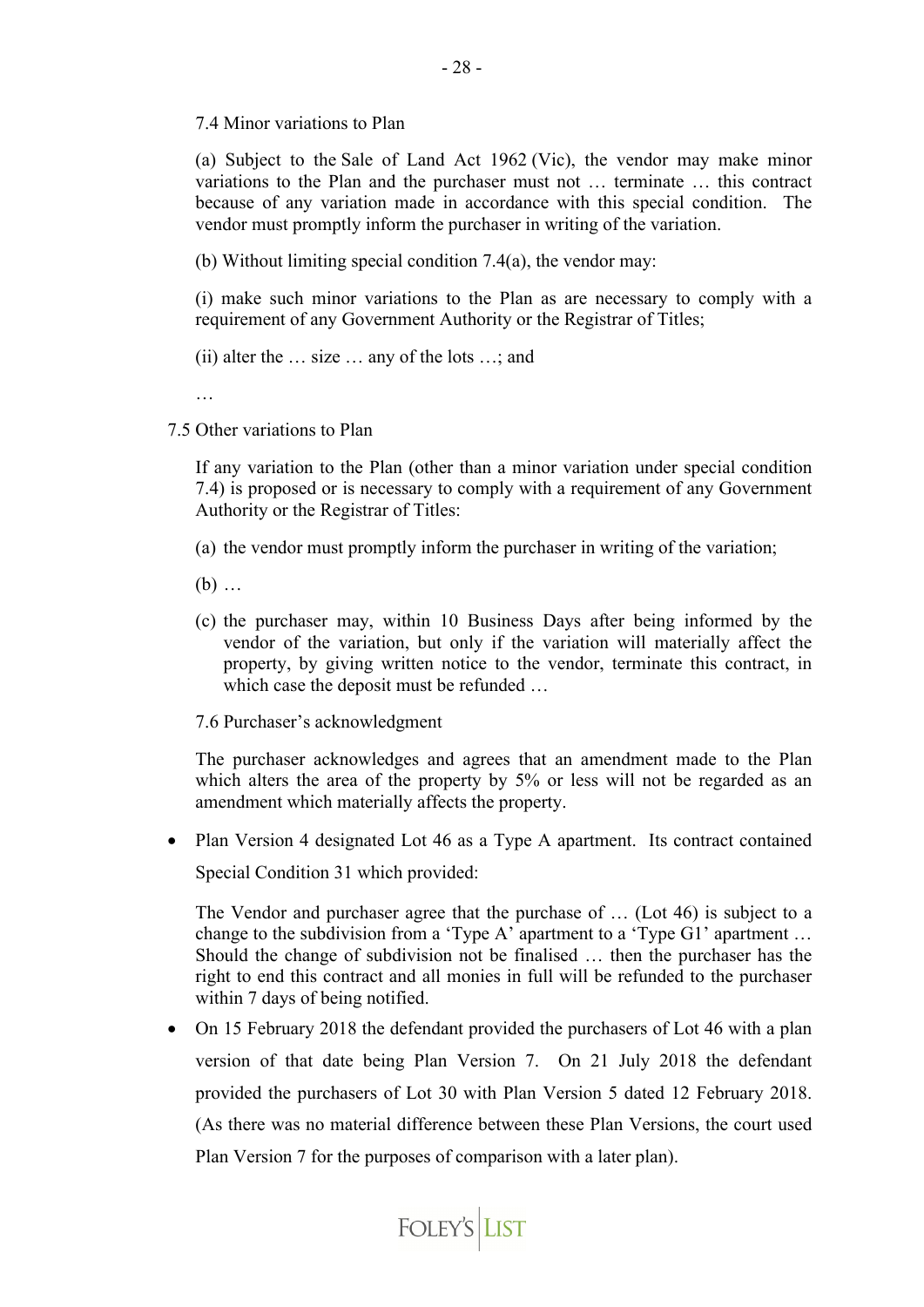- The purchasers received no further versions of the Plan until on 15 March 2021 they received Plan Version 15 dated 20 August 2020, signed by the Maribyrnong City Council on 2 February 2021, without advice detailing amendments.
- When comparing Plan Version 15 with Plan Version 7 the purchasers of Lot 30 alleged –
	- (a) Amendment of the boundary between the lot and another lot resulting in reduction of the size and shape of the master bedroom ('Master Bedroom Size and Configuration Changes');
	- (b) Reduction in the size of the light court between the lot and another lot resulting in a reduction of available natural light in the master bedroom ('Light Court Change');
	- (c) The assigned car park has been relocated from the upper-basement level to the sub-basement level and its size had changed ('Lot 30 Car Space Change'). Evidence was given that this space had changed from the top deck of the stacker to the bottom deck of the stacker and that the maximum height for the top deck was 1.8m and for the lower deck 1.7m.
	- (d) Reduction in the area of common property no. 1 ('CP1') by the creation of reserve 1 to be vested in the Council ('Creation of the MCC Reserve'). By the creation of this reserve most of that portion of CP 1 in front of the apartments along one edge had become the reserve. An easement over this land had been created in 1971 preventing its use other than as landscaped reserve and only as approved by Melbourne Water. However during this development there had been significant flooding leading to the excision of the land subject to the easement from the title to become a reserve. This extended to the Council agreeing to undertake landscaping works.
	- (e) Decrease in the area of land of common property 1 by the creation of common property 2 ('CP 2') ('Creation of CP 2'). On Plan Version 7 an area ('Area Two') was part of CP 1, and on the building plans contained in each s. 32 Statement Area Two was shown as landscaped. By Plan Version 15 Area Two had become part of CP 2. All lot owners were members of OC 1, which has the rights in respect of CP 1, but only 16 owners not including this owners of

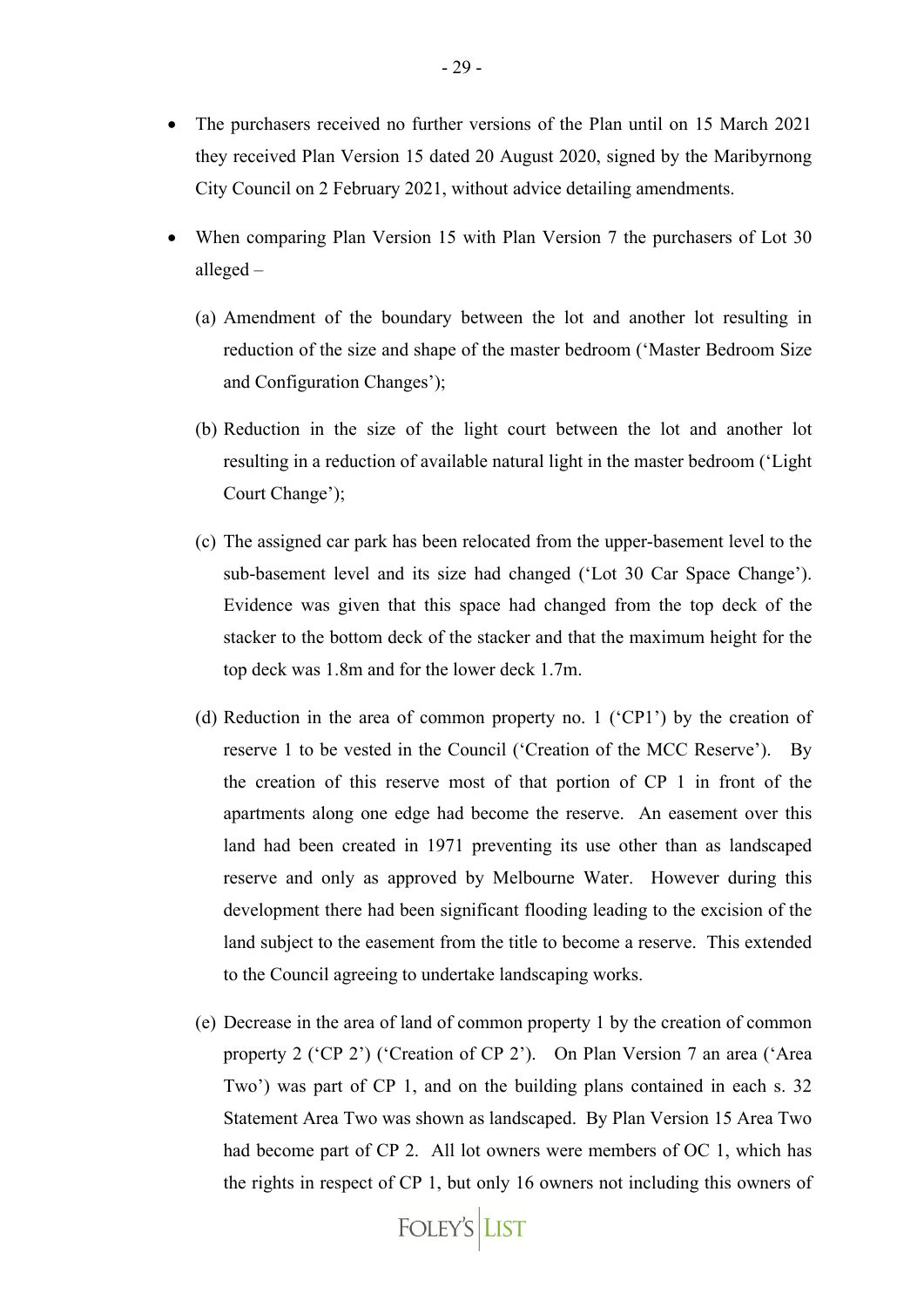Lots 30 and 46 were members of owners corporation no. 2 ('OC 2'). Only members of OC 2 had any rights in respect of CP 2.

- When comparing Plan Version 15 with Plan Version 7 the purchasers of Lot 46 alleged –
	- (a) In effect the same allegation as (a) under the Lot 30 contract (Master Bedroom Size and Configuration Changes);
	- (b) In effect the same allegation as (b) under the Lot 30 contract ('Light Court Change');
	- (c) Decrease in the size of the car park ('Lot 46 Car Park Change'). The evidence was that this was a stand-alone car park reduced from  $14.35m<sup>2</sup>$  to  $12.74m<sup>2</sup>$  ie an 11% reduction solely in length.
	- (d) As per (d) and (e) under the other contract;
- All purchasers purportedly rescinded under s. 9AC(2). The purchasers under the Lot 46 contract in the alternative give notice of termination pursuant to Special Condition 31.

The purchasers under both contracts each commenced a proceeding under s. 49(1) of the PLA raising whether the amendment to the plan materially affected the lot. Under s. 49(2), on an application under s. 49(1), the court also had a discretion to order repayment of a deposit as it thought fit. The two proceedings were tried together.

#### **14. Matthews AsJ gave judgment for the plaintiffs for the following reasons –**

1. The evidentiary burden to establish material affect lay on the purchaser. Provided the production to the court of the contract and the two plans enabled the court to see the changes and make some assessment on materiality the protective purpose of s. 9AC did not require such precision as to show the 'effect' of amendments in terms of specific loss of space in square-metre terms, or loss of light measured in lumens, or some other more precise loss of amenity. This was particularly so where, as here, the vendor had not described the amendment in any way and

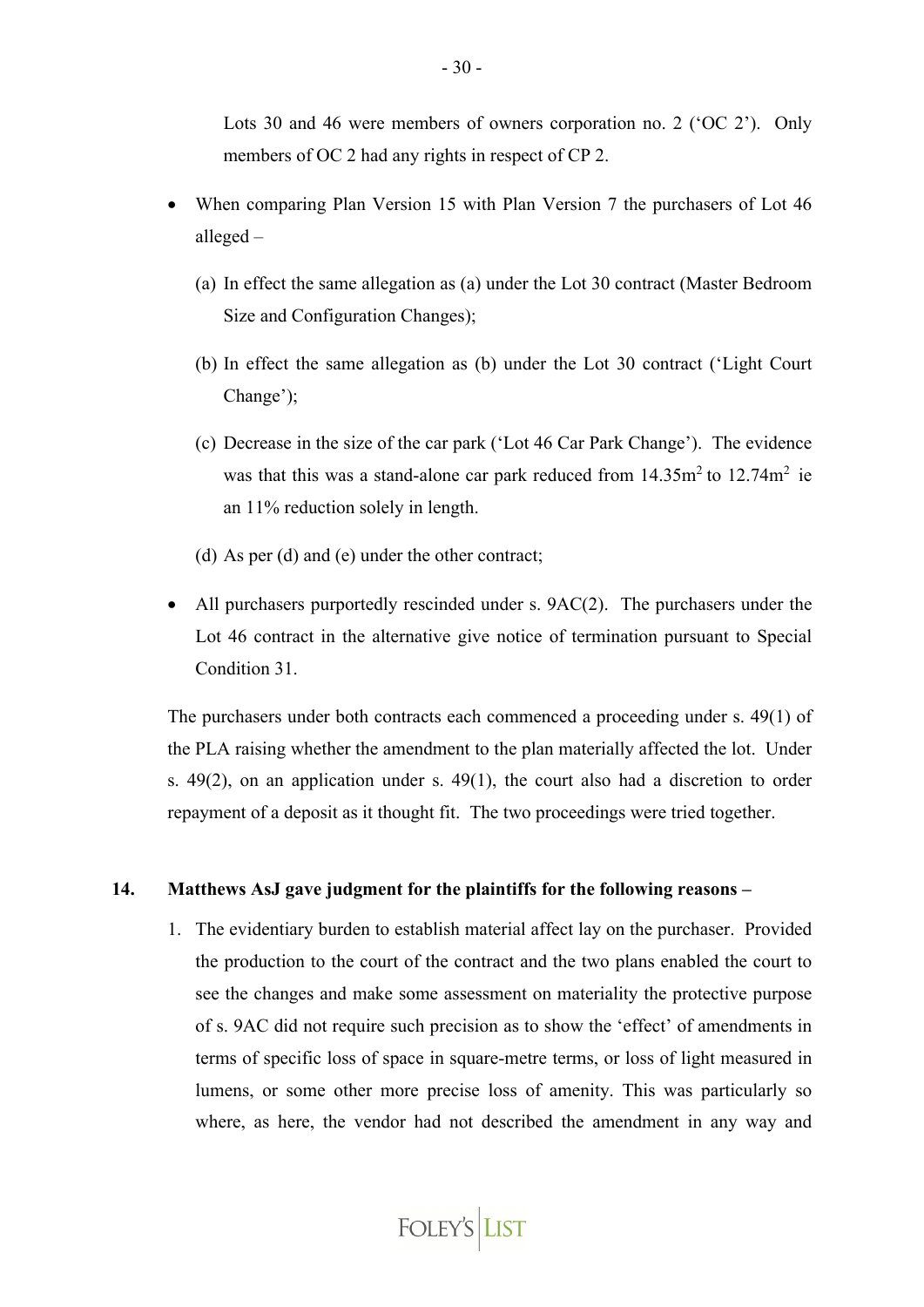where such more detailed information was within its knowledge rather than that of the purchasers'. [76], [77]

- 2. Special Condition 7.6 did not render boundary changes immaterial, that is, being a reduction of 5% or less, as: (a) to the extent that it purported to preclude the court's consideration of materiality it was is void pursuant to s. 14; (b) the purchasers' acknowledgment was irrelevant to the court's assessment of materiality. [63]- [65]
- 3. As to the Master Bedroom Size and Configuration Changes, there had been changes to the size of the properties much of which had occurred in the master bedroom which had been reduced by at least 4 sq. m. This reduction to a master bedroom that could hardly be described as palatial before the change was clearly material. The effect of the reduction was exacerbated by the positioning of a structural wall which in effect created a small alcove at the bedroom entry, decreasing its utility and potentially affecting the amount and distribution of natural light into the master bedroom from the light court. [79]-[82]
- 4. As to the Light Court Change, the length of one boundary of the light court had been reduced by 0.5m. This was likely to result in decreased light to the master bedroom, particularly when combined with the alcove created by the structural wall. This was a material change. [87], [93]-[95]
- 5. The Creation of the MCC Reserve affected the lot owners' rights in respect of the Easement Land. This effect on the bundle of rights attaching to each lot was material. Even if the lot owners' rights had previously been seriously restricted by the easement, those rights were exclusive to the lot owners save for the rights of Melbourne Water to come on to the Easement Land and carry out works there. Now any 'rights' the lot owners to walk over the land were no longer proprietary or exclusive and were dependent upon the Council giving access. The lack of exclusivity alone (excepting for the rights conferred by the Easement) was a material change. [125]-[127]
- 6. Even if Area Two was to be inaccessible to all residents its removal from CP 1 and insertion in CP 2 materially affected Lots 30 and 46 because of this loss of rights over Area Two, particularly if it became accessible. Although Area Two

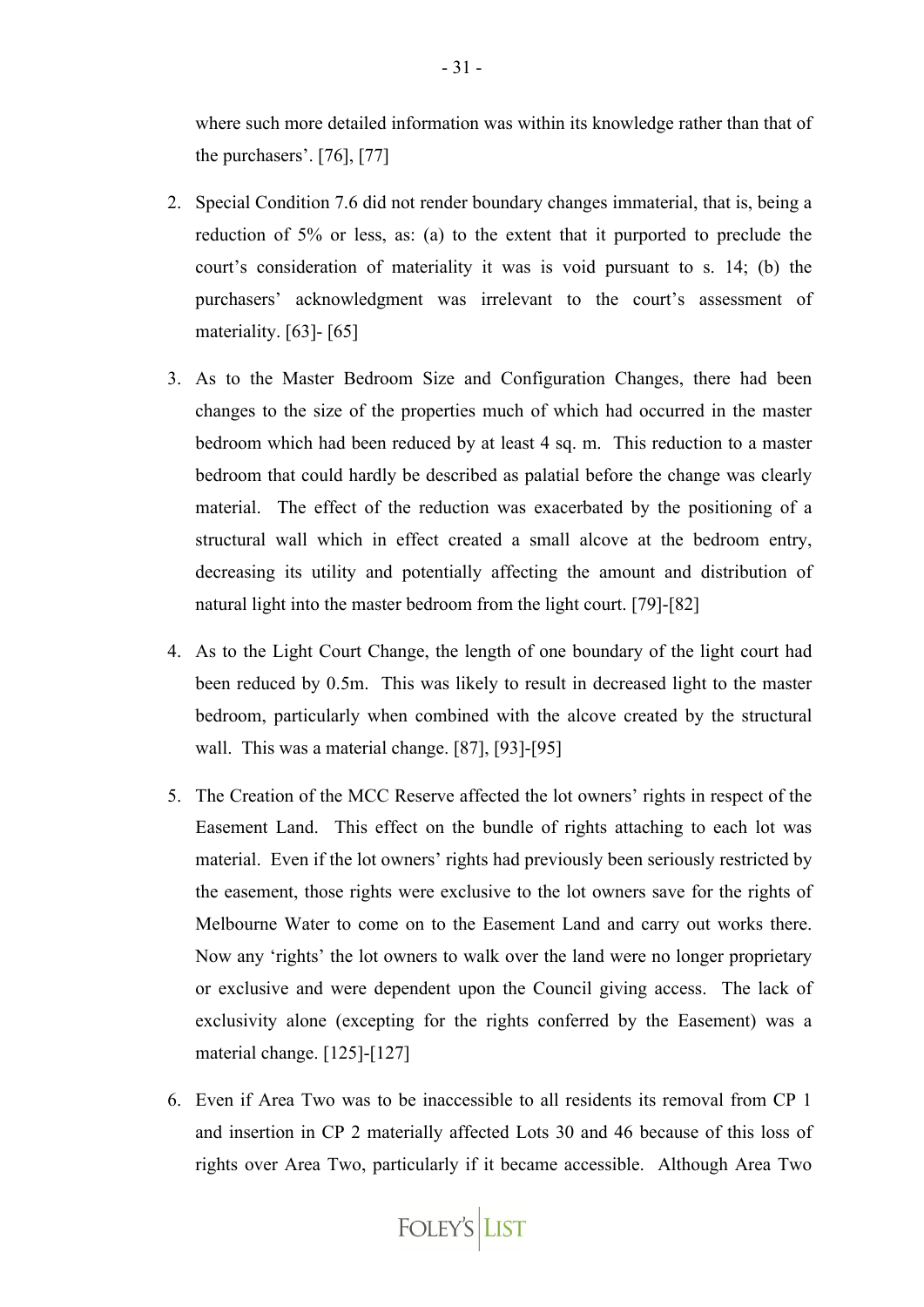was relatively small in the context of the whole development the loss of the use of a terrace or the ability to create a terrace was not insignificant. [139]-[141]

- 7. The Lot 30 Car Space Change was not material. [158], [160]
- 8. The Lot 46 Car Park Change was not material. There was no evidence of either the statutory minimum size for a car park and, unlike the Master Bedroom Size & Configuration Changes and the Light Court Changes, the effects of the reduction in length of the space were not apparent from the plans themselves. [169]-[171]
- 9. Even of the purchasers of Lot 46 had failed under s. 9AC they could rescind under Special Condition 31. Plan Version 15 did not in fact contain a Type-G1 Apartment. The purchasers were not required by the special condition to exercise this right within seven days of being notified of a Type G1 Apartment not being delivered. The reference to seven days in the special condition was to the time by which their deposit was to be refunded. [179]-[185]
- 10. If the plaintiffs had otherwise failed the court would not have exercised its discretion to order return of the deposit under s. 49(2) as there were no exceptional circumstances. [193]

# **15.** *Atanasovski & Anor v Huu Loi Yarra Valley Pty Ltd & Ors* **[2021] VSC 594. Keogh J.**

The facts were –

- The first plaintiff (Atanasovski) was the director of a company ('McKimmies') which owned land. McKimmies entered a contract to sell the land to another company ('BPEH') for \$16.8m. Another company ('Havenport') loaned BPEH funds to pay the deposit.
- The sale from McKimmies to BPEH was settled in July 2019 by BPEH paying \$15.8m. from funds borrowed from Qi Yong 7 Pty Ltd ('Qi Yong 7') and Qi Yong 8 respectively secured by first and second registered mortgages. The remaining \$1 m. was not paid but to secure its future payment McKimmies took a registered third mortgage.
- Mr Huynh ('Huynh') was the sole director of BPEH and another company (BPED). In October 2019 BPED entered a contract to purchase the property from

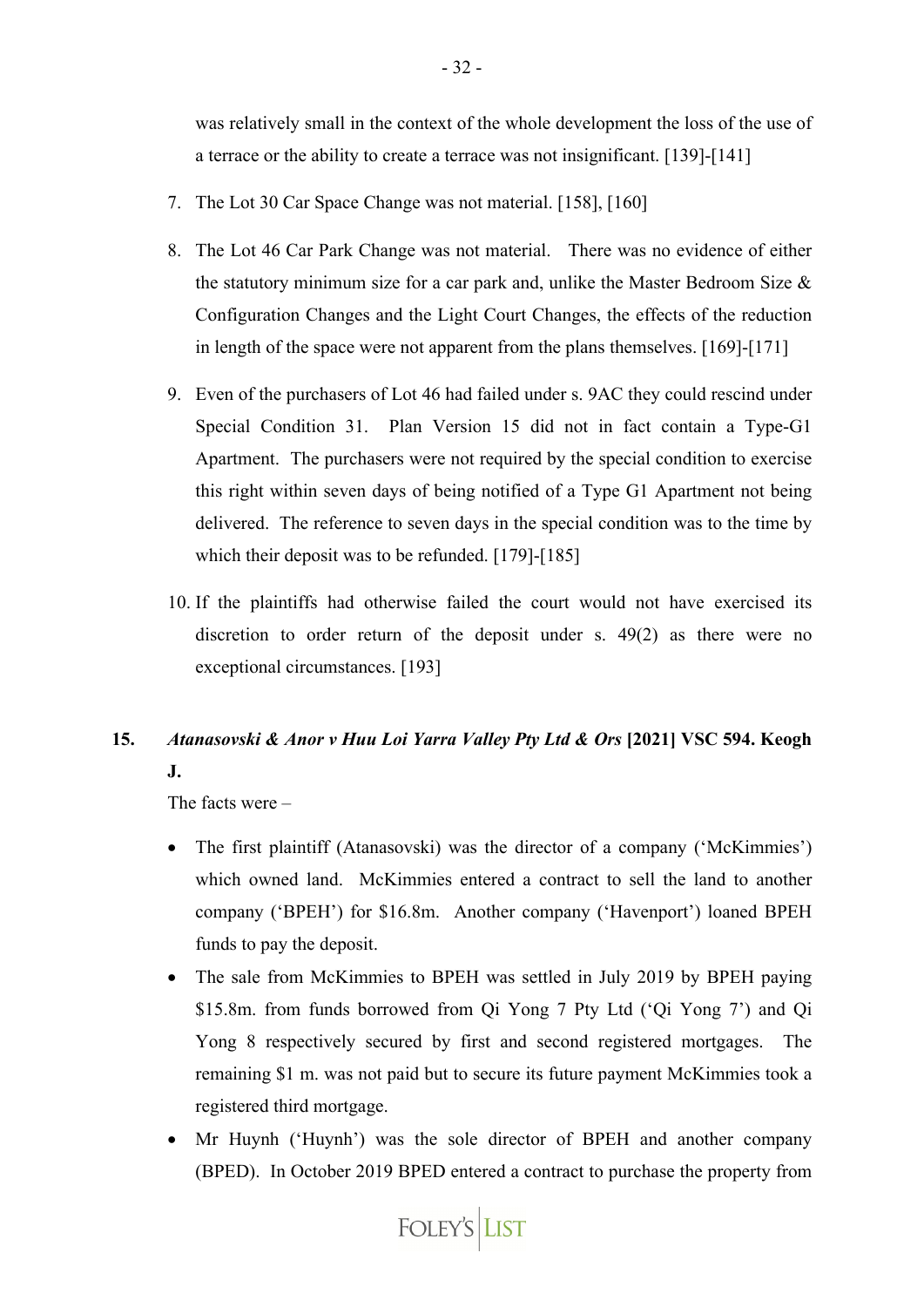BPEH (the 'Bundoora contract') for \$14.7m. with a deposit of \$500,000 of which \$30,000 had been paid, with the balance to be paid by 30 December 2019. The original settlement date was extended to 10 January 2021. BPED nominated a company (Toorak) as purchasers.

- The balance of the deposit was paid and apparently released to BPEH, and payments were made to its creditors, including approximately \$107,000 to Qi Yong 7
- On 2 March 2020 Qi Yong 7 issued a notice of default to BPEH under the first mortgage. It took possession of the property as mortgagee. On 23 June 2020 Qi Yong 7 entered the contract to sell the property to Atanasovski for \$12.5m. Atanasovski nominated the second plaintiff as transferee.
- In November 2020 a deed was prepared between BPEH and Qi Yong 7 reciting the Bundoora contract and requiring part repayment of \$650,000 towards the loan from Qi Yong 7 secured by first mortgage.
- Huynh deposed that on 27 January 2021 he paid \$850,000 to Qi Yong 7.
- The contract of sale from Qi Yong 7 to Atanasovski was due for settlement on 1 September 2021. In September Qi Yong 7 declined to settle because BPEH alleged that notice of default under s. 76 of the TLA had not been validly served and as a consequence Qi Yong 7 was not entitled to exercise the power of sale under s. 77 and the contract was liable to be set aside.

In response, the plaintiffs applied for a declaration under s. 49(1) of the PLA that Qi Yong 7 was not entitled to refuse to perform its settlement obligations under the contract of sale. After various procedural steps and other proceedings between various parties including additional parties an affidavit was filed deposing to service of the s. 76 notice by Qi Yong 7. BPEH eventually conceded that Qi Yong 7 validly served a s. 76 Notice. BPED still sought to enjoin completion of the contract from Qi Yong 7 to Atanasovski.

Atanasovski deposed to various reasons as to why it was urgent that the contract settle.

## **16. Keogh J. held -**

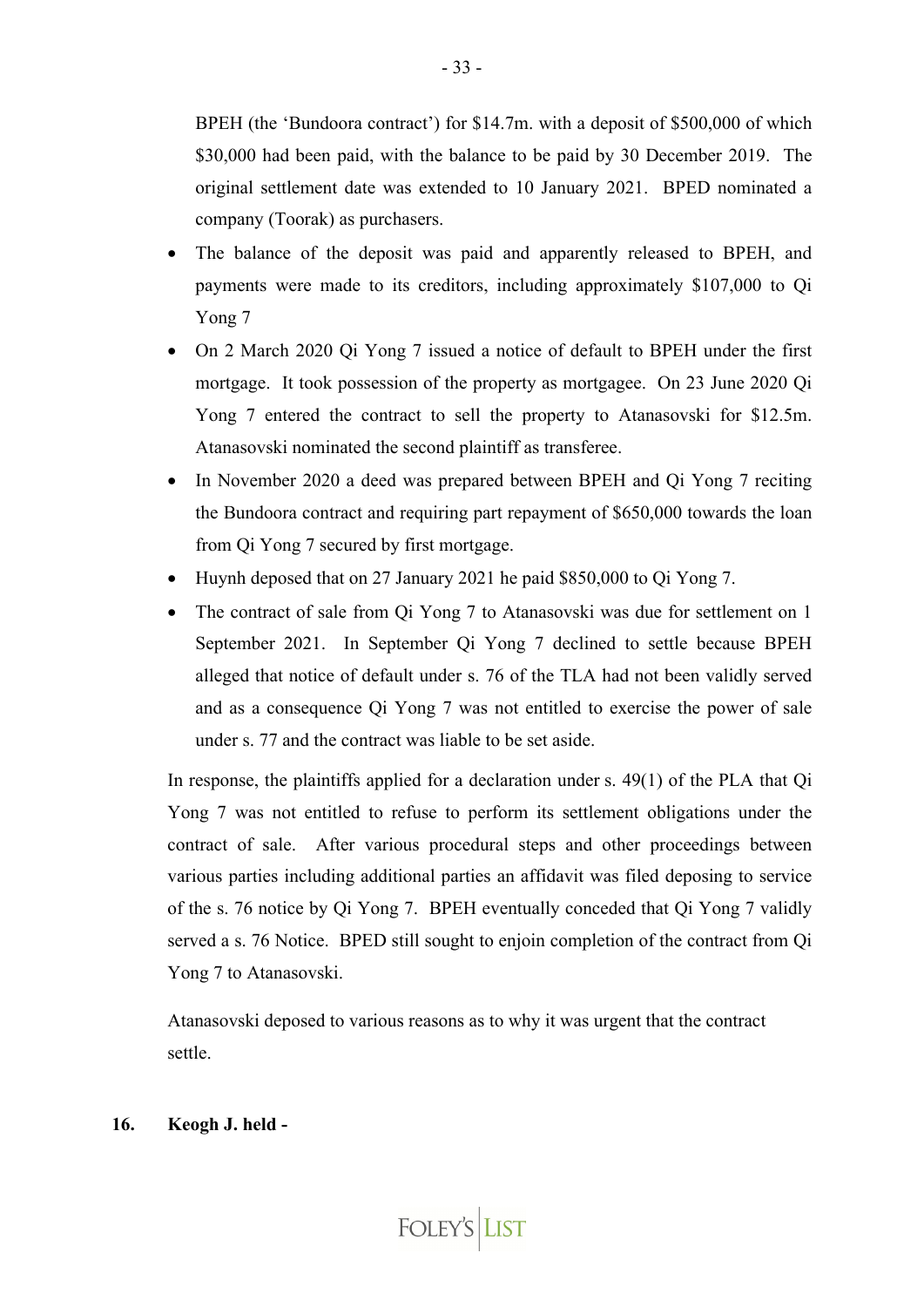- 1. The effect of default by BPEH was to empower Qi Yong 7 to take possession of the property and sell it as mortgagee. Assuming no lack of *bona fides* in the exercise of the power of sale, the right of BPEH to redeem the mortgage was extinguished upon Qi Yong 7 entering into a valid contract of sale with Atanasovski. [58]
- 2. Atanasovski as purchaser under the contract of sale from Qi Yong 7 as mortgagee in possession had an equitable interest in the property and was entitled to have the contract of sale performed. The declaration that Qi Yong 7 was not entitled to refuse to perform its settlement obligations under the contract of sale would be made. [54]
- 3. As to the injury sought by BPED
	- (a) BPED had not made out a prima facie case that it has an equitable interest in the property with priority over the interest of Atanasovski. BPED had argued that although a registered mortgagee would usually be entitled by reason of s. 77(4) to complete a sale with a subsequent purchaser despite the existence of a prior extant contract of sale between the registered proprietor and a buyer, in this case Qi Yong 7, by its conduct, affirmed or bound itself to the Bundoora contract and, aside from entering into the contract with Atanasovski, treated the Bundoora contract as being on foot at all material times, ie Qi Yong 7 received part of the deposit paid under the Bundoora contract and its agent led Huynh to understand that Qi Yong 7 agreed to perform the Bundoora contract. This argument was rejected.
	- (b) There was no evidence that BPEH could or intended to redeem the secured interests on the property at a settlement of the Bundoora contract. The evidence suggestsed otherwise.

(c) Atanasovski would suffer considerable detriment if the sale did not proceed. Accordingly the application for injunction would be refused both for this reason and on the balance of convenience. [57]-[62]

# **17.** *Chen & Anor v Eumeralla Estate Pty Ltd and Ors* **[2021] VCC 453, Judge Macnamara**

Judge Macnamara observed [2]: there are no agreements in writing; the plaintiffs allege the existence of one partly-executed agreement which they say is in possession of the defendants, the defendants deny that any such written agreement ever existed;

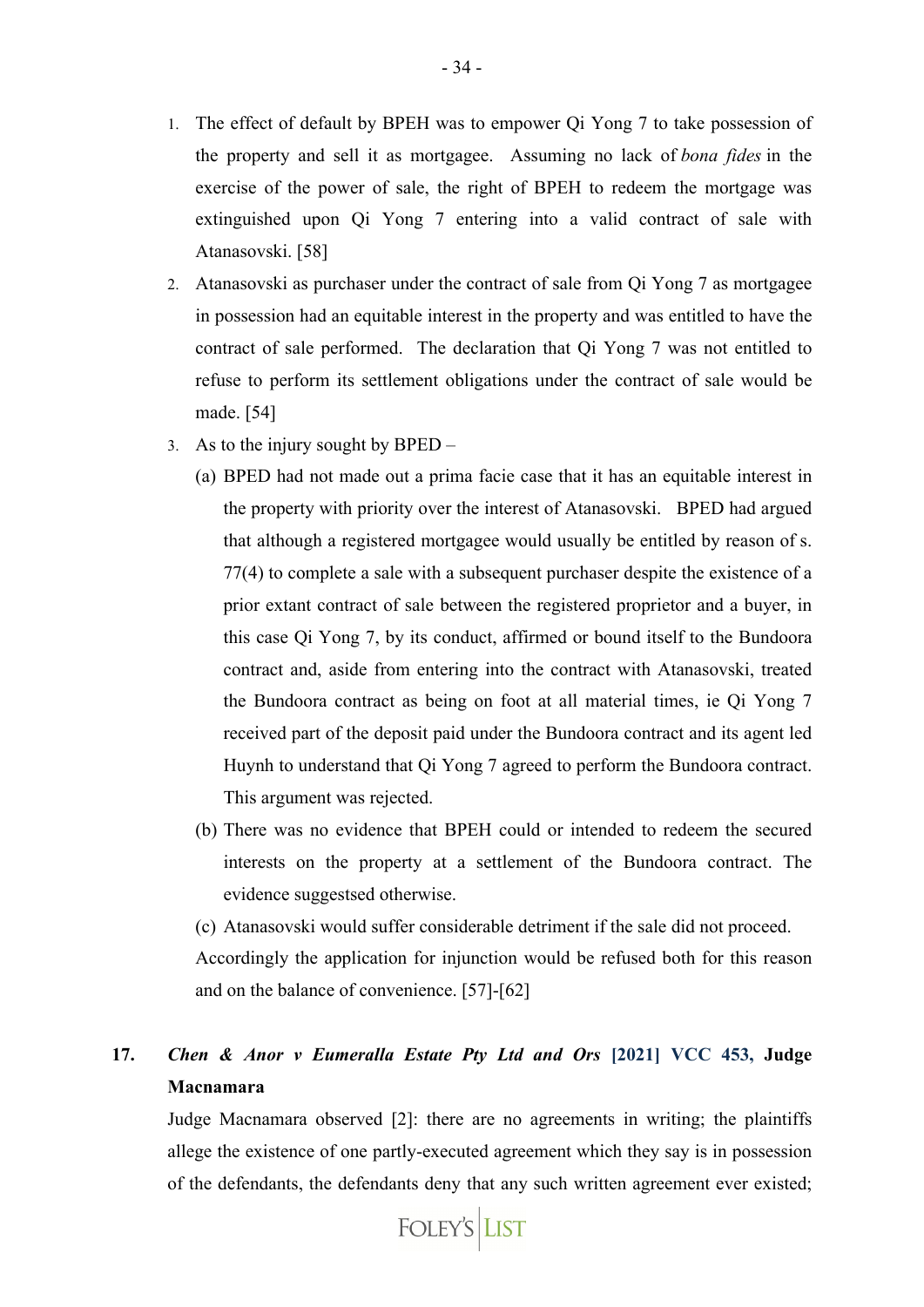the parties are at odds as to what transpired at meetings which they agree occurred; some meetings are alleged by the one side and denied by the other; in this proceeding very little is common ground, and nearly everything seems to be disputed; the task of setting out the background to the dispute is therefore difficult. The facts were –

- The plaintiffs, 'Jessica' and 'Lance' were in-laws, and the second and third defendants, 'Bo' and 'Jeff' were married.
- In 2016 Bo proposed a joint venture agreement with Jessica and others to develop a property in Ivanhoe, which however did not proceed. Jessica and Bo became good friends.
- In 2017 a property improved by a residence in Eumeralla Avenue Templestowe Lower was for sale. The parties entered into an oral arrangement with respect to its purchase, as to which there was dispute. The plaintiffs alleged an agreement that the parties would enter a joint venture. The defendants alleged that the arrangement was a simple on-sale or sub-sale by Bo to Jessica – she was merely to take the profit from purchasing it for \$3.18m and on-selling it to Jessica and Lance for \$3.6m. According to Jessica on 31 August 2017, in the words of the judge:
	- Bo asked Jessica "if it's possible we work together on the project" at Eumerella Avenue;
	- "Bo said it is a very good investment opportunity, even better than the Ivanhoe project. The land was initially was said more than 4,000 square metres with seven townhouse unit permits, and the price is over \$3m.";
	- "[Bo] said that the property would cost \$3.6m, and she [Bo] would have a two-thirds share, and we [presumably Jessica and Lance] would have onethird of the share and we work together to develop it.";
	- The suggestion was to borrow 80 per cent of the cost, with the venturers putting in the remaining 20 per cent, one-third for Jessica and two-thirds for Bo;
	- The \$3.6m was the price of the land. There would be further costs for the erection of the seven units totalling \$2.8m, an allowance for stamp duty at the

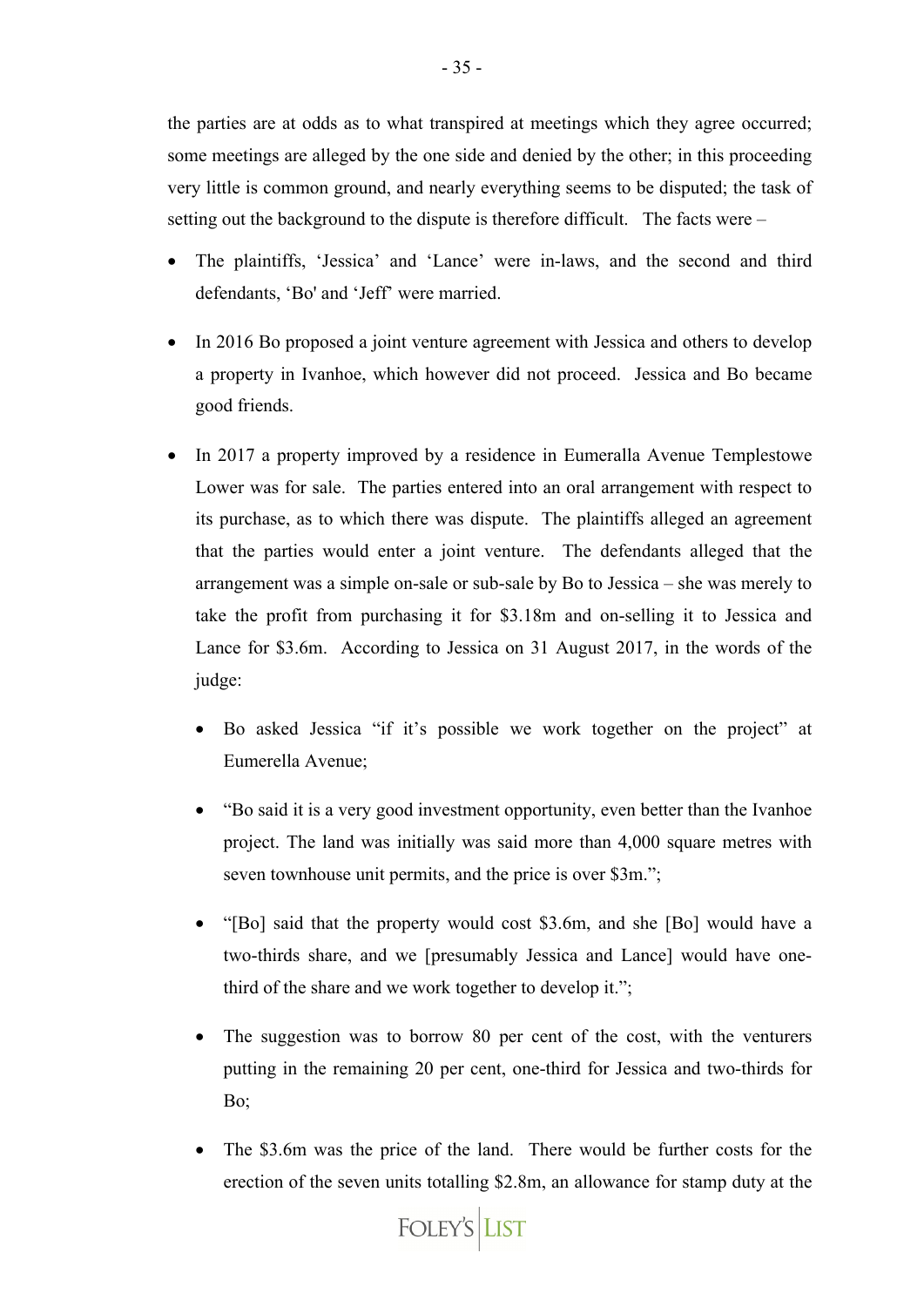rate of 5.5 per cent, and a year's prepaid interest. This would require total contributions from the venturers of \$1.65m additional to the 80 per cent borrowing from the bank.

- She said the proposal was that she, Jessica, would pay \$550,000 with the balance from Bo.
- As to the issue of title, Bo said we would purchase it together then she is going to do the operation and set up company and the four of us name would be in that company.
- On 1 September Bo signed the contract of sale for \$3,180,000, with a 5 per cent deposit of \$159,000 payable by 8 September, with \$3,000 already having been paid. The purchaser was described as "Bo Xuan and or nominee".
- The rest of the deposit was paid as to \$120,000 by the plaintiffs and \$36,000 by Bo.
- In October Jeff arranged for the incorporation of the first defendant (Eumeralla). He was its sole director and the sole shareholder was a company controlled by him. On 20 December Bo nominated Eumeralla as the party to take title.
- Between 20 and 27 December 2017 the plaintiffs deposited some \$430,000 into Eumeralla's bank account.
- His Honour found that the plaintiffs' version of the arrangement as stated by Jessica was true. Simply on the basis of the inherent probability of the plaintiffs' account and the improbability of the defendants' account he concluded that the arrangement was as alleged by the plaintiffs, ie a joint venture proposal not an "on-sale" or "sub-sale". The following factors pointed in its favour –
	- The improbability that Jessica would enter into an arrangement which locked in, for Bo's benefit, a profit of some \$420,000 for the alleged on-sale;
	- If Bo were simply intending to take her profit and disappear from the scene, why bother with establishing the first defendant? A sub-sale would also needlessly incur duty. However the existence of the first defendant was consistent with a development scheme. It was plausible that Eumeralla was incorporated as part of a joint venture agreement according to the same model envisaged for the abortive Ivanhoe development proposal.

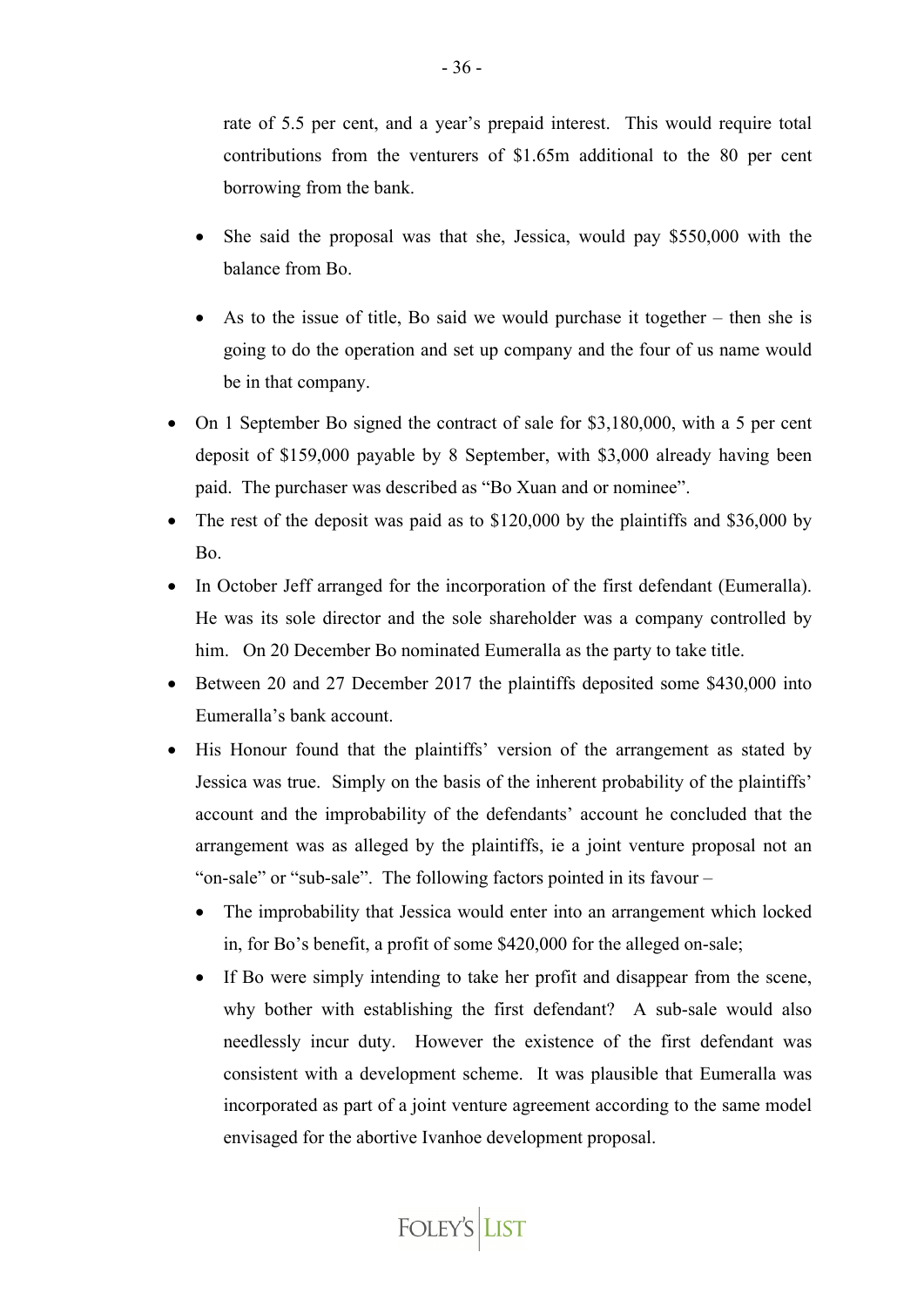- The plaintiffs' payments were consistent with the arrangement they alleged. \$120,000 was one-third of a 10 per cent deposit on a purchase price of \$3.6m, and their total contribution of \$550,000 was one-third of a 20% equity contribution representing the amount required by the venturers in such a proposal, assuming that 80% per cent of the cost of land and buildings could be borrowed.
- In December 2017 Jessica, Lance and Jeff went to a meeting with Westpac to seek a loan which did not eventuate. According to the defendants the purpose was to raise money to enable a sub-sale to Eumeralla. There was conflicting evidence as to whether Jeff played a central role in the meeting or whether he just stayed outside after having made initial introductions. The former was likely. In the absence of lack of any documentation all of the improbabilities seemed against the defendants' account.
- The vendors served two rescission notices in February 2018. The vendors asserted that contract of sale was rescinded pursuant to the second rescission notice and claimed to forfeit the deposit.
- On 19 March 2018 Jeff withdrew \$100,000 from Eumeralla's bank account. This withdrawal was made with Bo's prior or concurrent knowledge.
- On 3 May 2018, Bo entered into a contract to purchase a property in Kooyong for \$1.575m. A deposit of \$78,750 was paid that day. She nominated Jeff as purchaser.
- When combined with the withdrawal on 19 March Jeff in mid 2018 withdrew \$429,591 from Eumeralla's bank account without the plaintiffs' knowledge or approval. On 20 July there was a payment into the account of a company controlled by Jeff, White Knight, of some \$100,000, described as "WHITEKNIGHT BUSI Loan WK", which Jeff denied had come from Eumerella's account. The White Knight bank accounts were not before the court.
- On 14 August \$348,000 was withdrawn from Jeff's account to a solicitor's bank account for the purpose of settling the Kooyong purchase. Jeff became registered proprietor on 15 August.
- The defendants conceded that \$173,999 was paid into Jeff's bank account, consisting of withdrawals of \$150,000 on 20 July and \$23,999 on 9 August. The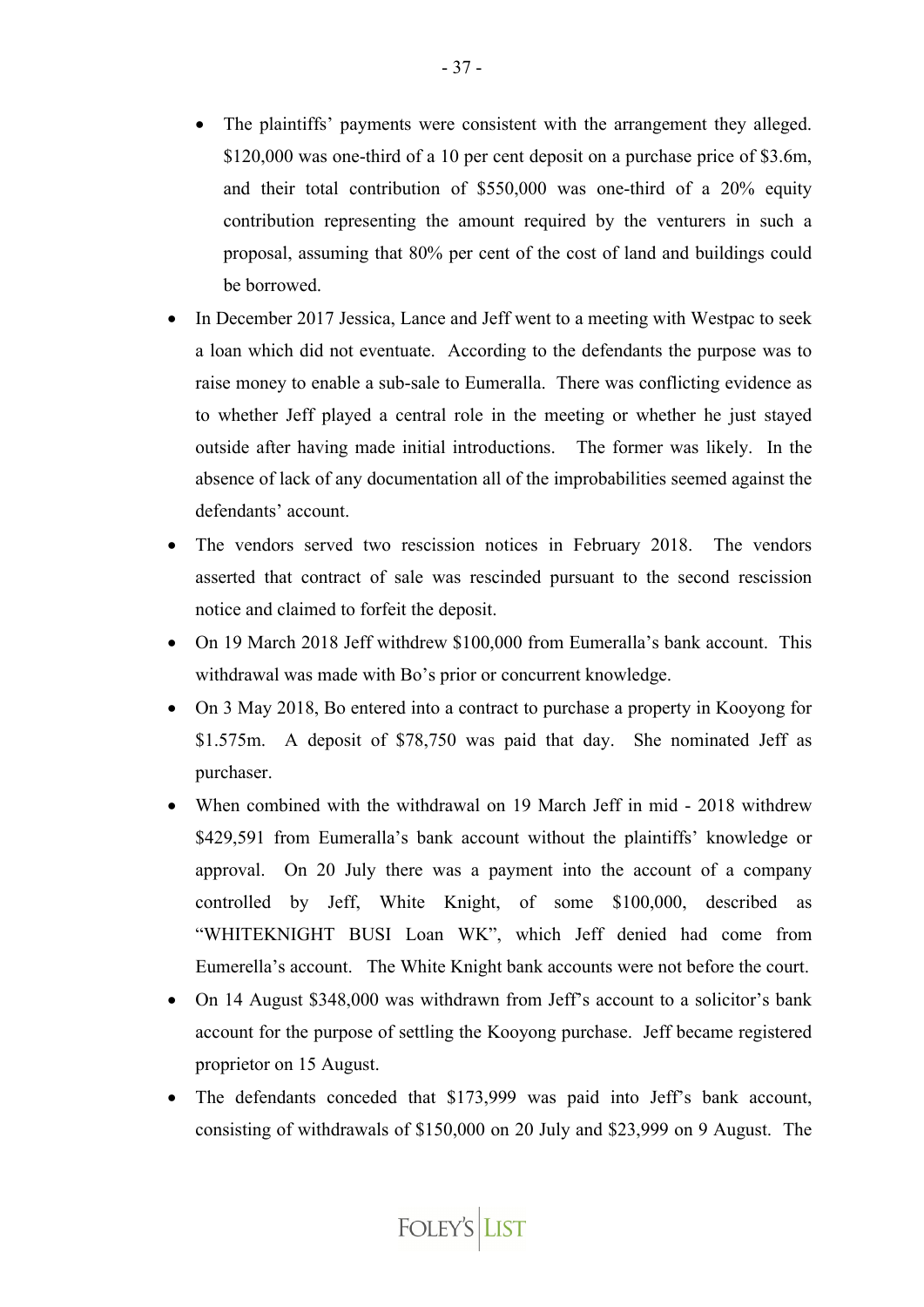plaintiffs argued that \$273,999 was paid into Jeff's bank account. The \$100,000 difference was the 20 July payment into White Knight's account.

The plaintiffs sued for breach of trust and other remedies.

#### **18. Judge Macnamara held –**

- 1. The funds held by Eumeralla deposited by the plaintiffs were held for the purposes of completing the purchase and redevelopment of the property in Eumeralla Avenue. The primary purpose for the advance of funds by the plaintiffs having failed, Eumeralla held those funds on resulting trust for the plaintiffs. [177], [178], [210]
- 2. Based on *Barnes v Addy* (1874) LR 9 Ch. App. 244 liability for breaches of trust by third parties who are regarded as accessories to such breaches existed:
	- (a) where the third party knowingly received property dealt with by the trustee in breach of trust, known for short as "knowing receipt", and
	- (b) where the third party knowingly assisted in a dishonest breach by the trustee, known as "knowing assistance". This made a defendant liable who assisted a trustee or fiduciary with knowledge of a dishonest and fraudulent design on the part of the trustee or fiduciary. As to what constituted dishonesty for the purposes of this analysis, a person may have acted dishonestly, judged by the standards of ordinary, decent people, without appreciating that the act in question was dishonest by those standards. This included those who 'shut their eyes' against the receipt of unwelcome information. The following categories of knowledge sufficed to answer the requirement of knowledge for the second limb of *Barnes v Addy*: (i) actual knowledge; (ii) wilfully shutting one's eyes to the obvious; (iii) wilfully and recklessly failing to make such inquiries as an honest and reasonable man would make; (iv) knowledge of circumstances which would indicate the facts to an honest and reasonable man. However, knowledge of circumstances which would put an honest and reasonable man on inquiry did not suffice. Further, "dishonest and fraudulent design" for the purposes of this second limb extended to include not only breaches of trust but also breaches of fiduciary duty; but any breach of trust or breach of fiduciary duty relied on must be dishonest and fraudulent. [123], [126]-[129].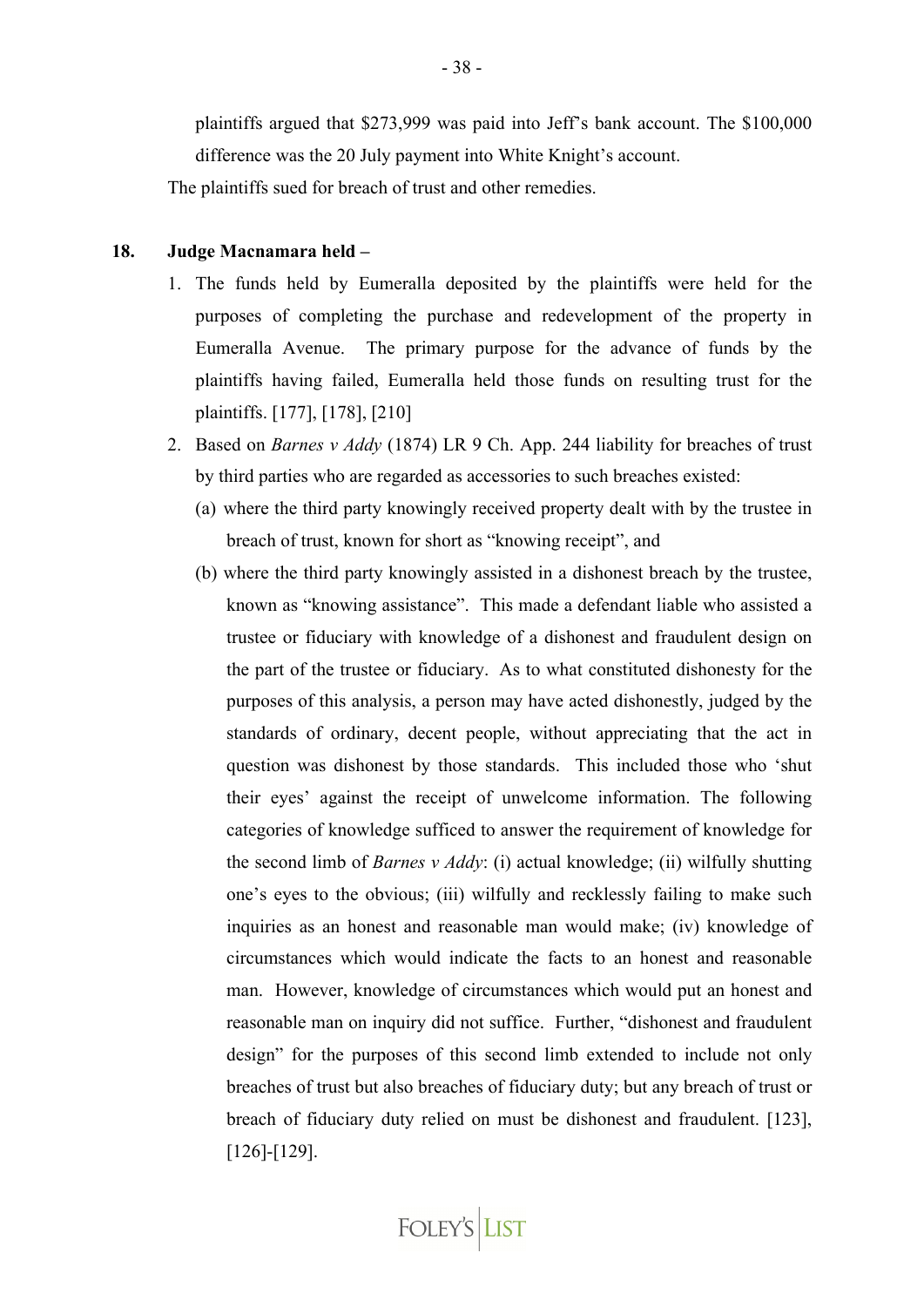- 3. Jeff participated in Eumeralla's breaches of trust by effecting the withdrawals. He participated knowingly: he was aware that there was no "on-sale agreement" and accordingly the funds standing to the credit of Eumeralla could be moved and spent only with the authority of the plaintiffs. He was accordingly liable under the second limb of *Barnes v Addy* for \$429,591. He was also liable as having knowingly received \$173,999 and the \$100,000 cash withdrawal. [158], [181]- [184], [191], [212]
- 4. Bo had not received any trust property. Her prior knowledge of the \$100,000 withdrawal in March was insufficient to render her liable for Eumerella's breaches of trust. The evidence of her prior or concurrent knowledge relative to the other withdrawals was less definitive. Having regard to the gravity of this allegation, in light of the Evidence Act s. 140 and the judgment of Dixon J in *Briginshaw v Briginshaw* (1938) 60 CLR 336 this knowledge was not established. Accordingly, the argument that she was a knowing participant in the withdrawal of funds and so a knowing participant in Eumerella's trust breaches based upon general awareness of what Jeff had done and upon other matters including providing account details to the plaintiffs, failed. [162]-[165], [185], [186], [211]
- 5. Although equity made certain presumptions against fiduciaries and trustees who are in breach of trust and designated as "wrongdoers", which may be to create, in effect, a burden of proof as to exculpation upon the "wrongdoer" such that, in the absence of evidence, a relevant loss is presumed to have been sustained by the innocent party, the court was not referred to authority on whether similar presumptions applied to accessories to breach of trust. Accordingly there was no particular presumption which would lead to rejection of Jeff's denial that the White Knight item emanated from the funds deposited with Eumeralla. [170]- [171]
- 6. Tracing was a process by which a claimant demonstrated what had happened to his property, identified its proceeds and the persons who have handled or received them, and justified his claim that the proceeds can properly be regarded as representing his property. Only the sum of \$173,999 could be traced into the Kooyong purchase. [201], [205], [213]
- 7. Where a trustee wrongfully used trust money to provide part of the cost of acquiring an asset, the beneficiary was entitled at his option either to claim a proportionate share of the asset or to enforce a lien upon it to secure his personal

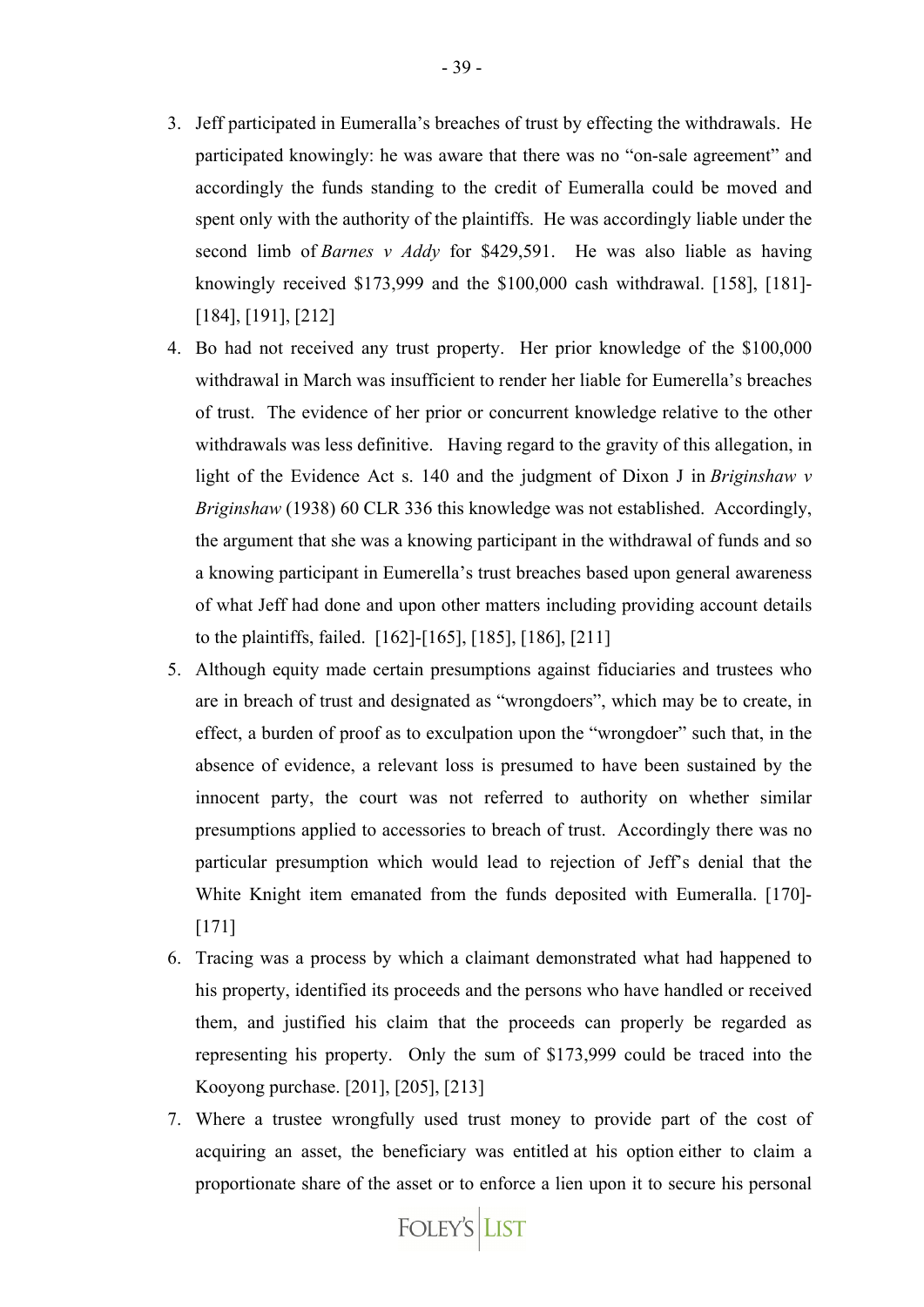claim against the trustee for the amount of the misapplied money. These principles applied to indirect recipients of funds such a Jeff. [202], [203]

8. The plaintiffs exercised the option of asserting corresponding beneficial ownership of a proportionate share of the Kooyong property, rather than treating it as a lien. A form of order would be made entailing sale of the Kooyong property if the amounts due to the plaintiffs were not paid within 30 days and a division of proceeds. This was a form of sale under Part IV of the PLA appropriate in a situation of co-ownership rather than where the claimant was asserting merely an interest as mortgagee or chargee. This was properly so in circumstances where an ownership right was asserted via the process of tracing. Although Part IV matters were normally at VCAT the court had jurisdiction under s. 234(4) the issue of co-ownership of land had arisen in the course of the proceeding. [207], [208], [213]

# **19.** *C & F Nominees Mortgage Securities Ltd v Karbotli* **[2021] VSCA 134 (Kyrou, McLeish and Sifris JJA)**

The facts were –

- The first respondent (Ms Issa) was during her marriage known as 'Hend Karbotli'. She and her husband had a son James Karbotli ('Mr Karbotli'). The couple lived in Melbourne but eventually moved to Queensland.
- In 2006 the couple divorced and she reverted to her maiden name, identifying herself as 'Hind Issa'. She registered this change of name in Queensland in 2008.
- In her property settlement she became sole registered proprietor of a property in Bulleen. The certificate of title was in the name of 'Hend Karbotli'.
- The applicant  $(C & F)$  was a lender. On 2 February 2017 a solicitor who was both a director of C & F and a partner in a law firm acting for it received an email from a mortgage broker attaching a loan application. The email -
	- stated that the borrower was to be Mazop Pty Ltd ('Mazop'), with guarantees to be provided by directors Mr Karbotli and Ms Issa, and a mortgage to be given over the Bulleen property which was said to be in the name of 'Hend Issa'. (Ms

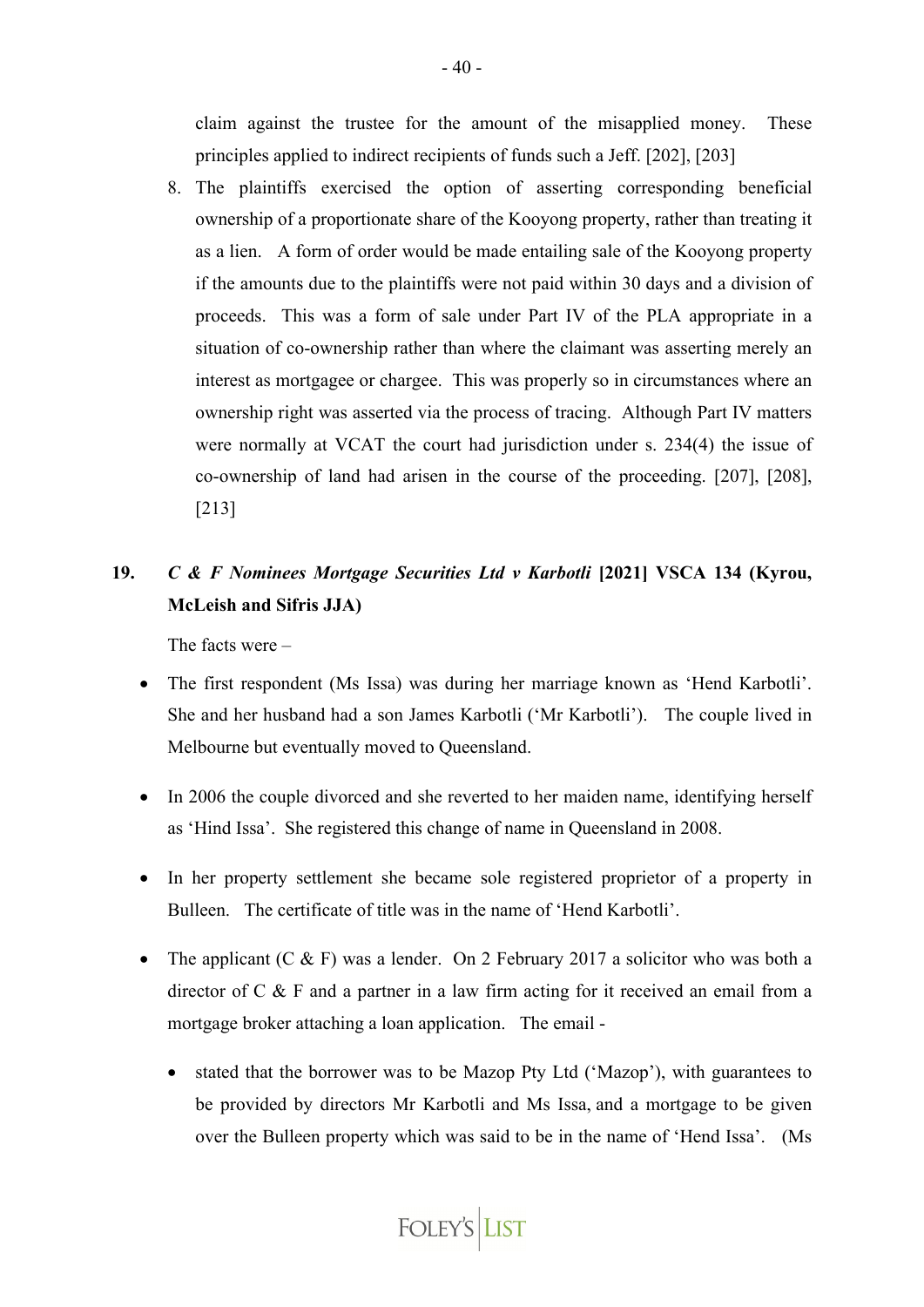Issa was never a director of Mazop – a Form lodged with ASIC on 28 February 2017 notifying her appointment as a director was without her consent).

- noted an existing loan of \$450,000.
- concluded 'Note that Hend Karbotli and Hend Issa are one in [sic] the same person as per Veda Report. Hend Issa is her name whilst she was married'.
- Attached to this email was a copy of a driver's licence in the name of 'Hind Issa' purportedly certified on 17 January 2017 by Paul Bruce Tuddenham, a Justice of the Peace. Also attached was the 'Veda Report', which was a credit report, which included –
	- The words 'Report for: HIND ISSA  $(+ 1 \text{ cross-reference})$ '.
	- A section headed 'Identity details' which stated 'Identities: 2'. The 'primary' identity was recorded as 'Hind ISSA', with a reference to driver's licence 96820587. The 'Cross reference' was recorded as 'Hind KARBOTLI'.
	- 'Current directorships' shown as '0'.
- The solicitor procured a title search which showed a caveat lodged on 19 January 2017 by an unregistered mortgagee ('FX'). The solicitor noted to the mortgage broker that this timing 'seems very odd' and asked for an explanation of the circumstances. The solicitor did not recall any response.
- On 3 February 2017 C & F sent a 'Loan Offer' to 'The Directors' of Mazop, care of the mortgage broker. 'James Karbotli' and 'Hend Karbotli' were the 'Guarantor/s'. The document stated that C & F required the borrower to obtain and provide a form of acknowledgment of having received independent legal advice.
- On 12 February 2017 the broker returned an executed version of the Loan Offer to C & F, which included under 'Acceptance of Offer' a signature (described by the court as 'fragile') discernible as 'Hind Karbotli', above the typed words 'For and on behalf of Mazop Pty Ltd' and under the date '10/02/2017'.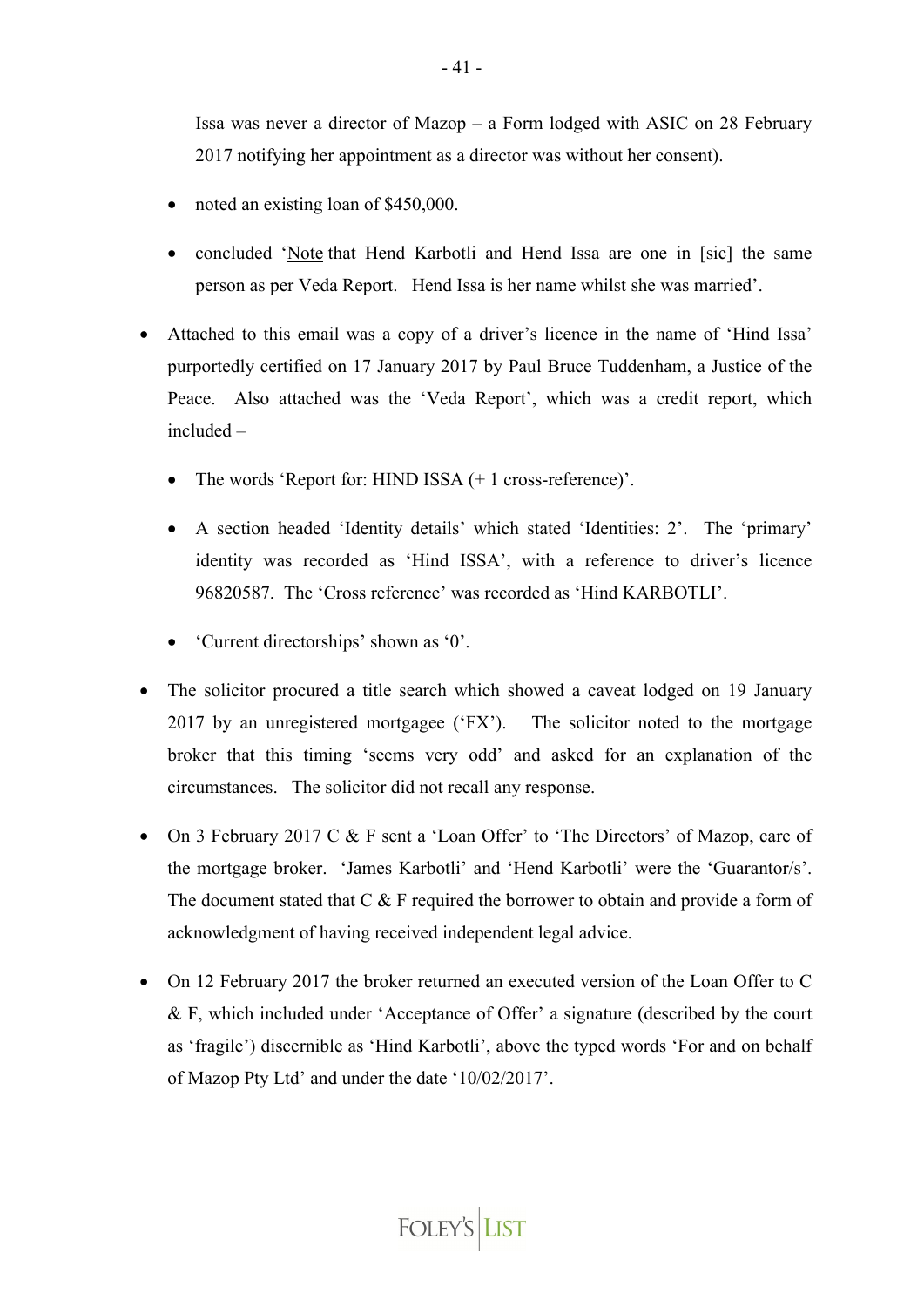- The broker also sent C & F an 'Originator Agreement' dated 1 February 2017 between it, Mazop, and Mr Karbotli and Ms Issa as guarantors. The execution page included:
	- (a) as to execution by Mazop, two signatures including one discernible as 'Hind Karbotli' above the type-written words 'Director/Secretary' and 'FULL NAME: Hend Karbotli';
	- (b) the type-written words 'Execution for guarantor(s) SIGNED SEALED AND DELIVERED by Hend Karbotli' and adjacent to those words a hand-written signature, discernible as 'Hind Karbotli', purportedly witnessed by Carol Grevis.
- On 22 February 2017 security documents for execution were dispatched from the law firm to 'The Director' of Mazop, care of the mortgage broker including: the mortgage; the Memorandum of Common Provisions (MCP); a disbursement authority; a Solicitors Certificate for Borrower [sic]; and a 100 Point Identification Check Form.
- The 100 Point Identification Check Form had a section headed 'Identity Documents' and listed acceptable primary and secondary documents. In respect of the primary documents the form stated 'If you have changed your name from that on the document (eg, due to marriage etc), the document cannot be accepted'.
- On or around 4 March 2017 the executed mortgage and disbursement authority were returned by the mortgage broker to C & F. Inter alia the executed version of the mortgage:
	- (a) stated, in the standard form general introductory paragraph, that the mortgage 'is given in consideration of and to better secure the principal sum lent or agreed to be lent to the mortgagor by the mortgagee';
	- (b) described the mortgagor as 'Hend Karbotli';
	- (c) was undated;
	- (d) incorporated the provisions contained in a MCP;
	- (e) included a page headed 'Covenants' (page 2 of 3) which stated:

The mortgagor covenants with the mortgagee as follows:-

- 1. To pay the principal sum in the manner and at the times specified.
- ...

7. The Guarantor pursuant to Clause 4.2 is James Karbotli of 8 Amalf [sic] Drive, Surfers Paradise Qld 4217.

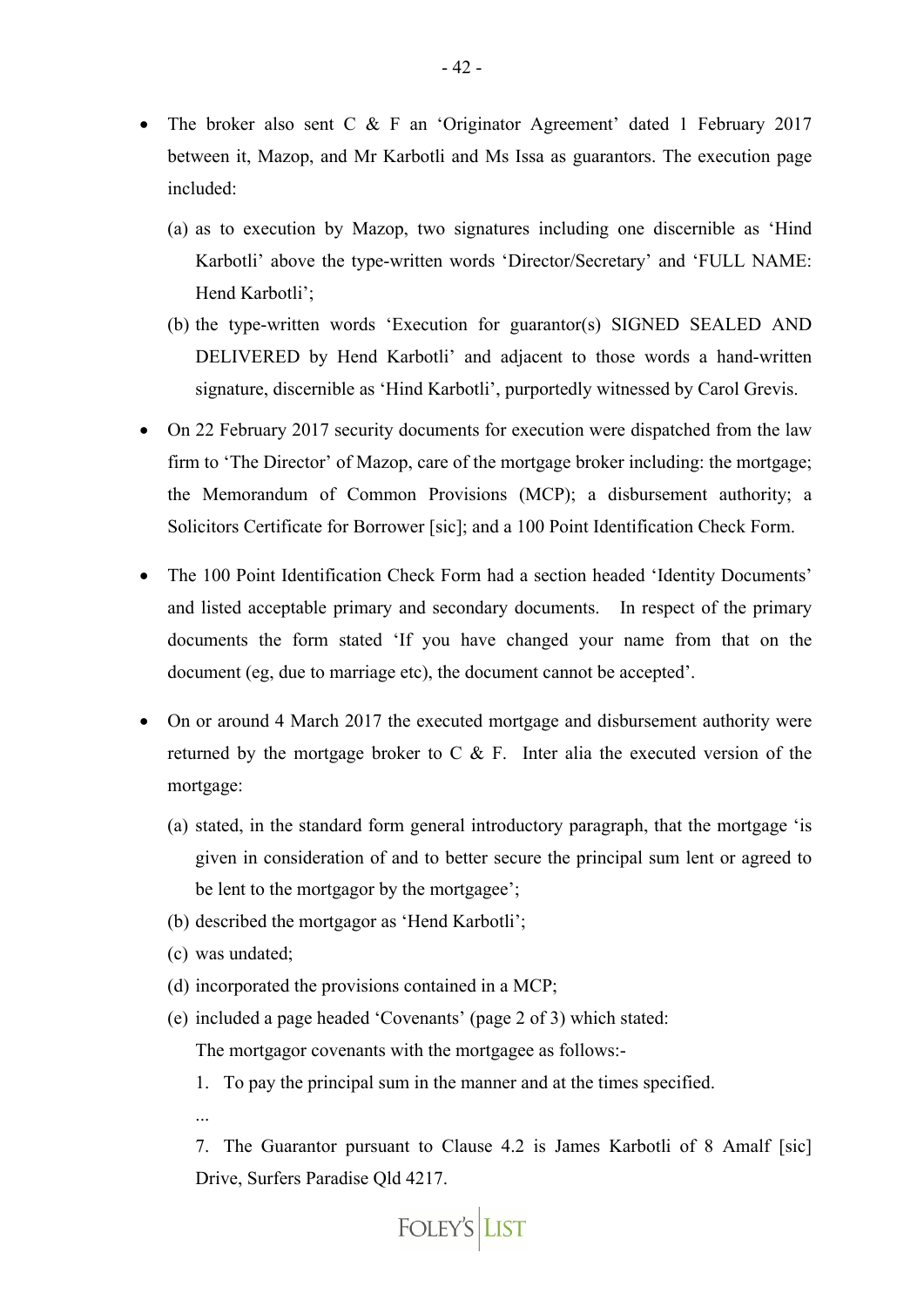8. Mazop Pty Ltd will be primarily responsible for payment of the principal and interest as the money will be utilized by Mazop Pty Ltd.

- (f) at the bottom of the covenants page of the mortgage, omitted any signatures following the type-written words 'Execution and attestation'; and
- (g) included an execution page which included:
	- (i) the type-written words 'SIGNED by the said HEND KARBOTLI' and adjacent to those words a hand-written signature, discernible as 'Hind Karbotli', purportedly witnessed by Julie Archer;
	- (ii) the type-written words 'EXECUTED by MAZOP PTY LTD', and underneath those words two hand-written signatures, one of which was discernible as 'Hind Issa', and under those signatures the type-written words: 'Sole Director/Sole Secretary – James Karbotli of 8 Amalf [sic] Drive, Surfers Paradise QLD 4217'.
- The executed disbursements authority included signatures, the first discernible as 'Hind Karbotli', above the type-written words 'Signed- Hend Karbotli'.
- On 6 March 2017 the mortgage broker delivered copies of documents to C  $&$  F, including documents purporting to certify identity in accordance with the 100 point Identification Check Form. The covering 100 point Form stated in handwriting that the borrower was 'HIND ISSA' with her address. The documents provided included:

(a) a copy of an expired Queensland driver licence in the name of 'Hind Issa' purportedly certified by a Justice of the Peace, Gary Kimberly, on 18 January 2017;

(b) a Statutory Declaration of Carol Marie Grevis taken and declared before Mr Kimberly on 18 January 2017;

(c) a Westpac bank statement addressed to 'Hind Issa' as trustee for the Lion Enterprises Trust;

(d) a letter dated 25 May 2012 from Westpac Banking Corporation addressed to 'Hind Issa' as trustee for the Lion Enterprises Trust;

(e) a letter dated 24 May 2012 from Munro Accountants addressed to Mr Karbotli and 'Mrs H Issa' with a trust deed for the Lion Enterprises Trust;

(f) an ATO statement and an ATO notice addressed to 'Mrs Hend Karbotli' and an ATO notice addressed to 'Mrs Hind Issa'.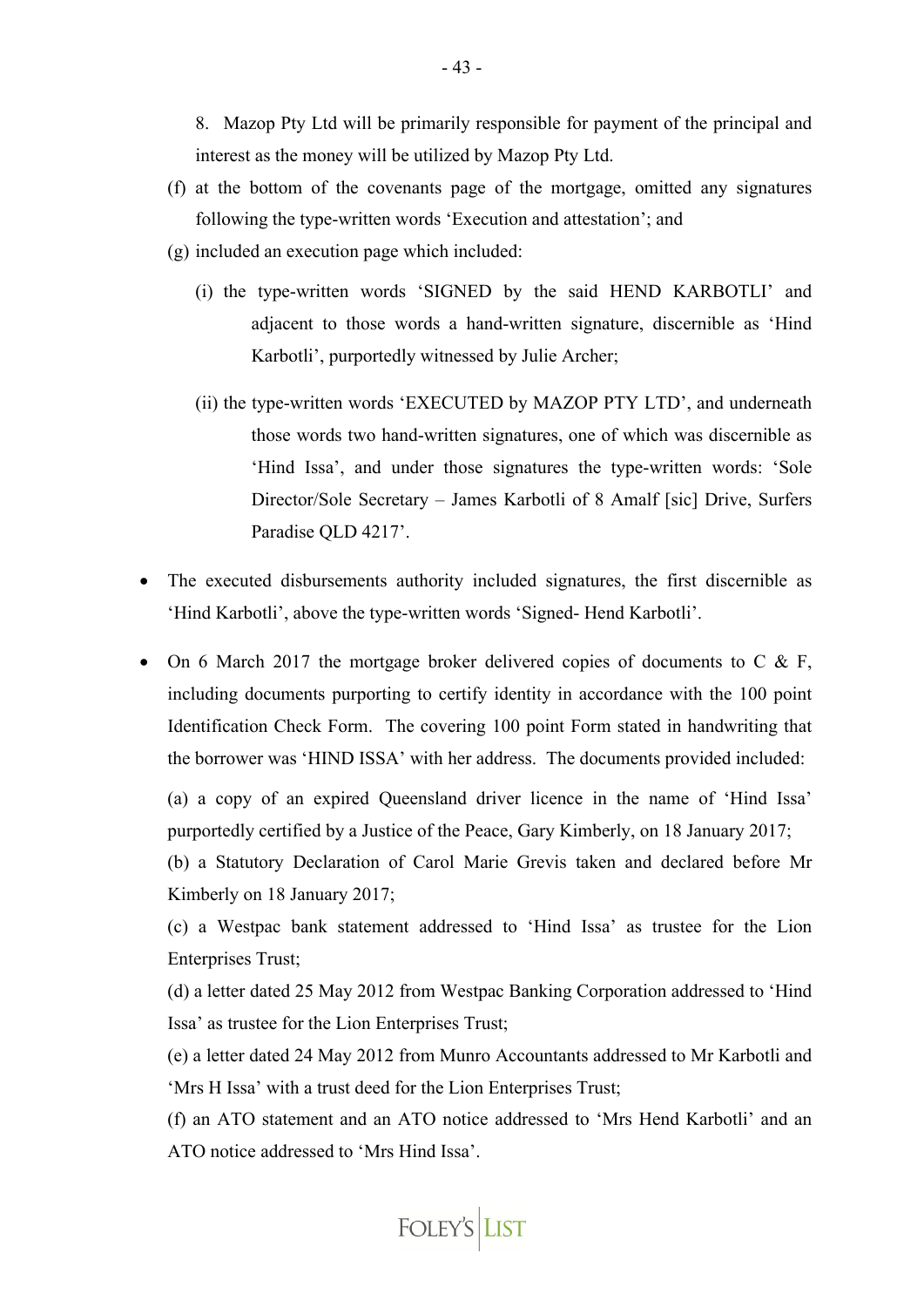The identification provided in respect of Ms Issa was less than the 100 points required.

- On 27 March 2017 the broker emailed C & F copies of a biographical page of a current passport, a current Medicare card and the expired driver licence, all in the name of 'Hind Issa', purportedly certified by Mr Kimberly on 26 March 2017. The identification provided was again less than the required 100 points.
- Attached to this email was a 'Solicitor's Certificate'. This stated that it was provided by a solicitor holding a current Practising Certificate, Stephen Richard Picken, who had interviewed Hend Karbotli, and that he explained to her and she appeared to understand certain documents he had been provided with. He said that identification produced to him by the borrower was *Drivers Licence 096820587.* The certification clause by the client read: "*Hind Issa* Dated *4.3.2017*".
- The solicitor googled Picken's name and saw he was listed as a practising Queensland solicitor.
- On 29 March 2017 the loan settled with C & F paying \$448,425.81 to discharge the FX mortgage and paying \$310,414 directly to Mazop.
- After C & F attempted to lodge the mortgage the Registrar of Titles requisitioned because the covenants page of the mortgage document was not executed. In response to C & F's email Paul Tuddenham, a broker employed by Mazop, emailed an executed version of the covenants page which included a hand-written signature, discernible as 'Hind Issa', above the hand-written words 'HIND ISSA'. The mortgage was redated and registered in May 2017.
- Mazop defaulted in payment. It emerged that the signatures of Ms Issa were forgeries and that Mr Picken had not interviewed her.

On 15 December 2017 the applicant commenced a County Court proceeding against Ms Issa, Mr Karbotli and Mazop. Mr Picken and Registrar of Titles were joined a parties. Default judgment was entered against Mr Karbotli and Mr Picken. Mazop was in external administration.

Section 87A of the TLA, enacted in 2014, provided:

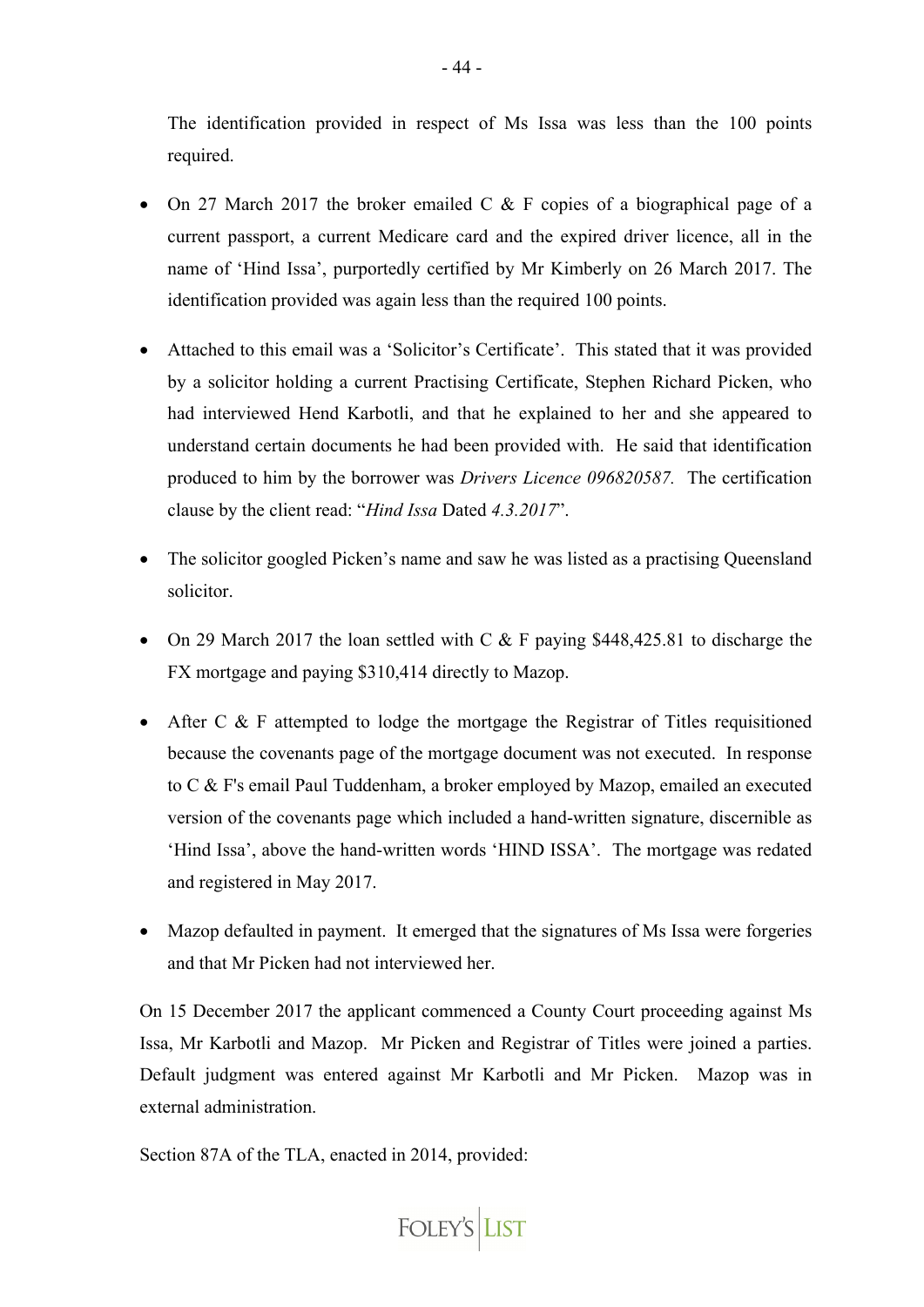# **"Mortgagee to verify identity of mortgagor for execution of mortgage or variation of mortgage**

(1) At the time of execution of a mortgage or a variation of mortgage, a mortgagee must take reasonable steps to verify the authority and identity of a mortgagor to ensure that the person executing the mortgage, or on whose behalf the mortgage is executed, as mortgagor is the same person who is, or is to become, the registered proprietor of the land that is security for the payment of the debt to which the mortgage relates.  $(2)$  ...

(3) If, in relation to a mortgage, the Registrar is satisfied that the mortgagee did not take reasonable steps to verify the authority and identity of the mortgagor and the registered proprietor of the land did not grant the mortgage, the Registrar may— (a) …

(b) if the mortgage has been registered, remove the mortgage from the Register.

... (5) If the Registrar removes a mortgage from the Register under subsection (3)— (a) the mortgagee no longer has an indefeasible interest in the mortgaged land; and (b) the mortgage is void."

Before the proceeding commenced or the Notice to Pay was served, s. 87A(1) was amended, with effect from 20 September 2017, replacing the opening words 'At the time of execution of a mortgage' with the words 'In respect of a mortgage'.

Section 110 of the TLA provided:

## **"Entitlement to indemnity**

(1) Subject to this Act any person sustaining loss or damage (whether by deprivation of land or otherwise) by reason of—

... (b) any amendment of the Register;

...

shall be entitled to be indemnified.

... (3) No indemnity shall be payable under this Act—

(a) where the claimant his legal practitioner, conveyancer or agent caused or substantially contributed to the loss by fraud neglect or wilful default … (and the onus shall rest upon the applicant of negativing any such fraud, neglect or wilful default);

(4) Any indemnity paid in respect of the loss of any estate or interest in land shall not exceed—

 $(a) \dots$ 

(b) where the Register is amended, the value of the estate or interest immediately before the time of amendment;

(c) subject to paragraphs (a) and (b), in the case of a fraudulent mortgage where the mortgagee has complied with section 87A or 87B, the principal amount together with any interest ...."

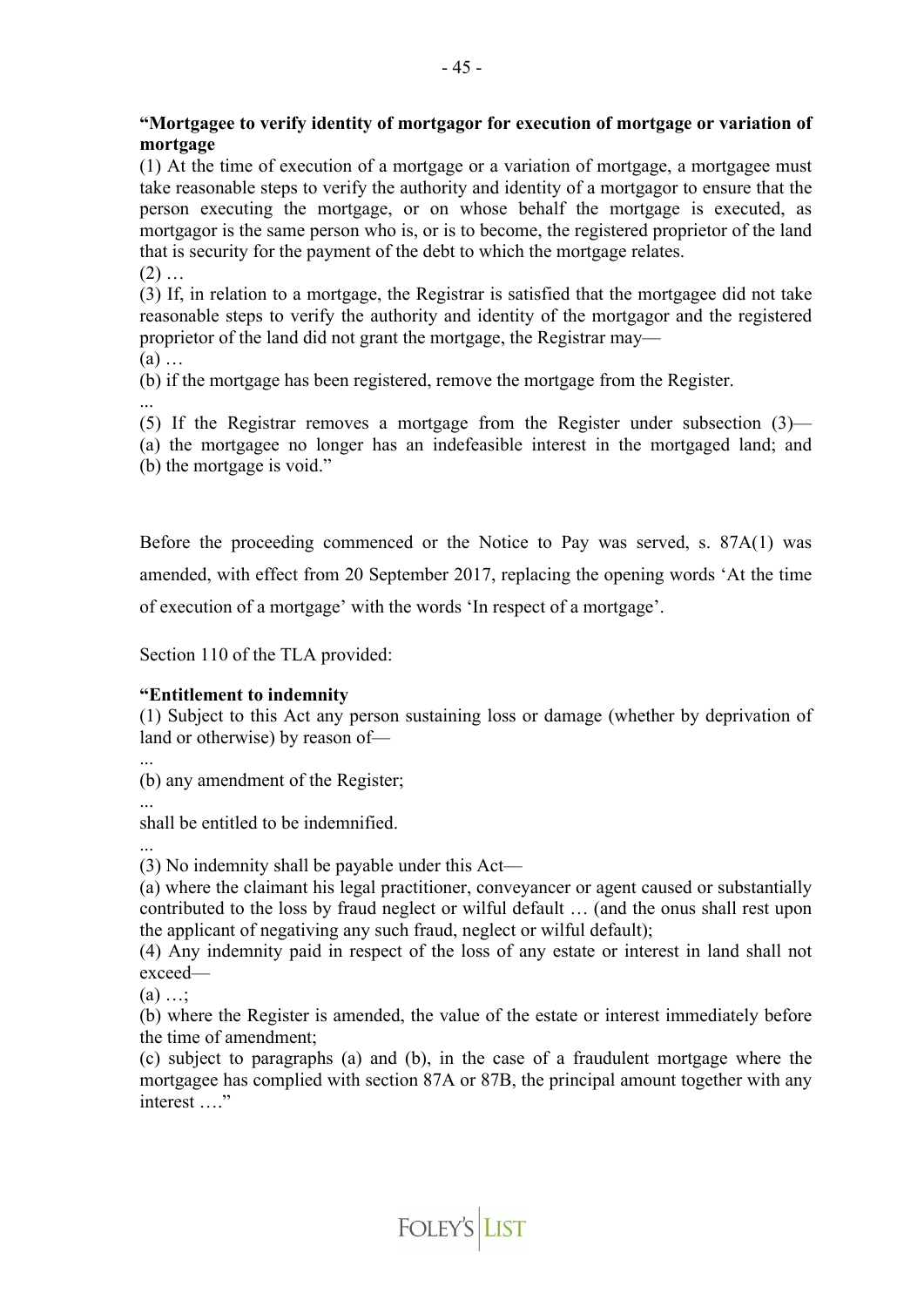Judge Macnamara ordered that the mortgage be removed from the Register and the title be amended, for two reasons. First, it was declared that the plaintiff did not, at the time of execution of the mortgage, take reasonable steps to verify the authority and identity of Ms Issa, to ensure that the person executing the mortgage as mortgagor, was the same person as the registered proprietor. Secondly it was declared that the mortgage was 'void' and did not secure any amounts owing.

The claim against the Registrar under s. 110 failed because the judge held that C & F's loss was caused or substantially contributed to by its own neglect.

#### **20. The Court of Appeal granted leave to appeal but dismissed the appeal, holding –**

- 1. Before the introduction of s. 87A, as the holder of a registered instrument and not being a party to the forgery or fraud,  $C \& F$  would have had an indefeasible right to enforce the mortgage. [2]
- 2. The nature of the 2017 amendment to s. 87A was to remove the specific focus on the time of the execution of the mortgage and to instead provide simply that 'reasonable steps' were to be taken with respect to the mortgage, ie to focus on the general circumstances of the mortgage without any anchor to a specific point in time. It was unnecessary to determine whether the 2014 or 2017 version applied in this case primarily because the judge did not refuse to address any fact, matter or argument on the basis that the conduct or fact or matter in question either predated or post-dated the purported execution of the mortgage. [50]-[53]
- 3. Reasonable steps must be taken to ensure two related critical requirements regarding verification of authority and identity under s. 87A were satisfied. First, it must be verified by photographic identification and a comparison of likeness that the mortgagor (the person who will execute the mortgage) was indeed the mortgagor (the registered proprietor of the property). Secondly, it must be verified that the identified mortgagor was indeed the person executing the mortgage. [91], [97]
- 4. In all the circumstances, including the sequence of events and the documentation relating to execution of the mortgage, C & F did not in relation to the execution of

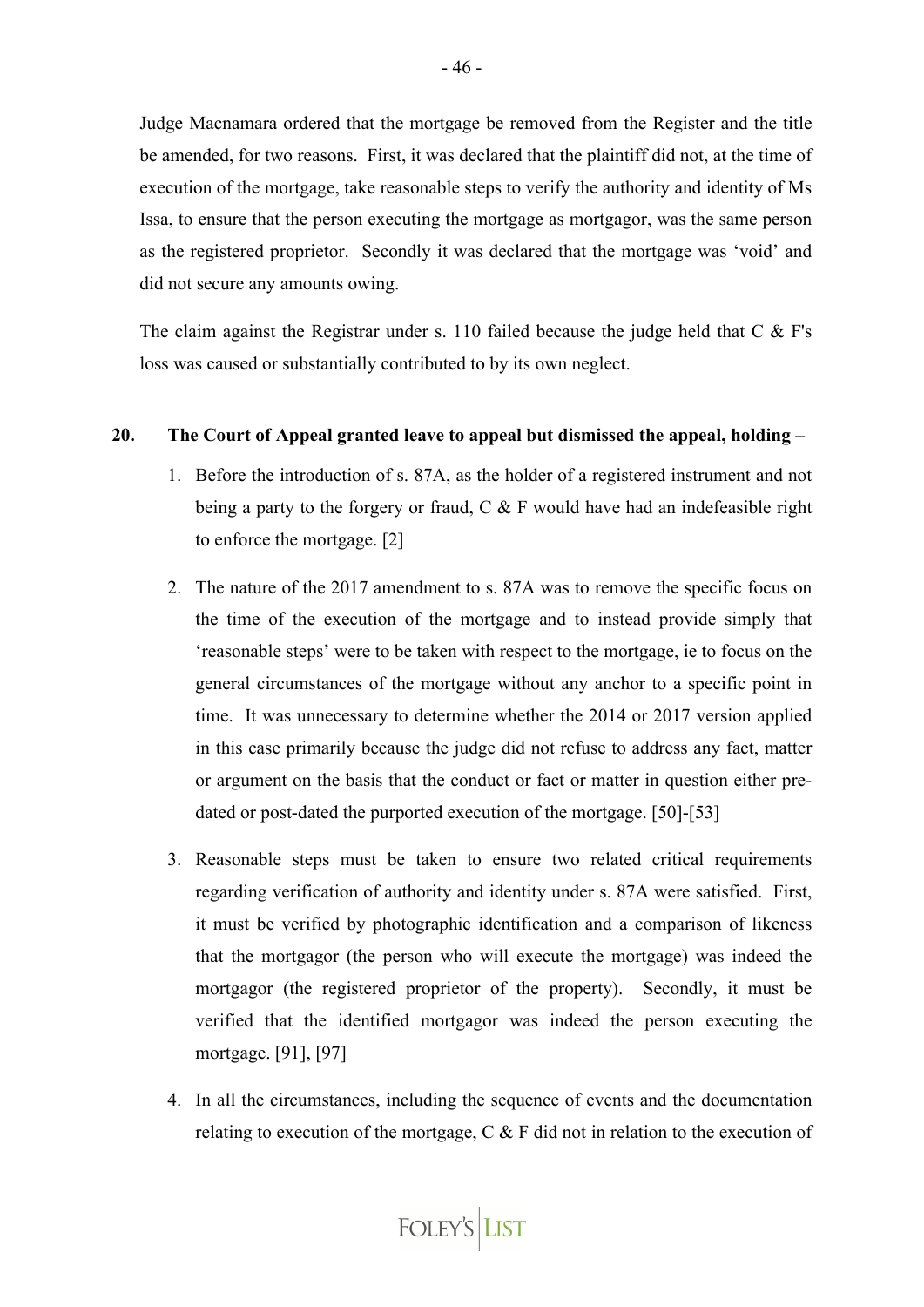the mortgage take reasonable steps to verify the authority and identity of Ms Issa. In particular -

- (a) The email of 2 February 2017 attaching the Veda Report referred to the registered proprietor as Hend Issa, the Report was in respect of Hind Issa and also referred to her as Hind Karbotli, and the registered proprietor was Hend Karbotli. C & F made no further enquiries and did not receive a certified copy of a change of name.
- (b) The Veda Report did not list any directorships for Ms Issa.
- (c) As to the Loan Offer
	- (i)  $C & F$  Nominees was not dealing directly with Ms Issa. All dealings were through the broker, who was not the agent of  $C & F$  Nominees.
	- (ii) There was nothing in the Loan Offer about the need to verify the identity or authority of the proposed mortgagor.
- (d) The signature of the Loan Offer by Ms Issa on behalf of Mazop was fragile and C & F knew from the Veda Report that Ms Issa was not a director of Mazop.
- (e) As to the 100 Point Form
	- (i) There were a number of issues with the purported identification documents, including that they were very old and under different names and directed to different addresses.
	- (ii) The identification provided in respect of Ms Issa was less than 100 points.
	- (iii) The form did not explain how this identity check had an effect on or was linked to the execution of the mortgage and in particular the witnessing of the mortgage, especially if this was done later. The form did not require any certification by the person certifying the documents, eg that the information on the form was true, that the documents were produced in a face to face interview or that the person

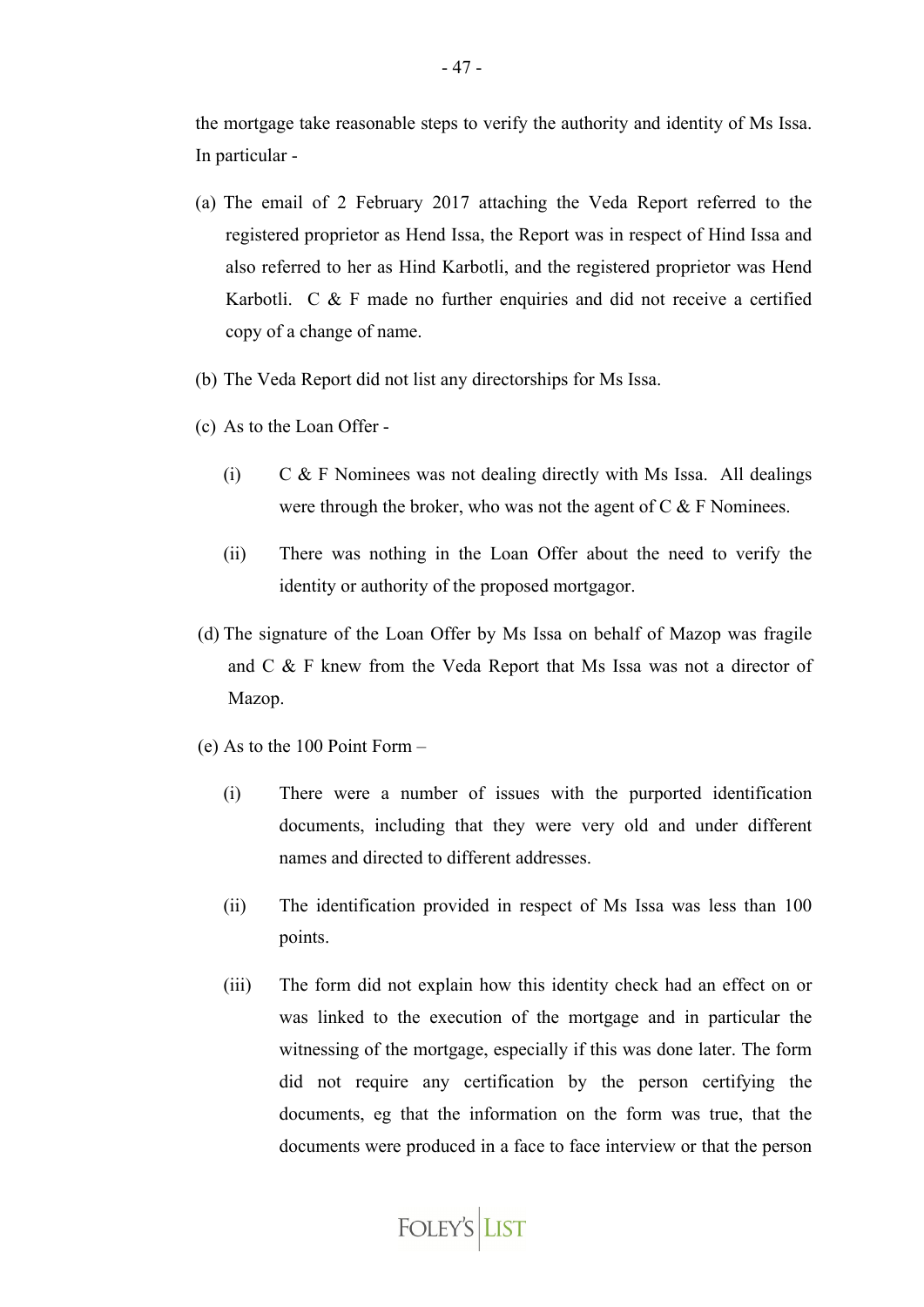identified had a reasonable likeness to the person in the photographs in the identity documents.

- (iv) In short, there was no link or connection between the 100 point identification check and the Solicitor's Certificate and the execution of the mortgage or satisfaction as to her authority and identity.
- (f) The 100 point identification check and the passport, Medicare and licence documents provided on 27 March did not assist in the verification process. All they established is that there was a person named Hind Issa with a facial profile, and also that there was a person named Hend Karbotli. There was no evidence or indication that it was Ms Issa that confirmed and verified that she was indeed the Hind Issa referred to in the documents and the Hend Karbotli who was the registered proprietor.
- (g) The Solicitor's Certificate, received three weeks after the mortgage, was, whether alone or together with other evidence, insufficient to establish reasonable steps, for at least the following reasons -
	- (i) It was ambiguous about whether Mr Picken conducted a face to face interview with Ms Issa.
	- (ii) Although the certificate referred to evidence of identification in the form of a particular driver's licence there was no reference to any comparison of likeness between the photographic identification in the licence and the person before Mr Picken.
	- (iii) It was designed to enable a mortgagee to ensure that independent legal advice was given to prevent a mortgagee from taking advantage of a special disability rather than to verify the identity and authority of the mortgagor. No attempt was made to amend the certificate so as to deal more specifically, clearly and precisely, with the issues of authority and identity. Although the certificate went some way to establishing authority and identity it was on its own insufficient for such purpose.

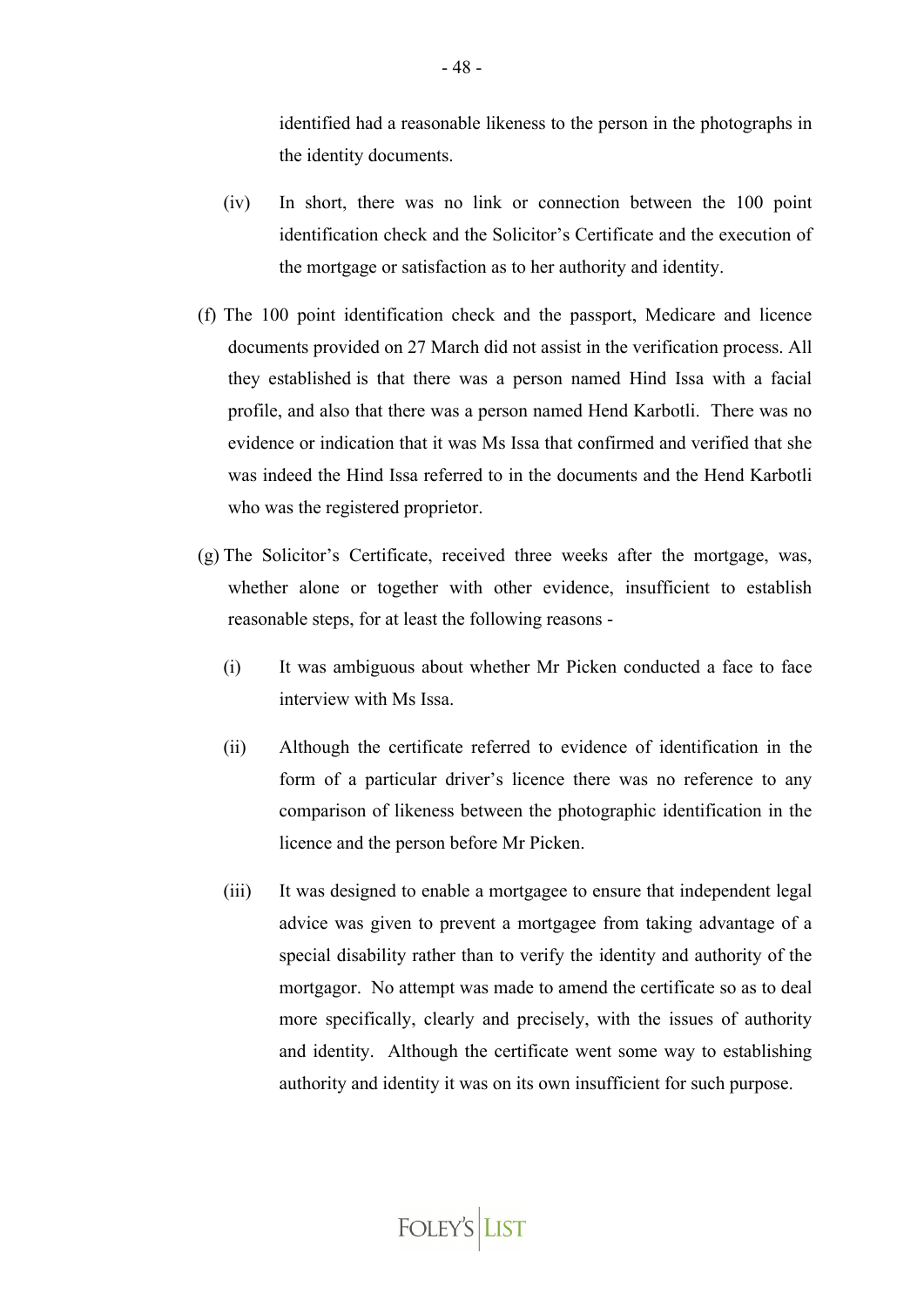- (iv) Insofar as the certificate purported to verify authority and identity, it did not speak at the time of execution of the mortgage, but some time before.
- (v) There was no attempt to properly complete the document, eg there was continuous reference to the borrower, not the mortgagor, and the words 'he/she/they' appeared without deletion.
- (vi) There was no certification of any verification by Mr Picken that Ms Issa was the same person as the mortgagor being Hend Karbotli.
- (h) There was no evidence of any assessment or analysis of the documents by  $C \& F$ to establish the authority and identity of Ms Issa.
- (i) When the signed covenants page in mortgage was eventually provided, it was purportedly signed by Ms Issa without any indication of a witness. Further, it was signed 'Hind Issa' and the mortgage appeared to be signed by 'Hind Karbotli' whereas the mortgagor was 'Hend Karbotli'. [72]-[76], [78], [79], [81], [82], [84]- [94]
- 5. Even if reasonable steps had been taken to verify the authority and identity of the person who was going to execute the mortgage, there was a further critical problem concerning the authority and identity of the person who actually executed it. The purported witness to Ms Issa's signature on the mortgage, Julie Archer, did not notify C & F or provide any evidence that the person she observed signing the mortgage was indeed Ms Issa (and that Ms Issa was the same person as the registered proprietor, Hend Karbotli), as appeared from checking her likeness with suitable photographic identification. The applicant did not take any reasonable steps to ensure that any witness conducted the necessary checks. If the witness had said that they had conducted a check but in fact did not, C & F may have been entitled to rely on the purported verification and may be protected or indemnified. The applicant did not take this elementary but necessary step. [95]
- 6. The adequacy or reasonableness of the steps to confirm the authority and identity of the mortgagor depended on the facts and circumstances of the particular case, including the relationship between the parties, any unusual features of the transaction, and the knowledge of the mortgagee. In this case the obligation to take reasonable

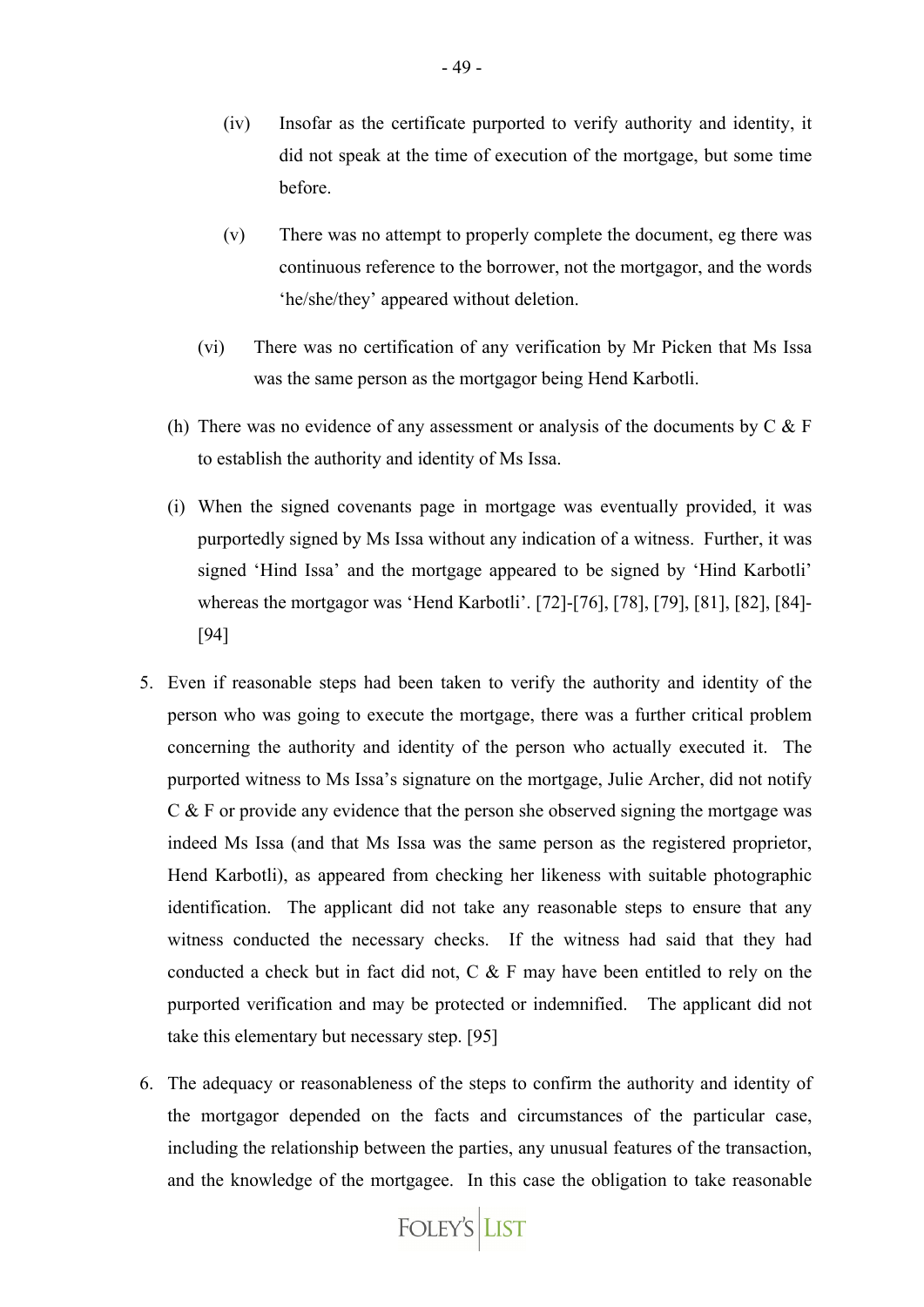steps needed to be assessed in light of the knowledge of the applicant, before settlement of the loan, of, inter alia, the following facts and matters in relation to Ms Issa –

- (a) the fact that, despite having signed the Loan Offer, she was not a director of Mazop at the relevant time;
- (b) the unusual and unexplained features of the unregistered FX Money Mortgage, secured by a caveat lodged about two weeks before the Loan Offer;
- (c) the inadequate 100 point identification check, much of which was received on 27 March 2017 (together with the Solicitor's Certificate) well after execution of the mortgage and two days before settlement of the loan;
- (d) the fact that Ms Issa was referred to by various names and the identification documentation provided was generally in the name of 'Hind Issa' and not the registered proprietor's name 'Hend Karbotli'. [96]
- 7. As the mortgage was void under s. 87A(5)(b) it was unnecessary to consider the applicant's ground of appeal that, as a matter of construction the covenant by the mortgagor (Ms Issa) was to repay the principal sum advanced to and utilised by Mazop, and that the judge accordingly erred in finding the mortgage secured nothing. However, as to this argument –
	- (a) Indefeasibility attached not only to the estate or interest in the property but also to any covenant to pay.
	- (b) The critical question of construction was precisely what the mortgage secured, given the tension between the standard form general introductory paragraph stating the consideration and not being promissory in nature and the specific personal covenants, which were promissory in nature. Whether the mortgage secured payment by Ms Issa of the principal sum even though funds were not lent to her depended on a proper construction of the entire document, ie the mortgage and the MCP.
	- (c) In many cases, where on a proper construction the mortgage was held to secure nothing, the covenant was directed to a transaction or loan that did not exist or was different to that embraced by the covenant. On the one hand if the mortgagor

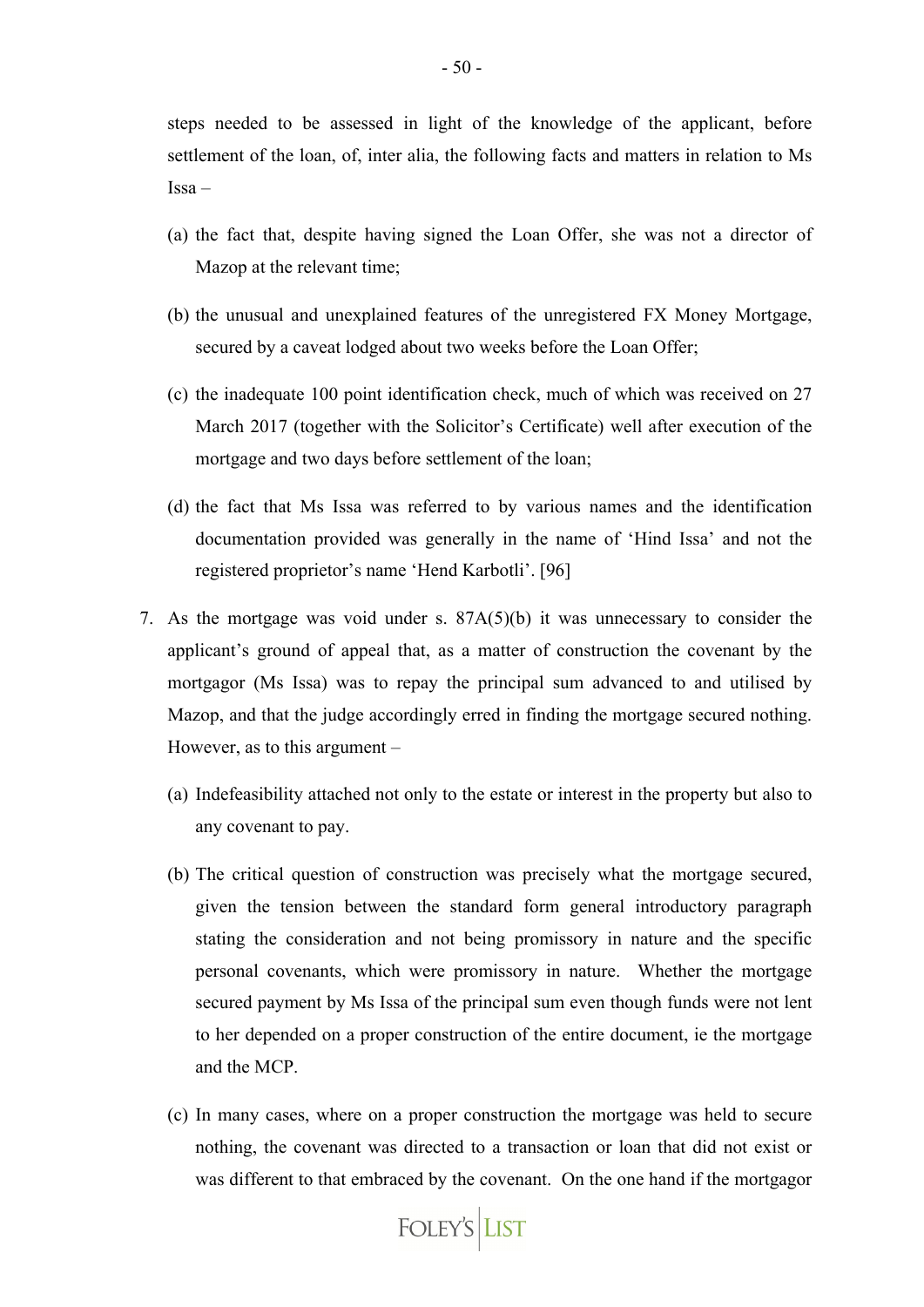covenanted to pay an amount advanced to X and no amount was advanced to X the covenant secured nothing. On the other hand the covenant may not be so narrow; it may not refer to a particular transaction or loan between identified parties – the covenant may more broadly refer to all amounts owing or it may simply identify an amount secured without reference to the underlying transaction or loan.

- (d) On its proper construction Ms Issa had agreed to pay the principal sum, whether advanced to her or Mazop because –
	- (i) Under the specific personal covenant. Ms Issa agreed to pay \$800,000 on 15 March 2018. The obligation to pay was not framed as a payment by reference to or dependent upon any further analysis. Such a clear covenant did not attract any of the complexities evident in many of the authorities.
	- (ii) Although covenant 8 clearly contemplated that the principal sum would not be used by Ms Issa but by Mazop and that it would bear primary responsibility for its payment, and it was arguable that Mazop incurred this obligation, the short point was that Ms Issa undertook to pay a defined amount, the principal sum, that she acknowledged she would not receive or derive the benefit of.
	- (iii) The specific direct covenant had primacy over the standard form general introductory paragraph.
	- (iv) The standard form MCP did not affect this analysis. [100], [110], [112]-[116], [120]-[126]

Accordingly leave to appeal would be granted on this ground but the appeal would be dismissed, C & F having failed to establish the validity of the mortgage.

8. C & F was not entitled to be indemnified under s. 110. The critical question was whether the applicant 'caused or substantially contributed to the loss by ... neglect'. It bore the onus of establishing that it did not. It could not claim indemnity in circumstances where, notwithstanding its failure to take the reasonable steps required any loss resulted directly from this failure. [135]-[139]